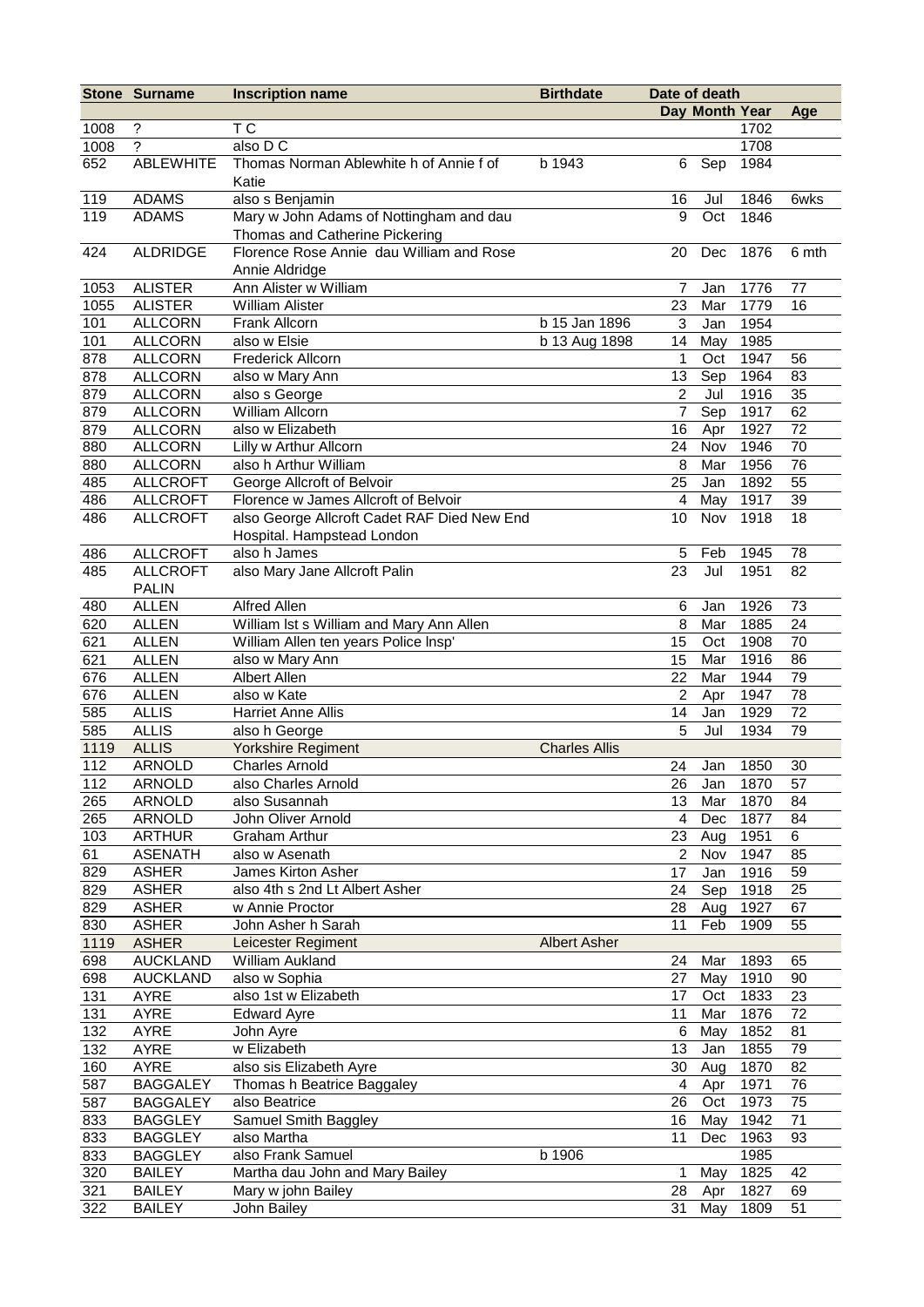|        | <b>Stone Surname</b> | <b>Inscription name</b>                        | <b>Birthdate</b>      | Date of death  |                |      |        |
|--------|----------------------|------------------------------------------------|-----------------------|----------------|----------------|------|--------|
|        |                      |                                                |                       |                | Day Month Year |      | Age    |
| 524    | <b>BAILEY</b>        | Thomas Bailey d at Woodlands                   |                       | 14             | Nov            | 1913 | 27     |
| 524    | <b>BAILEY</b>        | also m Mary Ann Bailey                         |                       | 23             | Apr            | 1921 | 66     |
| 524    | <b>BAILEY</b>        | also f Henry Bailey                            |                       | 17             | Jan            | 1936 | 85     |
| 525    | <b>BAILEY</b>        | also w Alice                                   |                       | 19             | Apr            | 1863 | 44     |
| 525    | <b>BAILEY</b>        | John Bailey                                    |                       | 30             | Oct            | 1889 | 71     |
| 526    | <b>BAILEY</b>        | Mary w Thomas Bailey                           |                       |                |                |      |        |
| 527    | <b>BAILEY</b>        | Mary w John Bailey                             |                       | 5              | Oct            | 1764 | 48     |
| 527    | <b>BAILEY</b>        | also s Henry and dau Margaret d in their       |                       | 11             | Apr            | 1782 | 74     |
|        |                      | minority                                       |                       |                |                |      |        |
| 528    | <b>BAILEY</b>        | also w Mary                                    |                       | 9              | Feb            | 1781 | 68     |
| 528    | <b>BAILEY</b>        | <b>William Bailey</b>                          |                       | 11             | Apr            | 1782 | 74     |
| 529    | <b>BAILEY</b>        | also w Mary                                    |                       | 15             | Jul            | 1745 | 40     |
| 529    | <b>BAILEY</b>        | John Bailey                                    |                       | 5              | Jun            | 1746 | 70     |
| 529    | <b>BAILEY</b>        | also s Joseph, Richard, Benjamin               |                       |                |                |      |        |
| 529    | <b>BAILEY</b>        | also dau Elizabeth, Sarah, Margaret, Elizabeth |                       |                |                |      |        |
| 963    | <b>BAILEY</b>        | <b>Thomas Bailey</b>                           |                       | 21             | Jun            | 1772 | 71     |
| 963    | <b>BAILEY</b>        | also w Mary                                    |                       | 20             | Apr            | 1784 | 76     |
| 964    | <b>BAILEY</b>        | also w Mary                                    |                       | 10             | Jun            | 1821 | 76     |
| 964    | <b>BAILEY</b>        | Richard Bailey                                 |                       | 1              | Feb            | 1824 | 81     |
| 1027   |                      | <b>Charles Edward Bailey</b>                   |                       | 25             | Jan            | 1975 | 85     |
|        | <b>BAILEY</b>        |                                                |                       |                |                |      |        |
| 1027   | <b>BAILEY</b>        | also w Elizabeth Bertha Radwell Bailey         |                       | 10             | Jan            | 1976 | 84     |
| 360    | <b>BAILY</b>         | <b>Alfred Baily</b>                            |                       | 7              | Jan            | 1892 | 41     |
| 557    | <b>BAINES</b>        | Walter Baines M.A. (Cantab)                    |                       | 15             | Nuv            | 1957 | 69     |
| 560    | <b>BAINES</b>        | John Henry Baines                              |                       | 24             | Nov            | 1917 | 68     |
| 560    | <b>BAINES</b>        | also s Charles killed in action                |                       | 28             | May            | 1918 | 33     |
| 560    | <b>BAINES</b>        | also w Fanny                                   |                       | 5              | Jan            | 1924 | 74     |
| 561    | <b>BAINES</b>        | Evelyn eld dau George and Frances E May        |                       | 28             | Aug            | 1918 | 25     |
| 1119   | <b>BAINES</b>        | Leicester Regiment                             | <b>Charles Baines</b> |                |                |      |        |
| 599    | <b>BAKER</b>         | Samuel Baker                                   |                       | 24             | Apr            | 1917 | 56     |
| 792    | <b>BALL</b>          | <b>Thomas Ball</b>                             |                       |                |                |      | 3mths  |
| 794    | <b>BALL</b>          | Jack Ball                                      |                       | 22             | Jun            | 1982 | 73     |
| 286    | <b>BARKE</b>         | Reginald Barke                                 | b 23 Nov 1877         | 15             | Sep            | 1943 |        |
| 286    | <b>BARKE</b>         | also w Alice                                   | b 22 Apr 1884         | $\overline{2}$ | Oct            | 1970 |        |
| 32     | <b>BARKER</b>        | John Barker                                    | b 14 Oct l838         | 25             | Aug            | 1902 |        |
| 32     | <b>BARKER</b>        | also Sarah                                     |                       | 3              | Feb            | 1915 | 95     |
| 988    | <b>BARKIS</b>        | John Barkis??                                  |                       |                |                |      |        |
| 567    | <b>BARNES</b>        | Sam Barnes                                     |                       |                | 6 Dec 1952     |      | 77     |
| 5675   | <b>BARNES</b>        | also w Annie                                   |                       |                | 27 Jun 1961    |      | 87     |
| 275    | <b>BARNSDALE</b>     | William Barnsdale                              |                       | 1              | Dec            | 1866 | 65     |
| 275    | <b>BARNSDALE</b>     | also relict Charlotte                          |                       | 21             | Sep            | 1871 | 61     |
| 276    | <b>BARNSDALE</b>     | Ann w Hugh Barnsdale                           |                       | 19             | Jul            | 1850 | 42     |
| 276    | <b>BARNSDALE</b>     | also Emma                                      |                       | 10             | Jul            | 1850 | 15     |
| 456    | <b>BARRAN</b>        | also Maria Percival Barrand                    | b 1865                |                |                | 1936 |        |
| 56     | <b>BARRAND</b>       | William Barrand                                |                       | 7              | May            | 1875 | 56     |
| 56     | <b>BARRAND</b>       | also relict Ann                                |                       | $\overline{2}$ | Mar            | 1891 | 67     |
| $1119$ | <b>BARRAND</b>       | Leicester Regiment                             | <b>Cyril Barrand</b>  |                |                |      |        |
| 308    | <b>BARRATT</b>       | Abraham s Thomas and Elizabeth Barratt         |                       | 27             | Apr            | 1840 | 18     |
| 796    | <b>BARRATT</b>       | <b>Holvey George Barratt</b>                   | b 1901                |                |                | 1985 |        |
| 898    | <b>BARTRAM</b>       | Mary dau Richard and Elizabeth Bartram         |                       | $\overline{7}$ | Feb            | 1731 | 12days |
|        |                      |                                                |                       |                |                |      |        |
| 898    | <b>BARTRAM</b>       | also dau Elizabeth                             |                       | 7              | Dec            | 1742 | 12     |
| 899    | <b>BARTRAM</b>       | also w Elizabeth                               |                       | 14             | Jul            | 1755 | 61     |
| 899    | <b>BARTRAM</b>       | <b>Richard Bartram</b>                         |                       | 3              | Dec            | 1783 | 82     |
| 901    | <b>BARTRAM</b>       | <b>Richard Bartram</b>                         |                       | 20             | Aug            | 1799 | 73     |
| 901    | <b>BARTRAM</b>       | also w Mary                                    |                       | 23             | Oct            | 1823 | 88     |
| 901    | <b>BARTRAM</b>       | also dau Frances                               |                       | 24             | Oct            | 1825 | 48     |
| 901    | <b>BARTRAM</b>       | also s Richard                                 |                       | $\overline{2}$ | Dec            | 1841 | 74     |
| 901    | <b>BARTRAM</b>       | also dau Mary                                  |                       | 11             | Oct            | 1845 | 76     |
| 901    | <b>BARTRAM</b>       | also dau Margaret                              |                       | 6              | Sep            | 1863 | 89     |
| 573    | <b>BATEMAN</b>       | Mary Bateman                                   |                       | $\mathbf{3}$   | Mar            | 1885 | 65     |
| 795    | <b>BATES</b>         | Paul Rodney Bates                              |                       | 12             | Nov            | 1953 | 11mth  |
| 722    | <b>BATESON</b>       | Henry Bateson                                  | b 1883                |                |                | 1939 |        |
|        |                      |                                                |                       |                |                |      |        |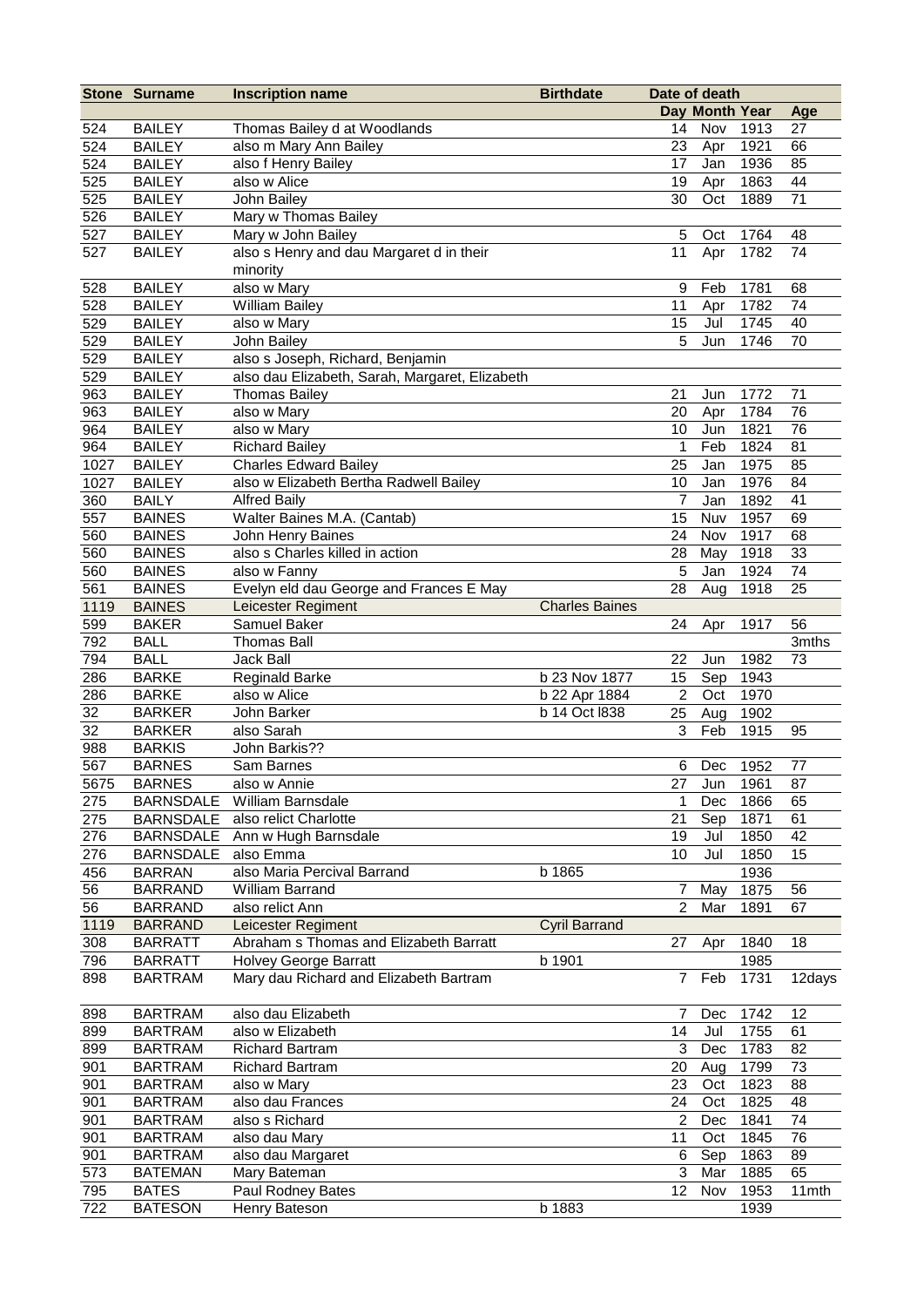|      | <b>Stone Surname</b>       | <b>Inscription name</b>                      | <b>Birthdate</b>      | Date of death  |                |      |       |
|------|----------------------------|----------------------------------------------|-----------------------|----------------|----------------|------|-------|
|      |                            |                                              |                       |                | Day Month Year |      | Age   |
| 722  | <b>BATESON</b>             | also w Ada Lamb Bateson                      | b 1888                |                |                | 1974 |       |
| 423  | <b>BAXTER</b>              | Frederick Charles Burgess Baxter             |                       | 14             | Mar            | 1950 |       |
| 423  | <b>BAXTER</b>              | also Edith Sands Baxter                      |                       | 22             | Aug            | 1953 |       |
| 211  | <b>BEAN</b>                | <b>Robert Bean</b>                           |                       | 6              | Apr            | 1871 | 62    |
| 211  | <b>BEAN</b>                | also Elizabeth Bean                          |                       | 24             | Sep            | 1879 | 83    |
|      |                            |                                              |                       | 22             |                |      | 74    |
| 637  | <b>BEAN</b>                | Thomas Bean                                  |                       |                | Aug            | 1739 |       |
| 583  | <b>BECKETT</b>             | Samuel Beckett                               |                       | 14             | Apr            | 1897 | 78    |
| 583  | <b>BECKETT</b>             | also w Elizabeth                             |                       | 17             | Jun            | 1904 | 77    |
| 583  | <b>BECKETT</b>             | also dau Dorothy                             |                       | 16             | Jul            | 1904 | 39    |
| 584  | <b>BECKETT</b>             | Ann Beckett                                  |                       | 10             | Oct            | 1882 | 58    |
| 947  | <b>BELDAN</b>              | Richard Beldan                               |                       | 11             | Dec            | 1768 | 73    |
| 1049 | <b>BEMROSE</b>             | Alice Bemrose                                |                       | 11             | Apr            | 1867 | 86    |
| 1050 | <b>BEMROSE</b>             | Joseph Bemrose                               |                       | $\overline{2}$ | Mar            | 1835 | 49    |
| 1050 | <b>BEMROSE</b>             | also Mary Ann Rogers dau Alice and Joseph    |                       | 20             | Nov            | 1835 | 24    |
|      |                            | Bemrose d in Dublin                          |                       |                |                |      |       |
| 1051 | <b>BEMROSE</b>             | Ann w Thomas Bemrose                         |                       | 12             | Apr            | 1740 | 41    |
| 1052 | <b>BEMROSE</b>             | Robert Bemrose                               |                       | 24             | Sep            | 1811 | 67    |
| 1052 | <b>BEMROSE</b>             | also w Elizabeth                             |                       | 8              | Sep            | 1838 | 86    |
| 94   | <b>BEND</b>                | also Charles Albert killed in action, France |                       | $6\phantom{1}$ | Nov            | 1917 | 26    |
|      |                            |                                              |                       |                |                | 1918 |       |
| 94   | <b>BEND</b>                | Reuben h Mary Bend                           |                       | 19             | Mar            |      | 54    |
| 94   | <b>BEND</b>                | also w Mary                                  |                       | 28             | May            | 1941 | 77    |
| 95   | <b>BEND</b>                | James Bend                                   |                       | 11             | Dec            | 1903 | 57    |
| 96   | <b>BEND</b>                | Cecil James Bend                             |                       | 25             | Apr            | 1972 | 68    |
| 578  | <b>BEND</b>                | also dau Lillian Hilda                       |                       | 15             | Apr            | 1897 | 10mth |
| 578  | <b>BEND</b>                | Ann Bend                                     |                       | 9              | Aug            | 1900 | 42    |
| 578  | <b>BEND</b>                | also s George Ernest                         |                       | 16             | Sep            | 1906 | 20    |
| 578  | <b>BEND</b>                | also Mark Bend                               |                       | 10             | Mar            | 1933 | 76    |
| 891  | <b>BEND</b>                | William Sansom Bend                          |                       | 6              | Jun            | 1867 | 57    |
| 891  | <b>BEND</b>                | also s Charles                               |                       | 29             | Apr            | 1892 | 36    |
| 891  | <b>BEND</b>                | also w Hannah                                |                       | $\overline{7}$ | Jun            | 1907 | 87    |
| 910  | <b>BEND</b>                | also w Ann Bend                              |                       | 31             | Aug            | 1731 | 42    |
| 910  | <b>BEND</b>                | John Bend                                    |                       | 15             | Mar            | 1776 | 81    |
| 911  | <b>BEND</b>                | Ann dau John and Ann Bend                    |                       | 29             | Nov            | 1785 | 63    |
| 912  | <b>BEND</b>                | also dau Sarah Ellen                         |                       | 6              | May            | 1889 | 17    |
| 912  | <b>BEND</b>                | Mary Bend                                    |                       | 28             | Apr            | 1925 | 84    |
| 912  |                            | also h William                               |                       |                | Feb            | 1933 | 94    |
| 914  | <b>BEND</b><br><b>BEND</b> | Ellen Kate w Frederick R Bend                |                       | 23             |                | 1955 |       |
|      |                            |                                              |                       |                | Aug            |      | 69    |
| 914  | <b>BEND</b>                | also h Frederick Richard                     |                       |                | 26 Dec 1957    |      | 72    |
| 915  | <b>BEND</b>                | Harriet w John Duffin Bend                   |                       | 25             | Sep            | 1914 | 65    |
| 915  | <b>BEND</b>                | also h John                                  |                       | 28             | Feb            | 1927 | 75    |
| 1119 | <b>BEND</b>                | <b>Canadian Regt</b>                         | <b>Charles A Bend</b> |                |                |      |       |
|      |                            |                                              | <b>MM</b>             |                |                |      |       |
| 1120 | <b>BEND</b>                | <b>Sherwood Rangers</b>                      | Frederick K           |                |                |      |       |
|      |                            |                                              | <b>Bend</b>           |                |                |      |       |
| 324  | <b>BENNETT</b>             | Mary w Thomas Bennett                        |                       | 20             | Apr            | 1788 | 56    |
| 976  | <b>BENNETT</b>             | <b>Robert Bennett</b>                        |                       | 18             | Dec            | 1839 | 62    |
| 976  | <b>BENNETT</b>             | also rel Elizabeth                           |                       | 5              | Mar            | 1849 | 66    |
| 305  | <b>BINGHAM</b>             | Margaret Hannah w John P Bingham             |                       | 13             | Jun            | 1923 | 69    |
| 305  | <b>BINGHAM</b>             | also h John Palmer Bingham                   |                       | 11             | Nov            | 1934 | 78    |
| 897  | <b>BIRCH</b>               | also w Felicia                               |                       | 6              | Mar            | 1809 | 81    |
| 897  | <b>BIRCH</b>               | Robert Birch                                 |                       | 3              | Feb            | 1814 | 87    |
| 156  |                            | BLACKBOUR Elizabeth w Thomas Blackbourn      |                       | 5              | May            | 1912 | 75    |
|      | N                          |                                              |                       |                |                |      |       |
|      |                            |                                              |                       |                |                |      |       |
| 156  |                            | BLACKBOUR also h Thomas                      |                       | 18             | Jul            | 1916 | 80    |
|      | N                          |                                              |                       |                |                |      |       |
| 416  | <b>BLORE</b>               | Eliza w John Blore                           |                       | 12             | Aug            | 1889 | 74    |
| 593  | <b>BOCKIN</b>              | also s Maurice Bockin                        |                       | 14             | Sep            | 1905 | 25    |
| 593  | <b>BOCKIN</b>              | also w Catherine                             |                       | 6              | Nov            | 1909 | 62    |
| 594  | <b>BOCKIN</b>              | Sarah w John Bockin                          |                       | 10             | Jun            | 1874 | 59    |
| 681  | <b>BOCKIN</b>              | John Bockin                                  |                       | 31             | Dec            | 1814 | 87    |
| 682  | <b>BOCKIN</b>              | also w Sarah                                 |                       | 13             | Feb            | 1812 | 78    |
| 684  | <b>BOCKIN</b>              | John Bockin Junr,                            |                       | 28             | May            | 1823 | 55    |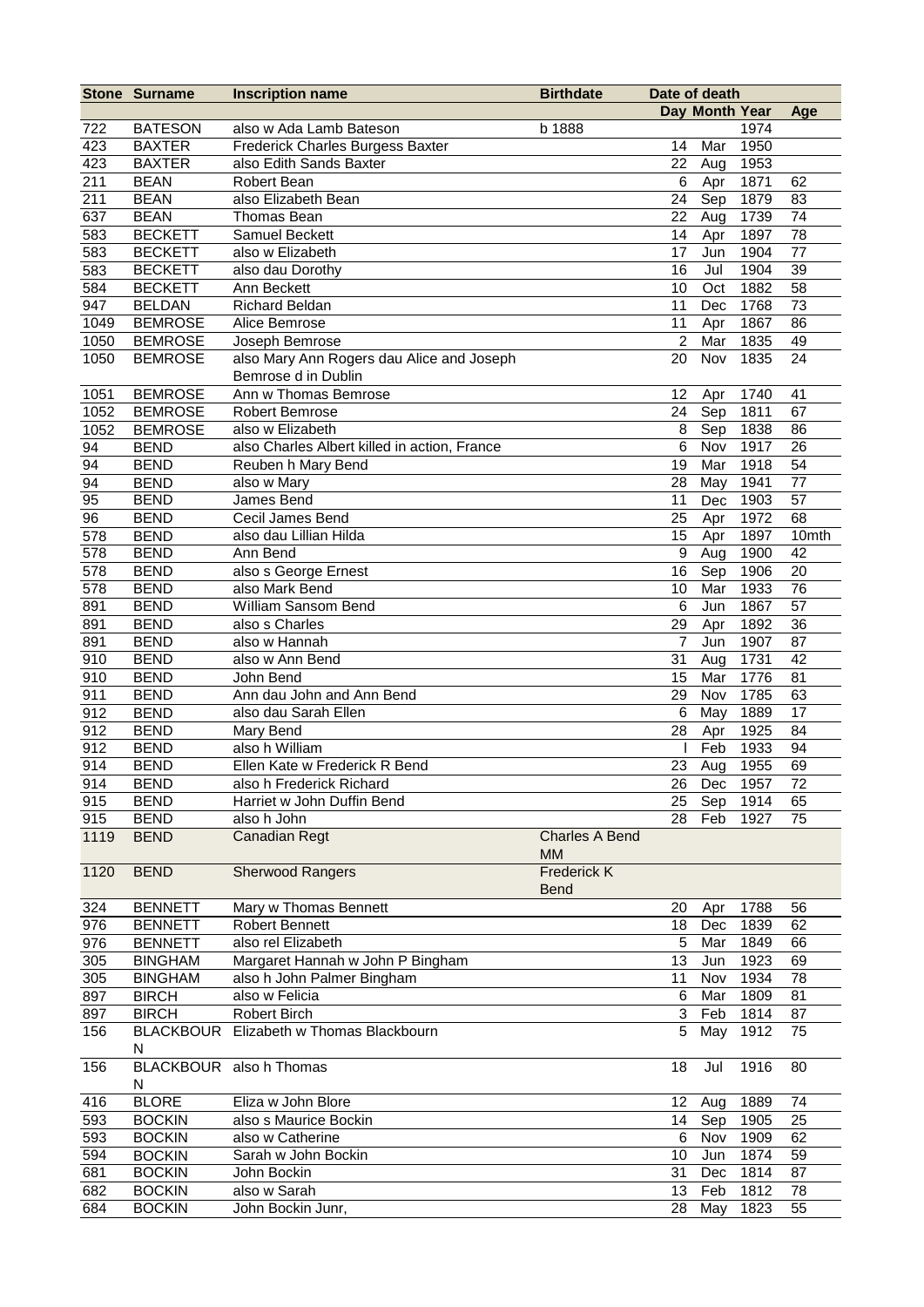|            | <b>Stone Surname</b> | <b>Inscription name</b>                         | <b>Birthdate</b>       | Date of death       |                |              |                          |
|------------|----------------------|-------------------------------------------------|------------------------|---------------------|----------------|--------------|--------------------------|
|            |                      |                                                 |                        |                     | Day Month Year |              | Age                      |
| 689        | <b>BOCKIN</b>        | William s John and Sarah Bockin                 |                        | 12                  | Jan            | 1812         | 49                       |
| 692        | <b>BOCKIN</b>        | Mary dau John and Sarah Bockin                  |                        | $\overline{4}$      | Mar            | 1816         | 44                       |
| 706        | <b>BOCKIN</b>        | Sara dau John and Sarah Bockin                  |                        | 5                   | Feb            | 1825         | 19                       |
| 510        | <b>BOCKING</b>       | <b>William Bocking</b>                          |                        | 3                   | Aug            | 1760         | 56                       |
| 512        | <b>BOCKING</b>       | John Bockin Junr                                |                        | 28                  | May            | 1823         | 55                       |
| 682        | <b>BOCKING</b>       | <b>William Bocking</b>                          |                        | $\mathbf 3$         | Aug            | 1760         | 56                       |
| 688        | <b>BOCKING</b>       | Mary w William Bocking                          |                        | 25                  | Oct            | 1770         | 64                       |
| 690        | <b>BOCKING</b>       | Mary dau John and Sarah Bocking                 |                        | 22                  | Mar            | 1770         | $\overline{5}$           |
| 690        | <b>BOCKING</b>       | also Sarah                                      |                        | 26                  | Dec            | 1772         | $\overline{\mathsf{in}}$ |
|            |                      |                                                 |                        |                     |                |              | infancy                  |
|            |                      |                                                 |                        |                     |                |              |                          |
| 801        | <b>BOLLAND</b>       | <b>Bolland</b>                                  |                        |                     |                |              |                          |
| 70         | <b>BOND</b>          | Henry Bond s Charles and Mary Bond              |                        | 25                  | Feb            | 1862         | $\overline{2}$           |
| 651        | <b>BONSHOR</b>       | Pte' 597608 T H Bonshor Labour Corps            |                        | Ш                   | Dec            | 1918         |                          |
| 1017       | <b>BOTTANLY</b>      | Sarah w John Bottanly                           |                        |                     |                |              |                          |
| 1013       | <b>BOTTOMLEY</b>     | <b>Hugh Bottomley</b>                           |                        | 26                  | Oct            | 1808         | 76                       |
| 1014       | <b>BOTTOMLEY</b>     | Elizabeth w Hugh Bottomley                      |                        | 3                   | Feb            | 1783         | 40                       |
| 1014       | <b>BOTTOMLEY</b>     | also s John                                     |                        |                     |                |              |                          |
| 18         | <b>BOX</b>           | Marie Louise Box                                |                        | 14                  | Apr            | 1945         | 71                       |
| 18         | <b>BOX</b>           | also h Harry Box                                |                        | $\overline{7}$      | Jun            | 1947         | 74                       |
| 849        | <b>BOYNOR</b>        | James William Boynor                            |                        | 17                  | Jul            | 1921         | 73                       |
| 849        | <b>BOYNOR</b>        | also w Priscilla                                |                        | 19                  | Jan            | 1930         | 80                       |
| 38         | <b>BRADLEY</b>       | also s Robert                                   |                        | 20                  | Mar            | 1844         | 9mths                    |
| 38         | <b>BRADLEY</b>       | Isabella dau Robert Gray Bradley and Isabella   |                        | 27                  | Dec            | 1847         | $\overline{c}$           |
| 886        | <b>BRADLEY</b>       | George William Bradley                          |                        | 3                   | May            | 1921         | 42                       |
| 886        | <b>BRADLEY</b>       | also mother Ann widow of the late Charles       |                        | 28                  | Jan            | 1928         | 82                       |
|            |                      | <b>Bradley of Elton Notts</b>                   |                        |                     |                |              |                          |
| 295        | <b>BRADON</b>        | William Bradon                                  |                        | 1                   | Sep            | 1825         | 62                       |
| 295        | <b>BRADON</b>        | also w Elizabeth                                |                        | 10                  | Dec            | 1836         | 79                       |
| 647        | <b>BREEDON</b>       | Robert Breedon                                  |                        | 9                   | Oct            | 1876         | 72                       |
| 647        | <b>BREEDON</b>       | also w Sarah                                    |                        | 30                  | Apr            | 1883         | 76                       |
| 948        | <b>BREEDON</b>       | Henry Breedon                                   |                        | 18                  | Feb            | 1704         | 73                       |
| 948        | <b>BREEDON</b>       | also w Sarah                                    |                        | 9                   | Mar            | 1707         | 67                       |
| 536        | <b>BREWITT</b>       | also w Ann                                      |                        | 7                   | Apr            | 1881         | 75                       |
| 536        | <b>BREWITT</b>       | <b>William Brewitt</b>                          |                        | 21                  | Apr            | 1888         | 80                       |
| 537        | <b>BREWITT</b>       | John Brewitt                                    |                        | 14                  | Oct            | 1844         | 67                       |
| 537        | <b>BREWITT</b>       | also w Sarah                                    |                        | 31                  | Dec            | 1848         | 73                       |
| 538        | <b>BREWITT</b>       | <b>ELizabeth Brewitt</b>                        |                        |                     | 7 Apr 1918     |              | $\overline{78}$          |
| 547        | <b>BREWSTER</b>      | Jane Brewster                                   |                        | 16                  | Jun            | 1964         | 76                       |
| 547        | <b>BREWSTER</b>      | also h Harold                                   |                        | 21                  | Dec            | 1976         | 86                       |
| 1120       | <b>BREWSTER</b>      | <b>Royal Navy</b>                               | <b>Philip Brewster</b> |                     |                |              |                          |
| 97         | <b>BRIGGS</b>        | <b>Thomas Briggs</b>                            |                        | 17                  | Jan            | 1927         | 68                       |
| 97         | <b>BRIGGS</b>        | also w Anne Maria                               |                        | 28                  | Nov            | 1930         | 69                       |
| 127        | <b>BRIGGS</b>        | Henry Briggs                                    |                        | $\overline{4}$      | Jan            | 1932         | 74                       |
| 127<br>846 | <b>BRIGGS</b>        | also w Justina                                  |                        | 21<br>3             | Jun<br>May     | 1947<br>1915 | 64<br>78                 |
|            | <b>BRIGGS</b>        | Frances Emma wid William Ives Briggs of         |                        |                     |                |              |                          |
|            | <b>BRIGGS</b>        | Bingham<br>also Frank s                         |                        |                     | Mar            | 1927         | 62                       |
| 846<br>759 | <b>BROCKLESB</b>     | <b>Brady Brocklesby</b>                         | b 22 Oct 1817          | 9<br>$\overline{7}$ | Jun            | 1886         |                          |
|            | Υ                    |                                                 |                        |                     |                |              |                          |
| 758        | <b>BROWITT</b>       | Benjamin Browitt                                |                        | 8                   | dec            | 1832         | 55                       |
| 758        | <b>BROWITT</b>       | also Joseph s Benjamin and Mary                 |                        | $\overline{4}$      | Nov            | 1848         | 27                       |
| 215        | <b>BROWN</b>         | Jane dau Walter and Margret Brown d in first yr |                        | 10                  |                |              |                          |
|            |                      |                                                 |                        |                     | Dec            | 1741         |                          |
|            | <b>BROWN</b>         | Eunice Brown                                    |                        | 9                   |                | 1782         |                          |
| 239        | <b>BROWN</b>         | Elizabeth Brown late of Grantham b 16 May       | b 16 May 1814          |                     | Dec            |              |                          |
| 330        |                      | 1814                                            |                        | 24                  | Dec            | 1868         |                          |
| 331        | <b>BROWN</b>         | Mary dau John and Ann Brown b 20 Jun I8I3       | b 20 Jun 1813          |                     |                | 1873         |                          |
|            | <b>BROWN</b>         | John Brown                                      |                        | 17<br>22            | Jan<br>Mar     | 1817         | 40                       |
| 332<br>332 | <b>BROWN</b>         | also w Ann W Brown                              |                        |                     |                | ???          |                          |
| 333        | <b>BROWN</b>         | Ann dau John and Ann Brown                      | b 4 Dec 1811           |                     |                | 1859         |                          |
| 656        | <b>BROWN</b>         | John Brown                                      |                        | 10<br>26            | Feb<br>Feb     | 1890         | 73                       |
|            |                      |                                                 |                        |                     |                |              |                          |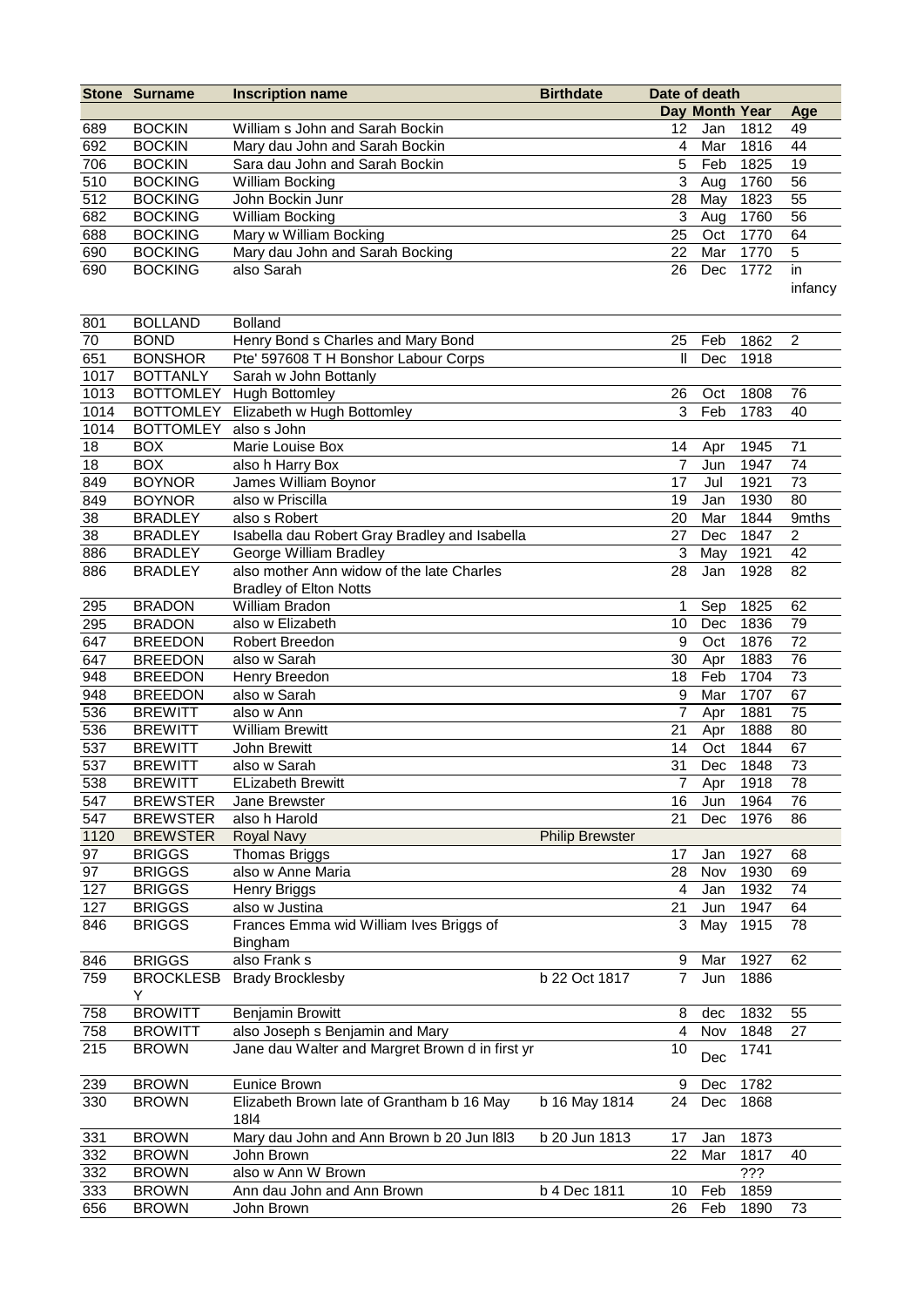|             | <b>Stone Surname</b> | <b>Inscription name</b>                        | <b>Birthdate</b> | Date of death  |                |             |     |
|-------------|----------------------|------------------------------------------------|------------------|----------------|----------------|-------------|-----|
|             |                      |                                                |                  |                | Day Month Year |             | Age |
| 656         | <b>BROWN</b>         | also w Ann                                     |                  | 6              | Apr            | 1891        | 75  |
| 710         | <b>BROWN</b>         | Robert Brown                                   |                  | 12             | Dec            | 1925        | 81  |
| 710         | <b>BROWN</b>         | also w Elizabeth                               |                  | 30             | Apr            | 1929        | 80  |
| 739         | <b>BROWN</b>         | also w Ann                                     |                  | 29             | Mar            | 1788        | 71  |
| 739         | <b>BROWN</b>         | John Brown                                     |                  | 27             | Oct            | 1799        | 89  |
| 740         | <b>BROWN</b>         | William Brown                                  |                  | 18             | Aug            | 1829        | 84  |
| 741         | <b>BROWN</b>         | Jane w William Brown                           |                  | 28             | Jun            | 1837        | 74  |
| 896         | <b>BROWN</b>         | Thomas Brown                                   |                  | 20             | Apr            | 1799        | 72  |
| 663         | <b>BRUCE</b>         | Christian Bruce (Aunt)                         |                  | $\overline{7}$ | May            | 1981        | 86  |
| 218         | <b>BRYAN</b>         | Catherine w George Bryan                       |                  | 28             | Mar            | 1817        | 29  |
| 230         | <b>BRYAN</b>         | George Bryan                                   |                  | $\overline{2}$ | Jun            | 1835        | 60  |
| 230         | <b>BRYAN</b>         | also w Mary                                    |                  | 8              | Mar            | 1841        | 67  |
| 838         | <b>BRYAN</b>         | Robert William Bryan                           |                  | 19             | May            | 1947        | 66  |
| 838         | <b>BRYAN</b>         | also w Mabel                                   |                  | 20             | Mar            | 1969        | 80  |
| 413         | <b>BUFFHAM</b>       | Joseph William Buffham                         |                  | 20             | Mar            | 1947        | 53  |
| 413         | <b>BUFFHAM</b>       | also w Sarah Ellen                             |                  | 30             | Jun            | 1960        | 70  |
| 363         | <b>BUGG</b>          | Thomas Bugg s William and Elizabeth Bugg       |                  | 24             | Aug            | 1791        | 20  |
| 366         | <b>BUGG</b>          | also William Bugg                              |                  | 29             | Jul            | 1797        | 59  |
| 366         | <b>BUGG</b>          | Elizabeth w William Bugg                       |                  | 12             | Oct            | 1799        | 62  |
| 367         | <b>BUGG</b>          | William Bugg                                   |                  | 20             | Jul            | 1828        | 60  |
| 368         | <b>BUGG</b>          | Mary w William Bugg                            |                  | $\,6$          | Dec            | 1842        | 69  |
| 755         | <b>BUGG</b>          | <b>Charlotte Bugg</b>                          | b 12 Dec 1867    | 28             | Feb            | 1950        |     |
| 756         | <b>BUGG</b>          | Harry Bugg                                     |                  | 31             | Mar            | 1956        | 65  |
| 756         | <b>BUGG</b>          | also w Ann                                     |                  | 26             | dec            | 1974        | 84  |
| 984         | <b>BUGG</b>          | Francis Bugg                                   |                  | 28             | Feb            | 1780        | 72  |
| 984         | <b>BUGG</b>          | also sis Ann                                   |                  | 27             | Jun            | 1783        | 72  |
| 985         | <b>BUGG</b>          | Ann w Henry? Bugg                              |                  | ?              | Apr            | 1745        | 57  |
| 986         | <b>BUGG</b>          | Oliver Bugg?                                   |                  |                |                |             |     |
| 1081        | <b>BUGG</b>          | Mararet Bugg w William                         |                  | 23             | Dec            | 1757        | 42  |
| 1084        | <b>BUGG</b>          | William Bugg                                   |                  | Ш              | Sep            | 1790        | 81  |
| 592         | <b>BULLIMORE</b>     | also Mary Ellen Bullimore                      |                  | 11             | Nov            | 1918        | 38  |
| 303         | <b>BULLOCK</b>       | <b>Francis Edward Bullock</b>                  |                  | 4              | Apr            | 1924        | 11  |
| 176         | <b>BURNETT</b>       | Joseph Burnett (Clerk of parish)               |                  | 14             | May            | 1919        | 63  |
| 164         | <b>BURROWS</b>       | <b>Edna Burrows</b>                            | b 1880           |                |                | 1939        |     |
| 164         | <b>BURROWS</b>       | also Ernest Burrows                            | b 1878           |                |                | 1944        |     |
| 181         | <b>BURROWS</b>       | <b>William Thomas Burrows</b>                  |                  | 8              | Jun            | 1910        | 70  |
| 181         | <b>BURROWS</b>       | also Elizabeth Burrows                         |                  | 10             | Dec            | 1927        | 82  |
| 1012        | <b>BURTON</b>        | Catherine Burton w Thomas                      |                  |                |                | 19 Jan 1780 | 45  |
| 1114        | <b>BUSHELL</b>       | Stanley Victor Bushell b 1900                  | b 1900           |                |                | 1957        |     |
| 244         | <b>BUST</b>          | also Bridget Bust                              |                  | 3              | Jun            | 1837        | 87  |
| 256         | CALCRAFT             | also s Keith                                   | b 1923           |                |                | 1927        |     |
| 256         | <b>CALCRAFT</b>      | also a James                                   | b 1926           |                |                | 1950        |     |
| 256         | <b>CALCRAFT</b>      | <b>Charles W Calcraft</b>                      | b 1888           |                |                | 1963        |     |
| 256         | CALCRAFT             | also w Kate E Calcraft                         | b 1895           |                |                | 1971        |     |
| 429         | <b>CALCRAFT</b>      | also 4th s Edgar Charles killed in Action East | b 22 Jul 1894    | 17             | Oct            | 1917        |     |
|             |                      | Africa                                         |                  |                |                |             |     |
| 429         | CALCRAFT             | also 2nd s Frank d of wounds in France         | b 17 Jan 1884    | 6              | Oct            | 1918        |     |
| 429         | CALCRAFT             | also Elsie May Calcraft                        |                  | 22             | Jul            | 1951        | 58  |
| 961         | CALCRAFT             | ??? Calcraft (Stone buried sideways)           |                  |                |                |             |     |
| 1119        | <b>CALCRAFT</b>      | <b>Royal Navy</b>                              | <b>G</b> Alfred  |                |                |             |     |
|             | CAM                  | William Cam                                    | Calcraft         | 27             |                | 1801        | 72  |
| 931         | CAM                  | Robert Cam                                     |                  |                | Aug            |             |     |
| 932<br>1120 | <b>CANHAM</b>        |                                                | Herbert          | 21             | Jun            | 1763        | 38  |
|             |                      | <b>Royal Lincs Regt</b>                        | Canham           |                |                |             |     |
| 237         | CANT                 | Elizabeth w Richard Cant                       |                  | 9              | Jul            | 1841        | 81  |
| 258         | CANT                 | also bro William                               |                  | 23             | Nov            | 1856        | 9   |
| 289         | <b>CAPELL</b>        | Benjamin Capell                                | b S Sep 1859     | 12             | Jul            | 1919        |     |
| 289         | <b>CAPELL</b>        | also w Mary Elizabeth                          |                  | 14             | Apr            | 1943        | 77  |
| 760         | <b>CARPENTER</b>     | Frederick George Carpenter                     |                  | 16             | Oct            | 1960        | 51  |
| 400         | <b>CARTHY</b>        | Henry who d in London, only s William Carthy   |                  | 8              | Dec            | 1858        | 29  |
|             |                      | Primitive Methodist Minister by w Sarah        |                  |                |                |             |     |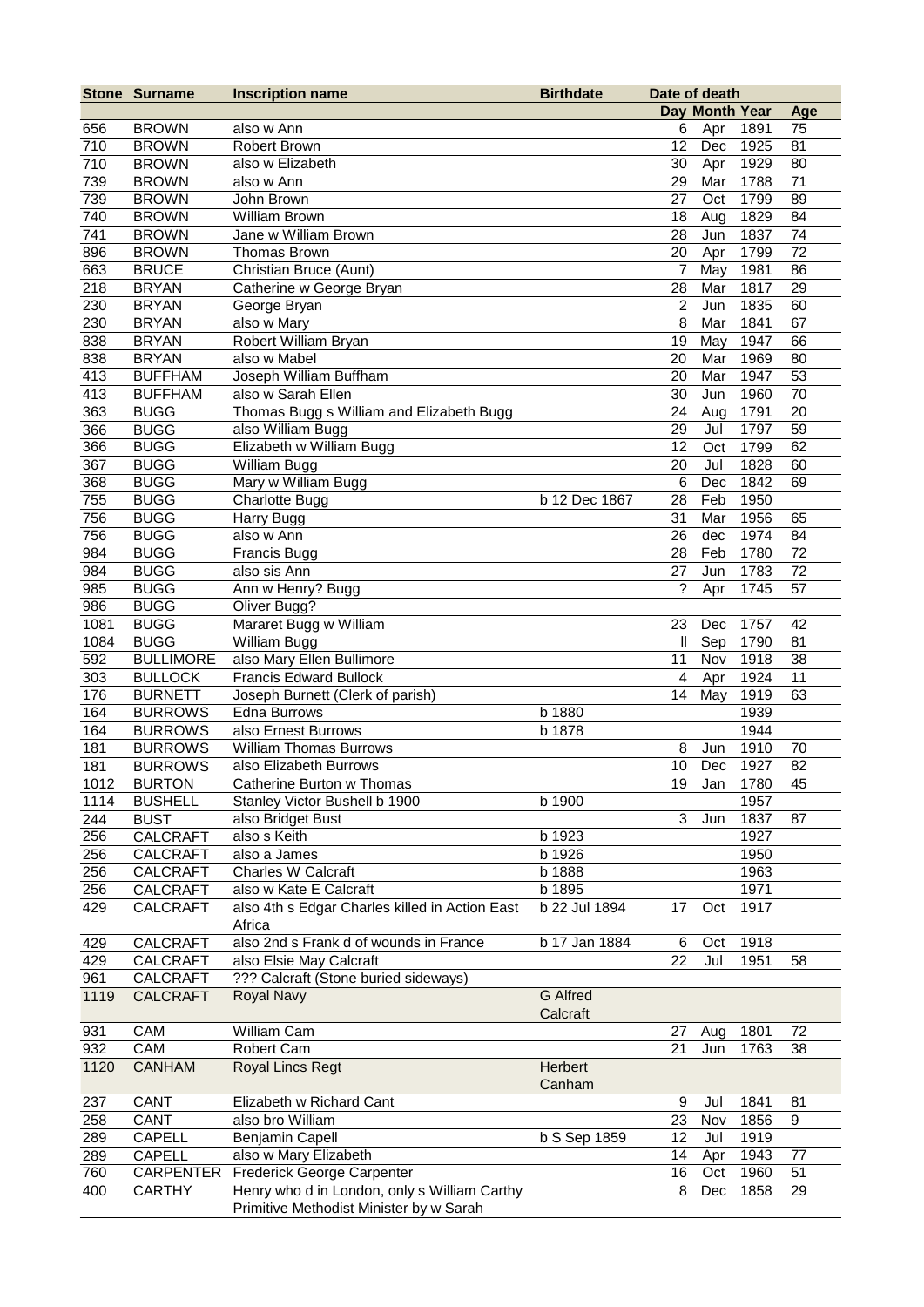|            | <b>Stone Surname</b>   | <b>Inscription name</b>                               | <b>Birthdate</b> |                 | Date of death  |      |              |
|------------|------------------------|-------------------------------------------------------|------------------|-----------------|----------------|------|--------------|
|            |                        |                                                       |                  |                 | Day Month Year |      | Age          |
| 306        | <b>CATTON</b>          | Tryphena w Henry Catton                               |                  | 28              | Apr            | 1925 | 78           |
| 306        | <b>CATTON</b>          | also h Henry                                          |                  | 26              | Jul            | 1927 | 75           |
| 582        | <b>CATTON</b>          | Fanny Mary w William Catton                           |                  | 4               | Nov            | 1910 | 45           |
| 582        | <b>CATTON</b>          | also h William                                        |                  | 17              | May            | 1942 | 67           |
| 748        | <b>CAWTHORN</b>        | John h Eleanor Cawthorne                              |                  | 15              | Sep            | 1926 | 75           |
| 721        | <b>CECIL</b>           | also s Harry Cecil                                    |                  | $\overline{2}$  | Jul            | 1924 | 25           |
| 123        | <b>CHALLANDS</b>       | also h Harry                                          |                  | 30              | Mar            | 1939 | 75           |
| 271        | <b>CHALLANDS</b>       | Elizabeth w Joseph Challands, dau of Thomas           |                  | 26              | May            | 1831 | 35           |
|            |                        | and Lydia Palethorpe (MDCCCXXXI)                      |                  |                 |                |      |              |
| 459        | <b>CHALLANDS</b>       | <b>William Challands</b>                              |                  | 18              |                |      | 76           |
|            |                        |                                                       |                  |                 | May            | 1883 |              |
| 459        | <b>CHALLANDS</b>       | also w Elizabeth                                      |                  | 29              | Mar            | 1886 | 78           |
| 460        | CHALLANDS              | also bro Hugh                                         |                  | 1               | Jan            | 1835 | $\mathbf{1}$ |
| 460        |                        | CHALLANDS Lancelot s William and Eliz:abeth Challands |                  | 6               | Mar            | 1879 | 42           |
| 462        |                        | CHALLANDS Mary Christiana relict Luke Challands       |                  | 14              | Dec            | 1889 | 83           |
| 482        |                        | CHALLANDS Hugh Challands                              | b 9 Mar 1839     | 6               | Mar            | 1904 |              |
| 483        |                        | CHALLANDS William Richard Challands                   |                  | 26              | Oct            | 1921 | 50           |
| 483        | <b>CHALLANDS</b>       | also Lydia Annie                                      |                  | 10              | Jan            | 1937 | 66           |
| 484        | CHALLANDS              | also only s Hugh                                      | b 1908           | ?               | Jan            | 1934 |              |
| 484        | <b>CHALLANDS</b>       | <b>Arthur Hugh Challands</b>                          | b 6 May 1873     | ?               | Aug            | 1949 |              |
| 484        | <b>CHALLANDS</b>       | also w and m Mary Ellen                               | b ? Mar 1867     | ?               | Jun            | 1958 |              |
| 523        | <b>CHALLANDS</b>       | <b>Francis Challands</b>                              |                  | 8               | Jun            | 1851 | 77           |
| 523        | CHALLANDS              | also w Mary                                           |                  | 28              | Aug            | 1854 | 80           |
| 576        | CHALLANDS              | also Rebecca Challands                                |                  | 9               | Jun            | 1888 | 81           |
| 577        | <b>CHALLANDS</b>       | Robert s John and Rebecca ???                         |                  | ?               | Jul            | 1856 | 20           |
| 646        | CHALLANDS also w Jane  |                                                       |                  | 16              | Dec            | 1809 | 50           |
| 646        | CHALLANDS              | <b>William Challands</b>                              |                  | 24              | Nov            | 1840 | 82           |
| 646        | <b>CHALLANDS</b>       | William Challands                                     |                  | 24              | Nov            | 1858 | 74           |
| 672        | <b>CHALLANDS</b>       | Mary w Francis Challands                              |                  | 25              | Apr            | 1920 | 84           |
|            | <b>CHALLANDS</b>       | also h Francis                                        |                  | 24              | Aug            | 1921 | 85           |
| 672<br>673 | <b>CHALLANDS</b>       | James Challands                                       |                  |                 |                | 1877 | 72           |
|            |                        |                                                       |                  | 10              | May            |      |              |
| 673        | CHALLANDS              | also w Mary                                           |                  | 21              | Jun            | 1884 | 73           |
| 674        |                        | CHALLANDS Ellen w George Challands                    |                  | 16              | Jul            | 1894 | 54           |
| 674        | CHALLANDS              | also h George                                         |                  | 19              | Jun            | 1919 | 80           |
| 726        | <b>CHALLANDS</b>       | John Challands                                        |                  | 11              | May            | 1854 | 42           |
| 727        |                        | CHALLANDS Richard Challands                           |                  | $\mathbf 1$     | May            | 1855 | 46           |
| 729        | CHALLANDS also Mary    |                                                       |                  | 31              | Dec            | 1842 | 39           |
| 729        | <b>CHALLANDS</b>       | Joseph Challands                                      |                  | 21              | Dec            | 1856 | 57           |
| 729        | CHALLANDS also John    |                                                       |                  |                 | 1 Oct 1862     |      | 24           |
| 730        | CHALLANDS also w Ann   |                                                       |                  | 1               | Sep            | 1874 | 56           |
| 730        |                        | CHALLANDS Samuel Challands                            |                  | 15              | Jun            | 1891 | 80           |
| 731        |                        | CHALLANDS Elizabeth w Joseph Challands                |                  | 6               | Jun            | 1892 | 56           |
| 731        |                        | CHALLANDS also h Joseph                               |                  | 3               | Sep            | 1911 | 75           |
| 732        |                        | CHALLANDS Richard Challands                           |                  | 1               | Nov            | 1911 | 70           |
| 744        |                        | CHALLANDS Francis Challands                           |                  | 6               | May            | 1848 | 46           |
| 744        | CHALLANDS also w Sarah |                                                       |                  | 25              | Nov            | 1861 | 53           |
| 745        |                        | CHALLANDS Caroline dau Francis and Sarah Challands    |                  | 12              | Feb            | 1835 | 3            |
| 745        | <b>CHALLANDS</b>       | also sis Charlotte                                    |                  | 9               | Jul            | 1845 | 16           |
| 745        | CHALLANDS              | also four sisters                                     |                  |                 |                |      |              |
| 746        | <b>CHALLANDS</b>       | also dau Lizzie Jane                                  |                  | 10              | Sep            | 1878 | 1            |
| 746        | CHALLANDS              | John Challands d Barkston                             |                  | 12              | Jul            | 1882 | 38           |
| 746        | CHALLANDS              | also s Edwin                                          |                  | 17              | Jan            | 1883 | 3            |
| 746        | CHALLANDS              | also Mary Ann                                         |                  | 27              | Jun            | 1917 | 77           |
| 771        | CHALLANDS              | Julia Challands                                       | b 7 Sep 1844     | 11              | Jul            | 1935 |              |
| 771        | <b>CHALLANDS</b>       | also Elizabeth Anne Challands                         |                  | 25              | Jan            | 1942 | 100          |
| 977        |                        |                                                       |                  |                 | Mar            |      |              |
|            | <b>CHALLANDS</b>       | Mary w Samuel Challands, dau Robert and               |                  | 20              |                | 1837 | 27           |
|            |                        | <b>Elizabeth Bennett</b>                              |                  |                 |                |      |              |
| 123        | CHALLANDS              | Alice w Harry Challands                               |                  | 14              | Jul            | 1935 | 76           |
| 238        | <b>CHAMBERS</b>        | <b>Richard Chambers</b>                               |                  | 3               | May            | 1834 | 76           |
| 238        | <b>CHAMBERS</b>        | also w Jane                                           |                  | 10              | Aug            | 1839 | 91           |
| 266        | <b>CHANDLER</b>        | also w Bertha                                         | b 6 Jul 1878     | 13 <sup>7</sup> | Feb            | 1969 |              |
| 266,       | <b>CHANDLER</b>        | <b>Fred Chandler</b>                                  | b 21 Mar 1877    | 14              | May            | 1960 |              |
| 805        | <b>CHAPPEL</b>         | Norman Chappel                                        |                  | 6               | Mar            | 1966 | 44           |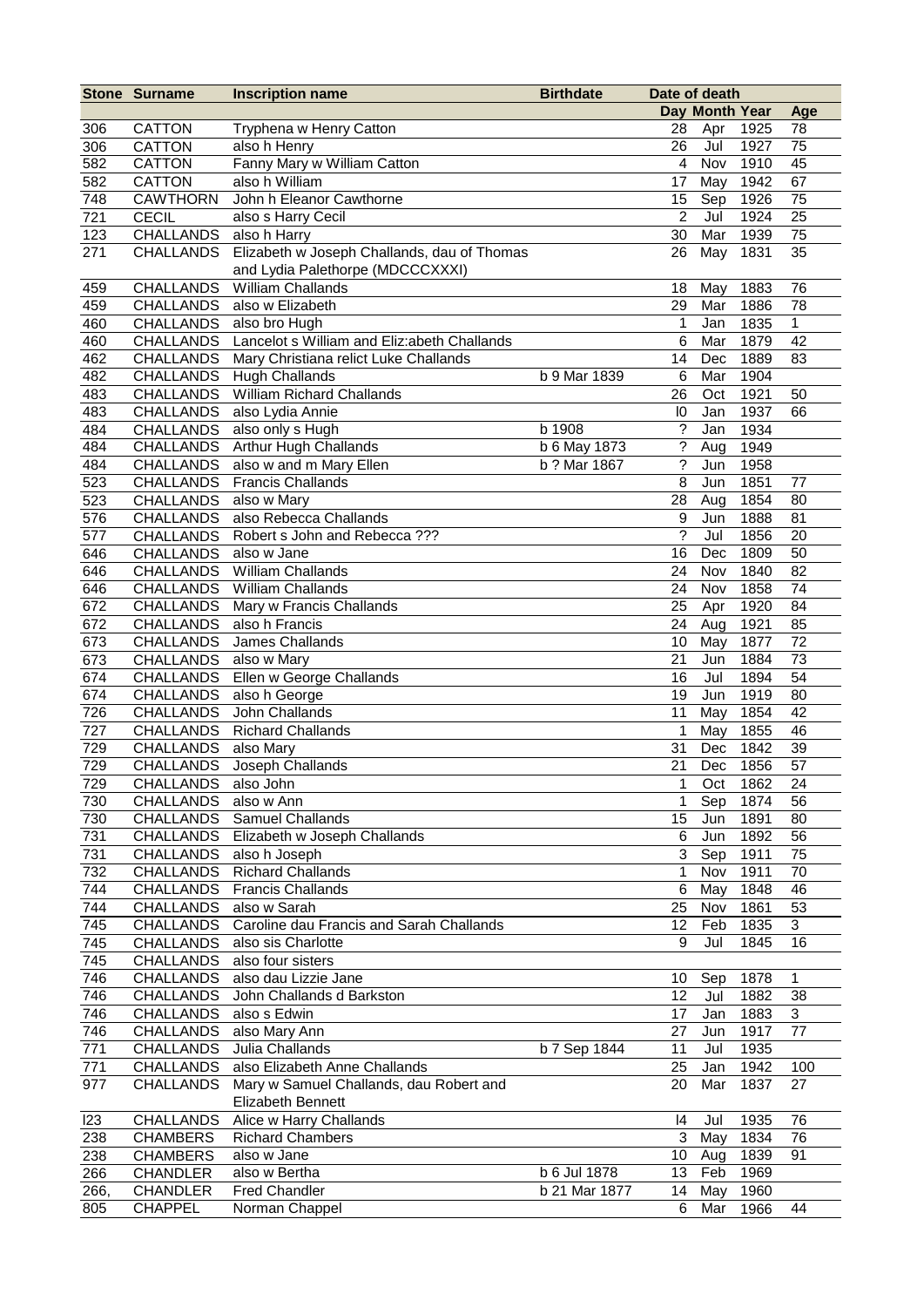|      | <b>Stone Surname</b> | <b>Inscription name</b>                                | <b>Birthdate</b>   | Date of death  |                |      |                |
|------|----------------------|--------------------------------------------------------|--------------------|----------------|----------------|------|----------------|
|      |                      |                                                        |                    |                | Day Month Year |      | Age            |
| 418  | <b>CHORLTON</b>      | Sidney (Sid) h Edith Chorlton                          |                    | 8              | Aug            | 1948 | 48             |
| 103  |                      | <b>CLARICOATS</b> s Winifred and late Cyril Claricoats |                    |                |                |      |                |
| 666  | <b>CLARK</b>         | Naomi Sarah Clark                                      |                    | 25             | May            | 1938 | 77             |
| 667  | <b>CLARK</b>         | <b>Edmund Clark</b>                                    |                    | 30             | Nov            | 1923 | 65             |
| 667  | <b>CLARK</b>         | also w Emma                                            |                    |                | Jan            | 1952 | 77             |
| 909  | <b>CLARK</b>         | Sarah Clark                                            |                    |                |                |      |                |
| 916  | <b>CLARK</b>         | John Clarke                                            |                    | 21             | Sep            | 1738 | 49             |
| 916  | <b>CLARK</b>         | also w Elizabeth                                       |                    | 17             | Jul            | 1750 | 54             |
| 444  | <b>CLARKE</b>        | Kathleen Anderson Clarke                               |                    | 22             | Apr            | 1971 | 82             |
| 445  | <b>CLARKE</b>        | Frederick Arthur Toynbee Clarke                        |                    | 20             | jun            | 1966 | 69             |
| 445  | <b>CLARKE</b>        | also w Agnes Emma                                      |                    | 29             | Dec            | 1976 | 87             |
| 446  | <b>CLARKE</b>        | also Susanna Ellen                                     | b 1855             |                |                | 1936 |                |
| 446  | <b>CLARKE</b>        | <b>Frederick Clarke</b>                                | b 1854             |                |                | 1942 |                |
| 446  | <b>CLARKE</b>        | also Betsy Grace                                       | b 1892             |                |                | 1942 |                |
| 260  | <b>CLAY</b>          | Harold Keith Clay                                      | b 11 Apr 1926      | 24             | Dec            | 1979 |                |
| 86   | <b>CLOXTON</b>       | George Henry Cloxton                                   |                    | 11             | Sep            | 1970 | 50             |
| 61   | <b>COATES</b>        | George Coates of Harley Hse Bottesford                 |                    | 24             | Jan            | 1944 | 78             |
| 828  | COLE                 | also John Cole b I863                                  | b 1863             |                |                | 1920 |                |
| 828  | <b>COLE</b>          | Elizabeth A Cole b 1866                                | b 1866             |                |                | 1941 |                |
| 456  | <b>COLLETT</b>       | Victor George Collett                                  | b 1866             |                |                | 1923 |                |
| 1107 | <b>COLLETT</b>       | Victor George Collett Superintendent Sunday            |                    | 28             | Apr            | 1925 |                |
|      |                      | School and choirmaster from I893-I920                  |                    |                |                |      |                |
| 83   | <b>COLLIER</b>       | John Osborne Greer Collier                             |                    | 3              | Mar            | 1977 | 64             |
| 83   | <b>COLLIER</b>       | also w Winifred Mary                                   |                    | 18             | Feb            | 1985 | 65             |
| 699  | CONYARD              | also sis Beatrice Conyard                              | b 14 Jul 1886      | 1              | Nov            | 1980 |                |
| 718  | COOGAN               | Joseph Edward Coogan                                   | b 1892             |                |                | 1955 |                |
| 718  | COOGAN               | also Eva Maria Coogan                                  | b 1889             |                |                | 1964 |                |
| 871  | COOMES               | <b>Russell Mark Coomes</b>                             | b 10 June 1976     | 9              | Dec            | 1976 |                |
| 153  | <b>COOPER</b>        | Robert John Cooper                                     |                    | 15             | Aug            | 1947 | 81             |
| 159  | COOPER               | Mary Ann dau Edward and Caroline Cooper                |                    | 21             | Jan            | 1907 |                |
| 161  | <b>COOPER</b>        | Caroline w Edward Cooper of Grantham, dau              |                    | 15             | Mar            | 1845 | 26             |
|      |                      | John and Elizabeth Wood                                |                    |                |                |      |                |
| 589  | <b>COOPER</b>        | John Thomas Cooper                                     |                    | $\overline{2}$ | Jul            | 1904 | 46             |
| 589  | <b>COOPER</b>        | also s Harold killed in action                         |                    |                |                | 1917 | 24             |
| 767  | COOPER               | Joyce Irene Cooper                                     |                    | 1              | May            | 1940 | $\overline{4}$ |
| 768  | <b>COOPER</b>        | <b>Ethel Cooper</b>                                    |                    | 9              | Oct            | 1965 | 55             |
| 1026 | <b>COOPER</b>        | William Hurson Cooper                                  |                    | 18             | May            | 1983 | 83             |
| 1119 | <b>COOPER</b>        | Lincoln Regiment                                       | T Harold<br>Cooper |                |                |      |                |
| 300  | <b>COPLEY</b>        | <b>William Copley</b>                                  |                    | 18             | Apr            | 1909 | 56             |
| 300  | <b>COPLEY</b>        | also w Jane                                            |                    | $\overline{4}$ | Jan            | 1923 | 73             |
| 24   | COX                  | Lewis Bernard Cox                                      |                    | 14             | Oct            | 1971 | 61             |
| 569  | COX                  | Harry James Cox                                        |                    | 4              | Sep            | 1894 | 15             |
| 569  | COX                  | also Leonard                                           |                    | 14             | Nov            | 1894 | 15mth          |
| 570  | COX                  | Henry Cox                                              | b 1855             |                |                | 1938 |                |
| 570  | COX                  | also w Mary Ann                                        | b 1856             |                |                | 1943 |                |
| 294  | COY                  | Elsie Coy                                              |                    | 7              | Dec            | 1970 | 64             |
| 294  | COY                  | also h Albert                                          |                    | 12             | Apr            | 1971 | 67             |
| 811  | COY                  | George Coy                                             |                    | 11             | Jun            | 1932 | 76             |
| 811  | COY                  | also w Elizabeth                                       |                    | 11             | Sep            | 1947 | 92             |
| 1086 | CRAGG                | Mary dau Daniel and Mary Cragg                         |                    | 22             | Nov            | 1783 | 22             |
| 1087 | CRAGG                | Ann Cragg w Daniel junr dau George and                 |                    | 12             | Apr            | 1747 | 35             |
|      |                      | Susan Garton                                           |                    |                |                |      |                |
| 1087 | CRAGG                | also her dau Susannah                                  |                    |                |                |      |                |
| 1088 | CRAGG                | Daniel Cragg                                           |                    | 26             | Nov            | 1772 | 61             |
| 1089 | CRAGG                | also w Mary                                            |                    | 7              | Aug            | 1762 | 35             |
| 1091 | CRAGG                | Millicent w Daniel Cragg                               |                    | 1              | Dec            | 1800 | 70             |
| 1094 | CRAGG                | John Cragg                                             |                    | 27             | Sep            | 1825 | 71             |
| 1095 | CRAGG                | Mary w john Cragg                                      |                    | $\overline{7}$ | Jul            | 1785 | 27             |
| 1095 | CRAGG                | also dau Elizabeth                                     |                    | 18             | Aug            | 1785 | $\overline{c}$ |
| 1095 | CRAGG                | also john in his first year                            |                    | 27             | Aug            | 1785 |                |
| 104  | <b>CRAMER</b>        | Dick Cramer                                            |                    | 30             | Jun            | 1971 | 52             |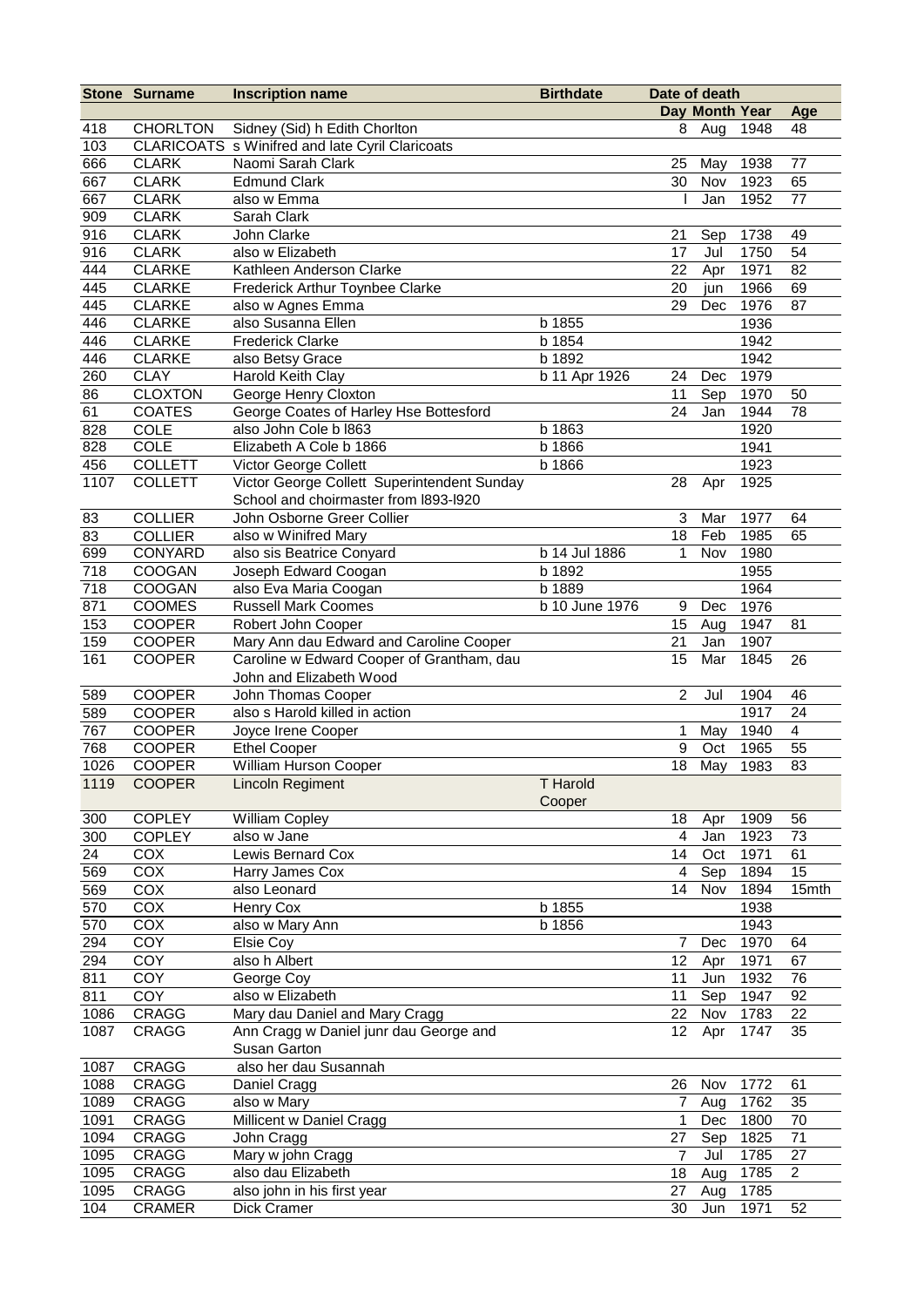|              | <b>Stone Surname</b> | <b>Inscription name</b>                                              | <b>Birthdate</b>       | Date of death            |                |      |                |
|--------------|----------------------|----------------------------------------------------------------------|------------------------|--------------------------|----------------|------|----------------|
|              |                      |                                                                      |                        |                          | Day Month Year |      | Age            |
| 438          | <b>CREEK</b>         | Benjamin Creek                                                       |                        | 23                       | Aug            | 1928 | 72             |
| 438          | <b>CREEK</b>         | also w Elizabeth Alice                                               |                        | 9                        | Mar            | 1931 | 77             |
| 439          | <b>CREEK</b>         | also Martha Creek w Joseph Creek sis                                 |                        | 4                        | <b>Dec</b>     | 1929 | 76             |
| 505          | <b>CROSS</b>         | above!!!<br>John Cross                                               |                        | 11                       | Sep            | 1826 | 42             |
| 506          | <b>CROSS</b>         | Sarah Cross d Ab Kettleby, dau John and                              |                        | 28                       | Mar            | 1824 | $\overline{2}$ |
|              |                      | Margery Allen Murray Cross                                           |                        |                          |                |      |                |
| 506          | <b>CROSS</b>         | also sis Ellen Murray Cross                                          |                        | 7                        | Jun            | 1828 | 14             |
| 902          |                      | <b>CROUCHLEY Frances A Crouchley</b>                                 | b 23 Dec 1833          | 7                        | Oct            | 1874 |                |
| 590          | <b>CROWDER</b>       | Lillian Iris w John Crowder                                          |                        | 15                       | Jun            | 1976 | 71             |
| 590          | <b>CROWDER</b>       | also h John                                                          |                        | 17                       | Apr            | 1979 | 71             |
| 464          | <b>CULLEN</b>        | also Rev John Cullen D.D. Forty years vicar of<br>Radcliffe on Trent |                        | 9                        | May            | 1914 | 77             |
| 464          | <b>CULLEN</b>        | Leontine Eugenie Cullen                                              |                        | 16                       | Sep            | 1906 | 66             |
| 465          | <b>CULLEN</b>        | Frederica Adell Cullen.                                              |                        |                          |                |      | 6 mth          |
| 819          | <b>CULPIN</b>        | Ceril h Winifred Culpin s Richard and Emily                          |                        | 27                       | Feb            | 1924 | 24,            |
| 820          | <b>CULPIN</b>        | <b>Richard Culpin</b>                                                |                        | $\overline{\mathcal{A}}$ | Mar            | 1939 | 67             |
| 820          | <b>CULPIN</b>        | also Emily w Richard                                                 |                        | 28                       | Oct            | 1984 | 88             |
| 472          | <b>CUMMING</b>       | Mary Ann Cumming                                                     |                        | 15                       | Dec            | 1903 | 90             |
| $\mathbf{3}$ | <b>CURSON</b>        | 537658 Sgt H Curson                                                  |                        | $6\phantom{1}6$          | Aug            | 1942 | 23             |
| 848          | <b>CURTIS</b>        | also Mary Frances                                                    |                        | 20                       | Nov            | 1908 | 82             |
| 848          | <b>CURTIS</b>        | also Anna Maria                                                      |                        | $\boldsymbol{9}$         | Dec            | 1914 | 84             |
| 848          | <b>CURTIS</b>        | <b>Clifton Newman Curtis</b>                                         |                        | 9                        |                | 1917 |                |
|              |                      |                                                                      |                        |                          | Feb            |      | 82             |
| 999          | <b>DADSLEY</b>       | Eleanor Dadsley dau William and Jane                                 |                        | 1                        | Apr            | 1802 | 55             |
| 1038         | <b>DADSLEY</b>       | Ann Dadsley dau Francis and Elizabeth                                |                        | 15                       | Feb            | 1791 | 37             |
| 1039         | <b>DADSLEY</b>       | William Dadsley s William and Jane Dadsley d<br>in minority          |                        | 15                       | Feb            | 1751 |                |
| 1040         | <b>DADSLEY</b>       | Francis Dadsley s Francis and Elizabeth                              |                        | 4                        | Jun            | 1780 | 19             |
| 1041         | <b>DADSLEY</b>       | William Dadsley s Francis and Elizabeth                              |                        | 9                        | Jun            | 1789 | 33             |
| 1043         | <b>DADSLEY</b>       | <b>Francis Dadsley</b>                                               |                        | $\overline{2}$           | Jan            | 1707 | 63             |
| 1044         | <b>DADSLEY</b>       | Elizabeth rel Francis Dadsley                                        |                        | 15                       | May            | 1802 | 74             |
| 1063         | <b>DADSLEY</b>       | also w Mary                                                          |                        | 4                        | Jul            | 1720 | 38             |
| 1063         | <b>DADSLEY</b>       | <b>Thomas Dadsley</b>                                                |                        | 30                       | Nov            | 1720 | 61             |
| 1064         | <b>DADSLEY</b>       | <b>Robert Dadsley</b>                                                |                        | 9                        | Apr            | 1788 | 74             |
| 1066         | <b>DADSLEY</b>       | Elizabeth w Robert Dadsley                                           |                        | 3                        | May            | 1777 | 59             |
| 319          | <b>DARBY</b>         | Florence Edith Darby                                                 |                        | 17                       | May            | 1968 | 64             |
| 319          | <b>DARBY</b>         | also h Sidney                                                        |                        | 18                       | Apr            | 1979 | 80             |
| 1119         | <b>DARBY</b>         | Leicester Regiment                                                   | <b>Frederick Darby</b> |                          |                |      |                |
| 974          |                      | DARBYSHIRE Mary w Samuel Darbyshire                                  |                        | 28                       | Apr            | 1745 | 43             |
| 703          | <b>DAUBNEY</b>       | Ruth w Coolin Daubney                                                |                        | $\overline{2}$           | Jan            | 1811 | 53             |
| 704          | <b>DAUBNEY</b>       | Coolin Daubney                                                       |                        | 24                       | Aug            | 1814 | 61             |
| 799          | <b>DAVIDSON</b>      | Alfred Davidson                                                      |                        | 23                       | Jul            | 1933 |                |
| 818          | <b>DAVIS</b>         | <b>Wilfrid George Davis</b>                                          |                        | 12 <sub>2</sub>          | Nov            | 1971 |                |
|              |                      | also w Laura                                                         | b 4 Nov 1861           |                          | Mar            | 1894 |                |
| 540          | <b>DAWSON</b>        |                                                                      |                        | 23                       |                |      |                |
| 540          | <b>DAWSON</b>        | James Dawson                                                         | b 31 Jan 1861          | 9                        | Jul            | 1915 |                |
| 540          | <b>DAWSON</b>        | also their children Edith and Heber                                  |                        |                          |                |      |                |
| 121          | DAYBELL              | William Richmond Daybell                                             |                        | 16                       | Mar            | 1914 | 75             |
| 121          | <b>DAYBELL</b>       | also Mary Whitehall Daybell                                          |                        | 6                        | Feb            | 1924 | 75             |
| 182          | <b>DAYBELL</b>       | Herbert William Daybell                                              |                        | 11                       | Dec            | 1959 | 84             |
| 182          | <b>DAYBELL</b>       | also w Florence EJ Daybell                                           |                        | 29                       | Apr            | 1960 | 79             |
| 194          | <b>DAYBELL</b>       | Catherine w William Hall                                             |                        | 22                       | Jun            | 1858 | 47             |
| 195          | <b>DAYBELL</b>       | Minnie Richmond Daybell                                              | b 23 Jun 1870          | 5                        | Oct            | 1948 |                |
| 197          | <b>DAYBELL</b>       | Elizabeth Helen w Daniel Richmond Daybell                            |                        | 13                       | Oct            | 1912 | 69             |
| 197          | <b>DAYBELL</b>       | also h Daniel Richmond Daybell                                       |                        | 11                       | May            | 1931 | 90             |
| 198          | <b>DAYBELL</b>       | also w Elizabeth Sarah                                               |                        | 24                       | Mar            | 1966 | 92             |
| 245          | <b>DAYBELL</b>       | William s Richard and Elizabeth Daybell                              |                        | 10                       | Feb            | 1875 | 6              |
|              |                      |                                                                      |                        |                          |                |      | months         |
| 245          | <b>DAYBELL</b>       | also f Richard Daybell                                               |                        | 30                       | Apr            | 1901 | 59             |
| 246          | DAYBELL              | Ann w Daniel Daybell                                                 |                        | 15                       | Dec            | 1855 | 47             |

246 DAYBELL also h Daniel Daybell 12 Apr 1859 48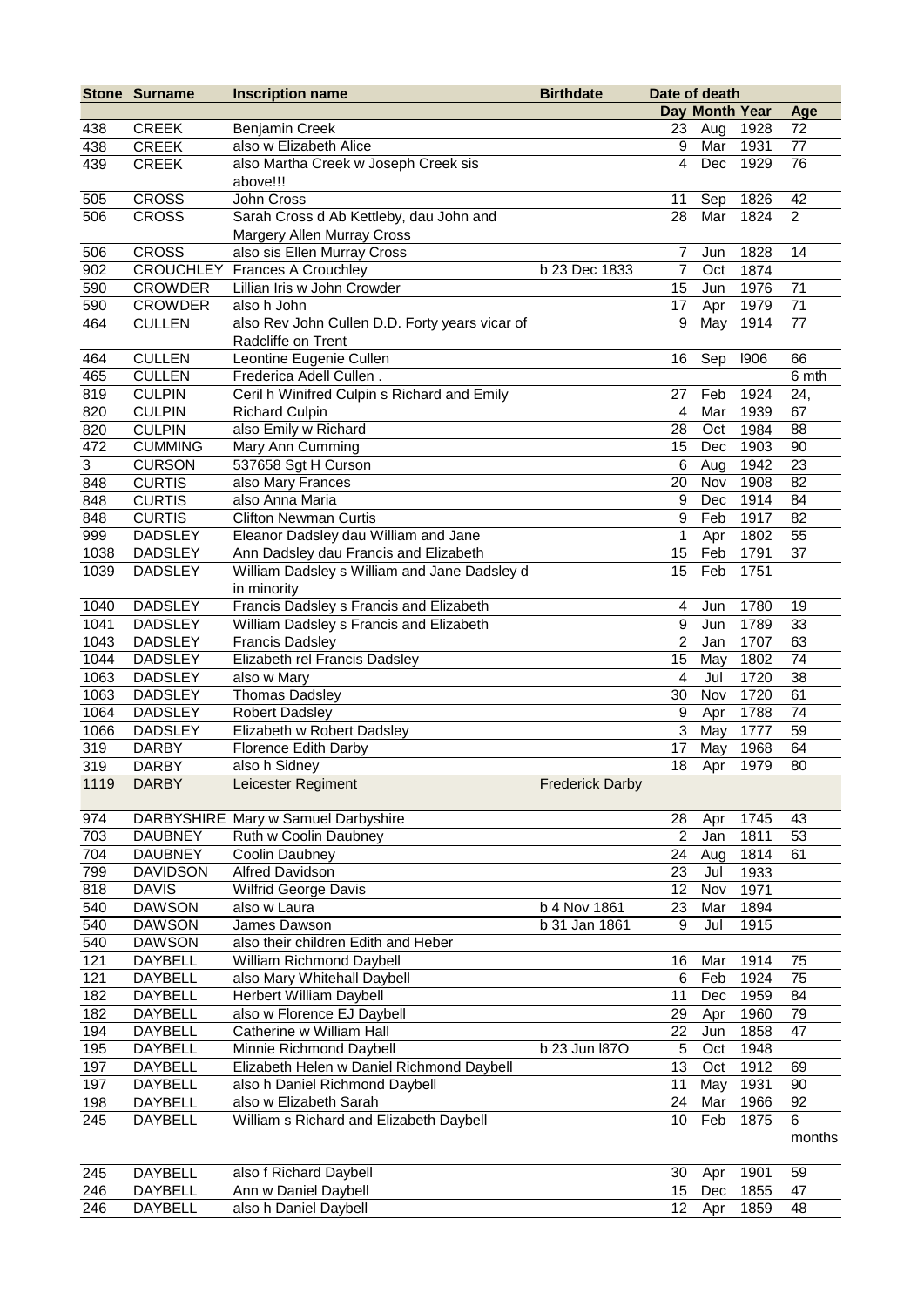|              | <b>Stone Surname</b>           | <b>Inscription name</b>                                              | <b>Birthdate</b>     | Date of death             |                |      |                |
|--------------|--------------------------------|----------------------------------------------------------------------|----------------------|---------------------------|----------------|------|----------------|
|              |                                |                                                                      |                      |                           | Day Month Year |      | Age            |
| 247          | <b>DAYBELL</b>                 | Emma Richmond Daybell dau Daniel and Ann<br>D.                       |                      |                           | 15 Aug         | 1847 | $\overline{5}$ |
| 404          | <b>DAYBELL</b>                 | also h Henry                                                         |                      | 29                        | Sep            | 1882 | 78             |
| 404          | <b>DAYBELL</b>                 | Elizabeth Daybell                                                    |                      | 7                         | Jun            | 1897 | 76             |
| 1114         | <b>DAYBELL</b>                 | also Harry Richmond Daybell                                          | b 1917               |                           |                | 1974 |                |
| 1124         | <b>DAYBELL</b>                 | The south door to Daniel Herbert Daybell b 1916 d 1973               |                      |                           |                |      |                |
| 361          | <b>DAYBELL</b>                 | William Daybell                                                      |                      |                           | ???            |      |                |
| 198          | <b>DAYBELL</b>                 | Daniel Richmond Daybell                                              |                      | 26                        | May            | 1921 | 52             |
| 62           | <b>DENMAN</b>                  | Thomas Denman                                                        |                      | $\overline{7}$            | Feb            | 1849 | 77             |
| 62           | <b>DENMAN</b>                  | also w Ann                                                           |                      | 11                        | Feb            | 1860 | 82             |
| 1003         | <b>DENNIS</b>                  | <b>Robert Dennis</b>                                                 |                      | 21                        | Feb            | 1881 | 72             |
|              |                                |                                                                      |                      | 20                        | Mar            | 1890 | 68             |
| 1003<br>1003 | <b>DENNIS</b><br><b>DENNIS</b> | also w Alice                                                         |                      | 7                         |                | ???  |                |
|              |                                | also s john Robert                                                   |                      |                           | Jan            |      |                |
| 1004         | <b>DENNIS</b>                  | Ann dau Robert and Alice Dennis                                      |                      | 1                         | Feb            | 1870 | 15             |
| 1004         | <b>DENNIS</b>                  | also bros William and Ebenezer                                       |                      |                           |                |      |                |
| 1066         | <b>DENNIS</b>                  | <b>Robert Dennis</b>                                                 |                      | 5                         | Jan            | 1839 | 57             |
| 1066         | <b>DENNIS</b>                  | also w Penelope                                                      |                      | 20                        | Dec            | 1878 | 54             |
| 1069         | <b>DENNIS</b>                  | <b>Thomas Dennis</b>                                                 |                      | 26                        | Aug            | 1859 | 56             |
| 1069         | <b>DENNIS</b>                  | also w Sarah                                                         |                      | 23                        | Feb            | 1901 | 93             |
| 658          | <b>DENT</b>                    | Joseph Dent                                                          |                      | $\overline{c}$            | Aug            | 1861 | 54             |
| 860          | <b>DENT</b>                    | also w Susannah                                                      |                      | 15                        | May            | 1949 | 89             |
| 860          | <b>DENT</b>                    | <b>Thomas Dent</b>                                                   |                      | 27                        | Jan            | 1951 | 92             |
| 787          | <b>DICKINSON</b>               | Harriet w Thomas Dickinson                                           |                      | $\ensuremath{\mathsf{3}}$ | jun            | 1932 | 85             |
| 787          | <b>DICKINSON</b>               | also h Thomas interred his home Brearton<br>Yorks                    |                      | 3                         | Dec            | 1942 | 92             |
| 1098         | <b>DICKINSON</b>               | George Healey Dickinson                                              |                      | 12                        | Feb            | 1922 | 67             |
| 236          | <b>DIKES</b>                   | John Dikes                                                           |                      | 28                        | May            | 1808 | 83             |
| 236          | <b>DIKES</b>                   | also w Ann                                                           |                      | 28                        | Jun            | 1808 | 80             |
| 1068         | <b>DINNIS</b>                  | <b>Thomas Dinnis</b>                                                 |                      | 13                        | Jun            | 1787 |                |
| 108          | <b>DINSLAGE</b>                | Sarah Ann Dinslage? Dinslace? nee Lane                               | b 1856               |                           |                | 1928 |                |
| 136          | <b>DIXON</b>                   | Mary Elizabeth Sarah Dixon                                           |                      | 20                        | Oct            | 1917 | 87             |
| 386          | <b>DIXON</b>                   | also s William                                                       |                      | 24                        | Mar            | 1815 | 15             |
| 386          | <b>DIXON</b>                   | also s John                                                          |                      | 27                        | Mar            | 1829 | 17             |
| 386          | <b>DIXON</b>                   | also w Elizabeth                                                     |                      | 19                        | Jan            | 1846 | 77             |
|              |                                | William Dixon                                                        |                      |                           |                | 1852 |                |
| 386          | <b>DIXON</b>                   |                                                                      |                      | 20                        | Mar            |      | 80             |
| 847          | <b>DOHERTY</b>                 | Michael Doherty (Mick) '                                             |                      | 6                         | Dec            | 1979 | 65             |
| 1119         | <b>DOLMAN</b>                  | <b>Royal Field Artillery</b>                                         | <b>Robert Dolman</b> |                           |                |      |                |
| 33           | DOUBLEDAY                      | Thomas s of George and Mary Doubleday                                |                      |                           | 14 Dec         | 1883 | 34             |
| 41           | <b>DOUBLEDAY</b>               | Daisy Alice dau Henry and Alice Doubleday                            |                      |                           | Nov            | 1959 | 49             |
| 42           | <b>DOUBLEDAY</b>               | Eveline Mary, w Edward Henry Doubleday                               |                      | $\overline{4}$            | Jan            | 1953 | 58             |
| 42           | <b>DOUBLEDAY</b>               | also Edward Henry Doubleday                                          |                      | 23                        | Feb            | 1970 |                |
| 43           | <b>DOUBLEDAY</b>               | Henry Doubleday                                                      |                      | $\overline{4}$            | Apr            | 1928 | 71             |
| 43           | <b>DOUBLEDAY</b>               | also w Alice                                                         |                      | 18                        | Dec            | 1945 | 82             |
| 44           | <b>DOUBLEDAY</b>               | <b>Ethell Annie Doubleday</b>                                        |                      | 29                        | Jan            | 1902 | 15             |
| 45           | DOUBLEDAY                      | Julia Annie w Henry Doubleday                                        |                      | 21                        | Nov            | 1894 | 32             |
| 46           | <b>DOUBLEDAY</b>               | George Doubleday of Belvoir, shoeing smith to<br>the Duke of Rutland |                      | 25                        | Nov            | 1881 | 58             |
| 46           | <b>DOUBLEDAY</b>               | also w Mary Ann                                                      |                      | 10                        | Apr            | 1914 | 86             |
| 800          | <b>DOUBLEDAY</b>               | Jean daughter of Horace and Annie Doubleday                          |                      | 28                        | Dec            | 1927 | $\overline{2}$ |
| 196          | <b>DRAPER</b>                  | Sarah w late William Draper of Grantham                              |                      | 27                        | Jan            | 1903 | 83             |
| 195          |                                | DRAPER TIPP also sis Sarah Draper Tipple                             | b 21 Jul 1870        | 2                         | Oct            | 1955 |                |
| 734          | <b>DRING</b>                   | also w Ann                                                           |                      | 26                        | May            | 1788 | 42             |
| 734          | <b>DRING</b>                   | also dau Elizabeth                                                   |                      | 29                        | May            | 1795 | 24             |
| 734          | <b>DRING</b>                   | James Dring                                                          |                      | 9                         | Feb            | 1796 | 59             |
| 450          | <b>DRUMMOND</b>                | Lilias Elizabeth Drummond, Widow of Robert                           | b 29 Aug 1869        | 18                        | May            | 1928 |                |
|              | <b>NORMAN</b>                  | Manners Norman, Eldest child Edgar Atheling                          |                      |                           |                |      |                |
|              |                                | Drummond of Cadland Hampshire                                        |                      |                           |                |      |                |
| 467          | <b>DRURY</b>                   | Elizabeth Drury                                                      |                      | 24                        | Oct            | 1922 | 77             |
| 869          | <b>DUCKER</b>                  | also w Annie                                                         |                      | $\overline{7}$            | Feb            | 1950 | 73             |
| 869          | <b>DUCKER</b>                  | <b>Frederick Ducker</b>                                              |                      | 28                        | Jul            | 1951 | 76             |
| 869          | <b>DUCKER</b>                  | also dau Edith                                                       |                      | $\overline{2}$            | Dec            | 1952 | 41             |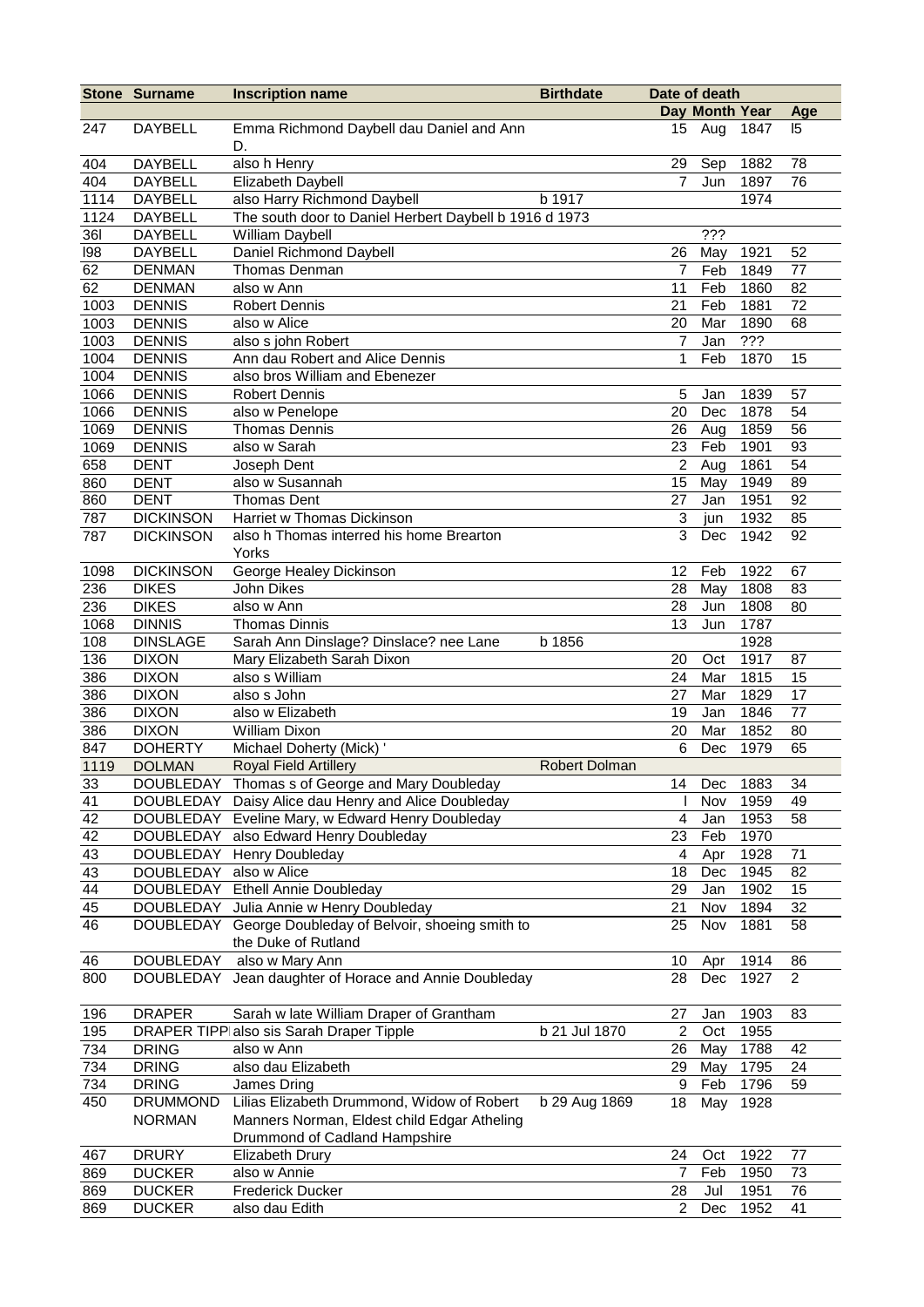|            | <b>Stone Surname</b>             | <b>Inscription name</b>                                      | <b>Birthdate</b> |                | Date of death  |              |          |
|------------|----------------------------------|--------------------------------------------------------------|------------------|----------------|----------------|--------------|----------|
|            |                                  |                                                              |                  |                | Day Month Year |              | Age      |
| 633        | <b>DUFFIN</b>                    | Mary Duffin w john                                           |                  | 23             | May            | 1824         | 38       |
| 1020       | <b>DUFFIN</b>                    | Ann w John Duffin                                            |                  | 4              | Jul            | 1888         | 66       |
| 1022       | <b>DUFFIN</b>                    | John Duffin                                                  |                  | $\overline{7}$ | May            | 1899         | 43       |
| 1022       | <b>DUFFIN</b>                    | also w Elizabeth                                             |                  | 1              | Nov            | 1905         | 48       |
| 1056       | <b>DUFFIN</b>                    | Elizabeth w John Duffin dau Thomas and                       |                  | 9              | Dec            | 1847         | 23       |
|            |                                  | Olivea Spalton                                               |                  |                |                |              |          |
| 1056       | <b>DUFFIN</b>                    | also her s Thomas                                            |                  |                |                |              |          |
| 1057       | <b>DUFFIN</b>                    | John Duffin                                                  |                  | 3              | Mar            | 1891         | 69       |
| 277        | <b>DUNN</b>                      | Lillian Jannie Dunn                                          |                  | 1              | Jan            | 1987         | 85       |
| 610        | <b>DUXON</b><br><b>DYE</b>       | Valerie May Duxon                                            |                  | 18             | Feb            | 1977         | 37       |
| 832<br>21  |                                  | Jeremiah John Dye<br>Ann dau of Robert and Elizabeth Edwards |                  | 14             | Aug            | 1945<br>1861 | 74<br>25 |
| 22         | <b>EDWARDS</b><br><b>EDWARDS</b> | Elizabeth wife of Robert Edwards                             |                  | 24<br>8        | Jun<br>Aug     | 1885         | 69       |
| 22         | <b>EDWARDS</b>                   | also h Robert                                                |                  | 15             | Jui            | 1891         | 78       |
| 63         | <b>EDWARDS</b>                   | also br Harold                                               | b 1900           |                |                | 1984         |          |
| 63         | <b>EDWARDS</b>                   | George V Edwards                                             | b 1897           |                |                | 1985         |          |
| 103        | <b>EDWARDS</b>                   | also Olive May Edwards                                       |                  | 3              | Feb            | 1938         | 3        |
| 103        | <b>EDWARDS</b>                   | also George Edwards                                          |                  | 31             | Jul            | 1941         | 74       |
| 103        | <b>EDWARDS</b>                   | also Pamela Edwards                                          |                  | 22             | Dec            | 1947         | 85       |
| 612        | <b>EDWARDS</b>                   | Ann w Samuel Edward                                          |                  | 19             | Nov            | 1880         | 62       |
| 612        | <b>EDWARDS</b>                   | also Samuel Edward                                           |                  | $\overline{7}$ | Nov            | 1890         | 75       |
| 702        | <b>EDWARDS</b>                   | also h John Edward                                           |                  | 3              | Nov            | 1986         | 87       |
| 750        | <b>EDWARDS</b>                   | Lucy w William P Edward                                      |                  | 16             | Jun            | 1930         | 65       |
| 750        | <b>EDWARDS</b>                   | also h William P                                             |                  | 13             | Feb            | 1933         | 66       |
| 1119       | <b>EDWARDS</b>                   | <b>Lincoln Regiment</b>                                      | J William        |                |                |              |          |
|            |                                  |                                                              | Edwards          |                |                |              |          |
| 272        | <b>ELLIOTT</b>                   | Enid dau George and Daisy Elliott                            |                  | 10             | Dec            | 1944         | 24       |
| 798        | <b>ELLIS</b>                     | Kenneth W Ellis                                              |                  | 12             | Nov            | 1980         | 45       |
| 779        | <b>ELLISON</b>                   | John Henry Ellison                                           |                  | 17             | Mar            | 1938         |          |
| 779        | <b>ELLISON</b>                   | also Mary Ann                                                |                  | 8              | Aug            | 1938         |          |
| 133        | <b>ESHELBY</b>                   | Mary Eshelby                                                 |                  | 25             | Feb            | 1862         | 91       |
| 174        | <b>ETCHES</b>                    | <b>Charles Jeffery Etches</b>                                |                  | 19             | Feb            | 1909         | 56       |
| 174        | <b>ETCHES</b>                    | also w Clara Maria                                           |                  | 25             | Mar            | 1935         | 76       |
| 374        | <b>FARRAGE</b>                   | Elsie May Farrage                                            | b 28 Apr 1898    | 20             | Nov            | 1937         |          |
| 374        | <b>FARRAGE</b>                   | also Bernard Vincent Farrage                                 | b 8 May 1925     | $\overline{2}$ | Dec            | 1937         |          |
| 696        | <b>FERMAN</b>                    | Ann Ferman w Thomas dau John and Jane<br>Lord                |                  | 9              | May            | 1783         | 33       |
| 885        | <b>FIRTH</b>                     | Rebecca Firth                                                |                  | 25             | Dec            | 1911         | 50       |
| 885        | <b>FIRTH</b>                     | also h John Charles                                          |                  | 25             | Jan            | 1912         | 54       |
| 393        | <b>FISHER</b>                    | <b>William Fisher</b>                                        |                  | 15             | Apr            | 1827         | 48       |
| 394        | <b>FISHER</b>                    | Ann Fisher w William                                         |                  | 11             | Aug            | 1821         | 42       |
| 1036       | <b>FISHER</b>                    | Ann Fisher                                                   |                  | 12             | Apr            | 1851         | 38       |
| 1036       | <b>FISHER</b>                    | also h George                                                |                  | 5              | Sep            | 1899         | 82       |
| 613        | <b>FLACK</b>                     | <b>Emily Flack w Alfred George</b>                           |                  | 8              | Feb            | 1959         | 67       |
| 613        | <b>FLACK</b>                     | also Alfred George Flack                                     |                  | 14             | Mar            | 1963         | 79       |
| 772        | <b>FLEEMAN</b>                   | also dau Ann                                                 |                  | 5              | Jan            | 1826         | 8        |
| 772        | <b>FLEEMAN</b>                   | also w Elizabeth                                             |                  | 22             | Sep            | 1860         | 74       |
| 772        | <b>FLEEMAN</b>                   | George Fleeman                                               |                  | 14             | Oct            | 1870         | 83       |
| 790        | <b>FLOWERS</b>                   | <b>Harriet Ann Flowers</b>                                   |                  | 3              | Apr            | 1950         | 63       |
| 82         | <b>FORD</b>                      | also dau Annie Ford                                          |                  | 9              | jul            | 1948         | 78       |
| 87         | <b>FORD</b>                      | Edith Annie dau Joseph and Hannah Ford                       | b 1895           | 18             | Sep            | 1966         |          |
| 200        | <b>FORD</b>                      | Rev J Ford Forty-four years minister of                      |                  | 15             | Sep            | 1902         | 70       |
|            |                                  | primitive Methodist connection                               |                  |                |                |              |          |
| 200        | <b>FORD</b>                      | also w Louisa 8 Ford                                         |                  | 26             | Oct            | 1922<br>1972 | 85       |
| 203<br>4   | <b>FORD</b><br><b>FORDWYCH</b>   | <b>Robert Ford</b>                                           | b 1912           |                |                |              |          |
|            |                                  | 591286 Sgt WD Fordwych                                       |                  | 19<br>30       | Aug            | 1942<br>1746 | 21<br>89 |
| 216<br>216 | <b>FORREST</b><br><b>FORREST</b> | Frances w Henry Forrest<br>also Ann w John Forrest           |                  | 11             | Apr<br>Dec     | 1754         | 47       |
| 231        | <b>FORREST</b>                   | Abigail Forrest relict of John Forrest                       |                  | 16             | Feb            | 1790         | 69       |
| 233        | <b>FORREST</b>                   | John Forrest, Gent                                           |                  | $\overline{7}$ | Oct            | 1789         | 84       |
| 201        | <b>FOWLER</b>                    | <b>Gerald Fowler</b>                                         |                  | 31             | Mar            | 1958         |          |
| 201        | <b>FOWLER</b>                    | also w Winifred Mabel                                        |                  | 5              | Sep            | 1977         |          |
|            |                                  |                                                              |                  |                |                |              |          |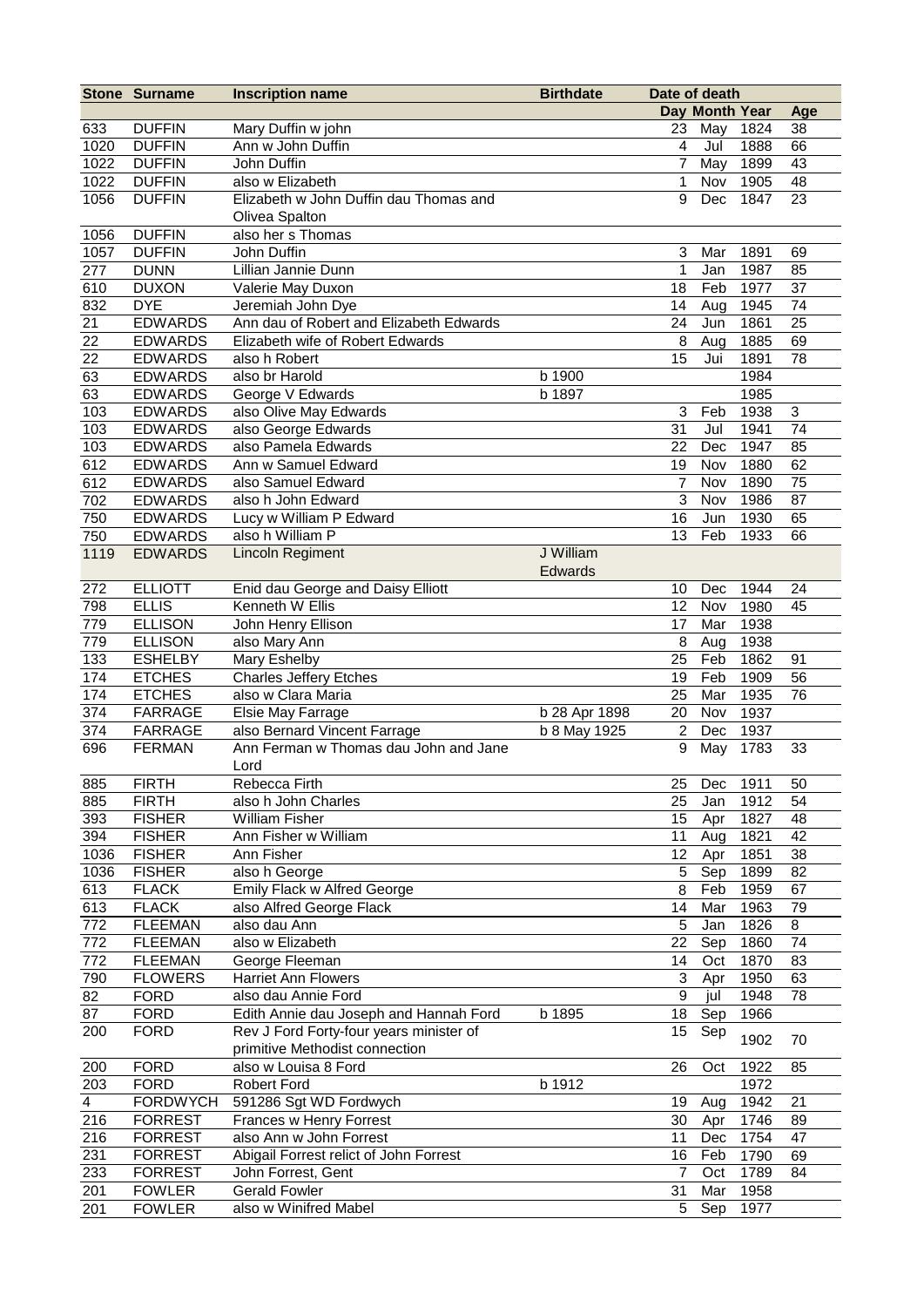|            | <b>Stone Surname</b> | <b>Inscription name</b>                                     | <b>Birthdate</b>      |                         | Date of death  |      |                       |
|------------|----------------------|-------------------------------------------------------------|-----------------------|-------------------------|----------------|------|-----------------------|
|            |                      |                                                             |                       |                         | Day Month Year |      | Age                   |
| 1085       | <b>FOX</b>           | <b>William Fox</b>                                          |                       | 12 <sub>2</sub>         | Apr            | 1719 | 40                    |
| 952        | <b>FREEMAN</b>       | also Sarah Freeman dau Thomas amd Mary?<br>Sumner           |                       |                         |                | 1740 |                       |
| 531        | <b>FRYER</b>         | also dau Kate                                               |                       | 7                       | Mar            | 1764 | $11$ mth              |
| 531        | <b>FRYER</b>         | Harriet Martha w John Fryer                                 |                       | $\overline{\mathbf{4}}$ | Aug            | 1868 | 31                    |
| 139        | <b>FURMIDGE</b>      | Anne w James Furmidge                                       |                       | 30                      | May            | 1900 | 63                    |
| 139        | <b>FURMIDGE</b>      | also James Furmidge                                         |                       | $\,6$                   | Apr            | 1919 | 85                    |
| 140        | <b>FURMIDGE</b>      | Elizabeth Furmidge                                          |                       | 25                      | Nov            | 1951 | 81                    |
| 140        | <b>FURMIDGE</b>      | also Kate Furmidge                                          |                       | 12                      | Jan            | 1965 | 92                    |
| 154        | <b>FURMIDGE</b>      | also w Elizabeth                                            |                       | 16                      | Nov            | 1883 | 83                    |
| 154        | <b>FURMIDGE</b>      | William Furmidge                                            |                       | 15                      | Mar            | 1884 | 86                    |
| 873        | <b>GAMBLE</b>        | <b>Edith Annie Gamble</b>                                   |                       | 27                      | Sep            | 1958 | 71                    |
| 873        | <b>GAMBLE</b>        | also h John Thomas                                          |                       | 10                      | Apr            | 1975 | 83                    |
| 867        | <b>GARDINER</b>      | <b>Albert Edward Gardiner</b>                               |                       | 10                      | Nov            | 1969 | 72                    |
| 716        | <b>GARNER</b>        | John Garner                                                 |                       | $\overline{7}$          | Dec            | 1902 | 82                    |
| 728        | <b>GARNER</b>        | Mary Garner                                                 |                       | 27                      | Dec            | 1877 | 66                    |
| 854        | <b>GAUNT</b>         | <b>Thomas Gaunt</b>                                         |                       | 8                       | Jul            | 1956 |                       |
| 743        | <b>GAYLORD</b>       | Richard Charles Gaylord, thirteen years                     |                       | 11                      | Sep            | 1922 | 67                    |
|            |                      | <b>Bottesford Station-master</b>                            |                       |                         |                |      |                       |
| 282        | <b>GEESON</b>        | <b>Richard Geeson</b>                                       | b 28 Jan 1830         | 31                      | Jan            | 1889 |                       |
| 282        | <b>GEESON</b>        | also w Elizabeth                                            | b 12 Sep 1830         | 3                       | May            | 1904 |                       |
| 283        | <b>GEESON</b>        | Francis Wood Geeson                                         |                       | 7                       |                | 1910 |                       |
|            | <b>GEESON</b>        |                                                             | b 1 Jul 186?          |                         | Aug            |      | 53                    |
| 284        |                      | Mary Jane Geeson<br>also bro Herbert Gladstone Geeson       |                       | 11                      | May            | 1935 |                       |
| 284        | <b>GEESON</b>        |                                                             |                       | 6                       | Dec            | 1940 |                       |
| 284        | <b>GEESON</b>        | also sis Ann Elizabeth Geeson                               | b 18 Jul 1862         | 18                      | Jun            | 1947 |                       |
| 443<br>443 | <b>GEESON</b>        | also w Eliza                                                |                       | 17                      | Nov            | 1921 | 72<br>$\overline{73}$ |
|            | <b>GEESON</b>        | James Geeson                                                |                       | 15                      | Dec            | 1921 |                       |
| 702        | <b>GEORGE</b>        | Mary Louisa w John Edward George                            |                       | 31                      | Oct            | 1981 | 82                    |
| 841        | <b>GERMANY</b>       | Alice Germany                                               |                       | 16                      | Jan            | 1941 |                       |
| 841        | <b>GERMANY</b>       | also h Arthur                                               |                       | 22                      | Apr            | 1957 | 72                    |
| 810        | <b>GIBSON</b>        | Elizabeth w John Gibson of Bottesford                       |                       | 21                      | Jan            | 1872 | 55                    |
| 823        | <b>GIBSON</b>        | William only child William and Betsy Gibson                 |                       | 1                       | Sep            | 1888 | 8                     |
| 824        | <b>GIBSON</b>        | George Gibson                                               |                       | 22                      | Aug            | 1896 | 65                    |
| 824        | <b>GIBSON</b>        | also w Elizabeth                                            |                       | 1                       | May            | 1911 | 79                    |
| 1119       | <b>GILDING</b>       | <b>Canadian Regt</b>                                        | <b>Arthur Gilding</b> |                         |                |      |                       |
| 451        | <b>GILLESPIE</b>     | also w Annie Gillespie                                      | b 21 Oct 1885         | 24                      | Apr            | 1918 |                       |
| 1105       | <b>GILLESPIE</b>     | also w Anne Gillespie                                       | b 21 Oct 1855         |                         | 24 Apr         | 1918 |                       |
| 662        | <b>GILSON</b>        | Mary A Gilson w and m                                       |                       |                         | 15 May 1981    |      | 53                    |
| 780        | <b>GLOVER</b>        | <b>Emily Jane Glover</b>                                    |                       | 11                      | Apr            | 1956 | 64                    |
| 780        | <b>GLOVER</b>        | also George                                                 |                       | 25                      | Dec            | 1967 | 71                    |
| 605        | GODDARD              | Mary Ann w Thomas Goddard                                   |                       | 9                       | Jan            | 1880 | 35                    |
| 19         | <b>GOODSON</b>       | James Goodson                                               | b 20 May 1830         | $\overline{7}$          | Mar            | 1875 |                       |
| 20         | <b>GOODSON</b>       | Madeline Emilia only child of James and Mary<br>Ann Goodson |                       | 18                      | Jan            | 1859 | 5                     |
| 39         | <b>GOODSON</b>       | Isabella w Robert Goodson                                   |                       | 20                      | Jul            | 1851 | 64                    |
| 40         | <b>GOODSON</b>       | Robert Goodson                                              |                       | 6                       | Feb            | 1866 | 75                    |
| 60         | <b>GOODSON</b>       | Enoch Goodson                                               |                       | 31                      | May            | 1870 | 44                    |
| 60         | <b>GOODSON</b>       | also w Mary                                                 |                       | 25                      | Jan            | 1897 | 78                    |
| 177        | <b>GOODSON</b>       | George Goodson                                              |                       | 24                      | Jun            | 1921 | 70                    |
| 177        | <b>GOODSON</b>       | also w Martha                                               |                       | $\mathbf 5$             | Dec            | 1939 | 87                    |
| 178        | <b>GOODSON</b>       | Beatrice Annie w William Henry Goodson                      |                       | 18                      | Feb            | 1927 | 46                    |
| 178        | <b>GOODSON</b>       | also h William Henry Goodson                                |                       | 23                      | Jun            | 1950 | 70                    |
| 188        | <b>GOODSON</b>       | also Henry Goodson                                          |                       | 9                       | Oct            | 1864 | 14?                   |
| 188        | <b>GOODSON</b>       | William Goodson                                             |                       | 12                      | Jul            | 1886 | 72                    |
| 188        | <b>GOODSON</b>       | also w Susannah                                             |                       | 21                      | Dec            | 1886 | 59                    |
| 189        | <b>GOODSON</b>       | John James Goodson                                          |                       | 7                       | May            | 1876 | 18                    |
| 269        | <b>GOODSON</b>       | Francis Herbert Goodson                                     |                       | 7                       | Apr            | 1966 | 55                    |
| 273        | <b>GOODSON</b>       | George Herbert Goodson                                      |                       | 6                       | Jul            | 1959 | 56                    |
| 273        | <b>GOODSON</b>       | also w Winifred Emma                                        |                       | $\boldsymbol{9}$        | Jul            | 1986 | 78                    |
| 288        | <b>GOODSON</b>       | also w Harriet                                              | b 2 Feb 1882          | 10                      | Apr            | 1943 |                       |
| 288        | <b>GOODSON</b>       | George Herbert Goodson                                      | b 13 Feb 1882         | $\overline{7}$          | Oct            | 1955 |                       |
| 314        | <b>GOODSON</b>       | Thomas Goodson                                              |                       | $\overline{2}$          | Apr            | 1871 | 52                    |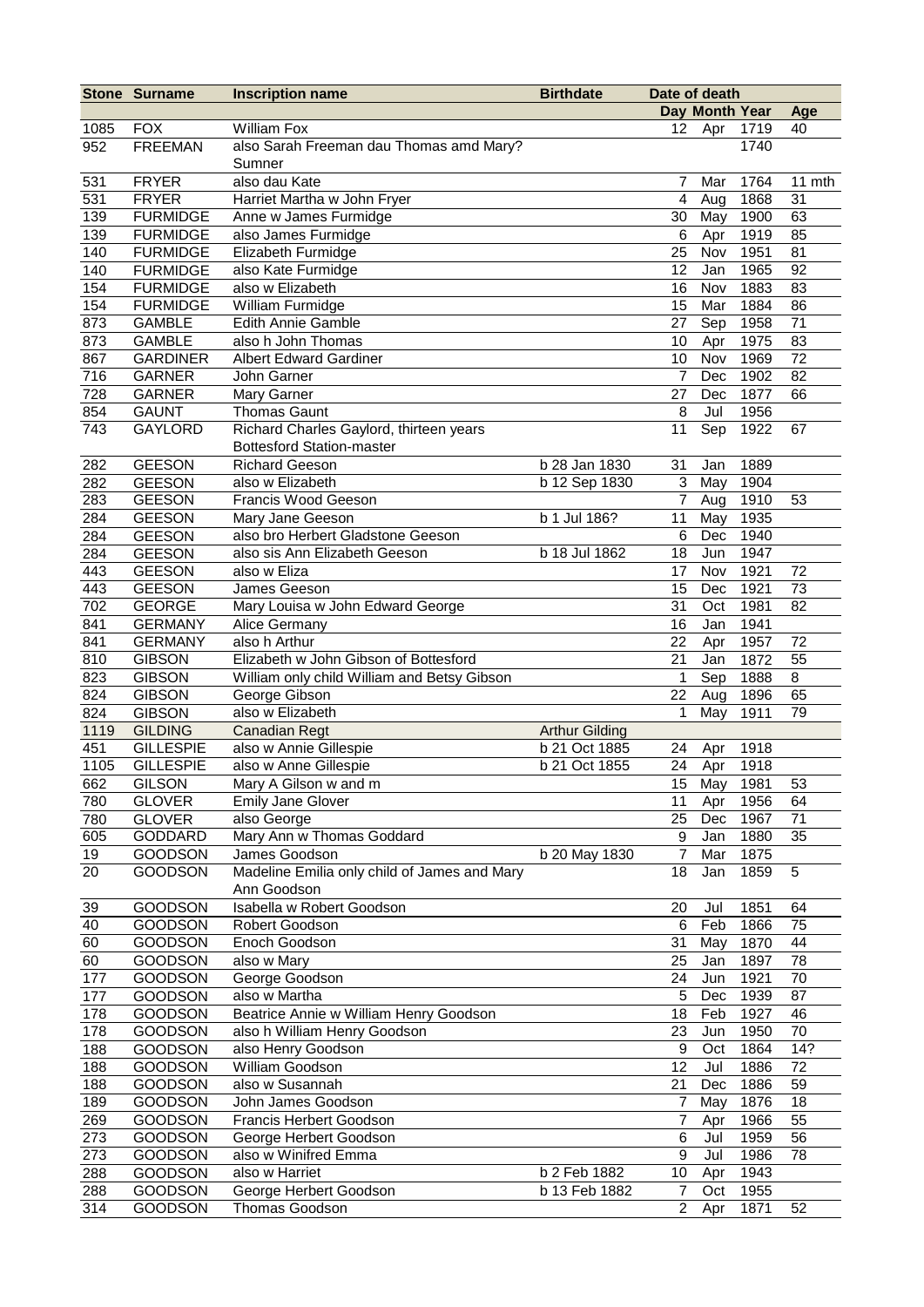|     | <b>Stone Surname</b> | <b>Inscription name</b>                     | <b>Birthdate</b> | Date of death    |                |      |                |
|-----|----------------------|---------------------------------------------|------------------|------------------|----------------|------|----------------|
|     |                      |                                             |                  |                  | Day Month Year |      | Age            |
| 975 | <b>GRAVES</b>        | Mary w Robert Graves                        |                  | 13               | Jan            | 1802 | 58             |
| 978 | <b>GRAVES</b>        | <b>Robert Graves</b>                        |                  | $\overline{2}$   | Apr            | 1811 | 72             |
| 719 | <b>GREASLEY</b>      | <b>Grandad Greasley</b>                     |                  |                  | Apr            | 1962 |                |
| 719 | <b>GREASLEY</b>      | also Grandma Greasley                       |                  |                  | Oct            | 1973 |                |
| 660 | <b>GREAVES</b>       | <b>Walter Herbert Greaves</b>               | b 7 Jun 1885     | 14               | Oct            | 1966 |                |
| 660 | <b>GREAVES</b>       | also w Mary Ann                             | b 4 Jun 1879     | 14               | Mar            | 1968 |                |
| 661 | <b>GREAVES</b>       | also h Frank                                | b 4 May 1888     | $\overline{4}$   | Jan            | 1976 |                |
| 661 | <b>GREAVES</b>       | <b>Emily Jane Greaves</b>                   | b 15 Dec 1890    | 20               |                | 1976 |                |
|     |                      |                                             |                  |                  | Sep            |      |                |
| 411 | <b>GREEN</b>         | James h Eliza Green                         |                  | 10               | Feb            | 1952 | 79             |
| 411 | <b>GREEN</b>         | also w Eliza                                |                  | 10               | Sep            | 1960 | 93             |
| 428 | <b>GREEN</b>         | Valentine Green                             | b 1 Apr 1851     | 12               | May            | 1893 |                |
| 428 | <b>GREEN</b>         | also s Robert Clifford d in New York        |                  | $\,6$            | May            | 1910 | 17             |
| 765 |                      | <b>GREENBURY Edward Newcombe Greenbury</b>  |                  | 23               | Oct            | 1904 | 47             |
| 665 | <b>GREGORY</b>       | Margaret Hannah dau William Henry and       |                  | 27               | Jun            | 1898 | 25             |
|     |                      | Fanny Gregory                               |                  |                  |                |      |                |
| 816 | <b>GREGORY</b>       | Edith M Gregory                             |                  | 22               | Nov            | 1967 | 81             |
| 816 | <b>GREGORY</b>       | also Charles                                |                  | 6                | Jan            | 1985 | 79             |
| 150 | <b>GRUMMITT</b>      | <b>Bertha Grummitt</b>                      |                  | $\boldsymbol{9}$ | Jan            | 1939 | 61             |
| 28  | <b>GUY</b>           | Cornelius Jackson Guy                       | b 11 Feb 1831    | 23               | Jan            | 1897 |                |
| 54  | <b>GUY</b>           | Thomas Guy                                  |                  | $\overline{7}$   | Apr            | 1886 | 60             |
| 55  | <b>GUY</b>           | John Guy                                    |                  | 18               | Sep            | 1853 | 57             |
| 55  | <b>GUY</b>           | also w Mary                                 |                  | Ш                | Aug            | 1869 | 74             |
|     | <b>GUY</b>           | also s Andrew                               |                  | 31               | Dec            | 1868 | $\overline{2}$ |
| 172 |                      |                                             |                  |                  |                |      |                |
| 172 | <b>GUY</b>           | also dau Sarah Ann                          |                  | 16               | Sep            | 1881 | 18             |
| 172 | <b>GUY</b>           | <b>Andrew Guy</b>                           |                  | 23               | Mar            | 1911 | 76             |
| 172 | <b>GUY</b>           | also w Mary Ann                             |                  | 30               | Apr            | 1917 | 82             |
| 173 | <b>GUY</b>           | Mary Guy                                    |                  | 23               | Mar            | 1863 | 30             |
| 733 | <b>GUY</b>           | Harry Guy                                   |                  | 31               | Dec            | 1958 | 55             |
| 957 | <b>GUY</b>           | Thomas s Thomas and Frances Guy             |                  |                  |                |      |                |
| 958 | <b>GUY</b>           | Thomas Guy                                  |                  | 11               | Apr            | 1833 | 71             |
| 958 | <b>GUY</b>           | also w Frances, she dau Daniel and Milicent |                  | 8                | Nov            | 1840 | 75             |
|     |                      | Cragg                                       |                  |                  |                |      |                |
| 959 | <b>GUY</b>           | <b>Thomas Guy</b>                           |                  | 30               | May            | 1786 | 56             |
| 960 | <b>GUY</b>           | Mary w Thomas Guy, dau Wright and Mary      |                  | $\overline{7}$   | Nov            | 1803 | 66             |
|     |                      | Calcraft                                    |                  |                  |                |      |                |
| 962 | <b>GUY</b>           | Mary Guy                                    |                  | 13               | Sep            | 1828 | 68             |
| 969 | <b>GUY</b>           | Daniel Guy                                  | b 24 Dec 1797    | 11               | Dec            | 1873 |                |
| 969 | <b>GUY</b>           | also Elizabeth Guy                          | b 24 Jul 1802    |                  | 31 May 1879    |      |                |
| 970 | <b>GUY</b>           | William Guy                                 | b 15? Sep 1806   | 18               | Nov            | 1875 |                |
|     |                      |                                             |                  |                  |                |      |                |
|     |                      |                                             |                  |                  | ??             |      |                |
| 970 | <b>GUY</b>           | also Mary Guy                               | b 16 Aug 1814    | 30               |                | 1882 |                |
| 631 | <b>HACK</b>          | Eliza Hack                                  |                  |                  |                |      |                |
| 703 | <b>HADDISON</b>      | also William' Haddison apprentice to above  |                  | 3                | Mar            | 1801 | 19             |
| 827 | <b>HALES</b>         | Tom Hales                                   |                  | 17               | Oct            | 1933 | 79             |
| 827 | <b>HALES</b>         | also w Susan                                |                  | 19               | Jun            | 1936 | 80             |
| 598 | <b>HALL</b>          | Sarah Elizabeth w Joseph Hall               |                  | 29               | Oct            | 1937 | 60             |
| 598 | <b>HALL</b>          | also h Joseph                               |                  | 16               | Jan            | 1959 | 86             |
| 834 | <b>HALL</b>          | also Mary                                   |                  | 12               | Apr            | 1958 | 68             |
| 834 | <b>HALL</b>          | <b>Alfred Hall</b>                          |                  | 11               | Mar            | 1966 | 78             |
| 81  | <b>HALLAM</b>        | Cecil Hallam                                |                  | 8                | Jul            | 1964 | 63             |
| 81  | <b>HALLAM</b>        | also w Lizzie                               |                  | 21               | Jan            | 1979 | 82             |
| 100 | <b>HALLAM</b>        | Edgar Hallam h Ethel                        |                  | 16               | Oct            | 1961 | 57             |
| 102 | <b>HALLAM</b>        | also Martha                                 |                  | $\overline{2}$   | Jan            | 1942 | 75             |
| 102 | <b>HALLAM</b>        | George Webster Hallam                       |                  | 7                | Apr            | 1945 | 80             |
| 222 | <b>HALLAM</b>        | John s John and Elizabeth Hallam            |                  | 19               | Oct            | 1787 | 6mth           |
|     |                      |                                             |                  |                  |                |      |                |
| 227 | <b>HALLAM</b>        | also w Mary Hallam                          |                  | 23               | Aug            | 1829 | 59             |
| 227 | <b>HALLAM</b>        | Anthony Hallam                              |                  | $\overline{c}$   | Jun            | 1853 | 77             |
| 228 | <b>HALLAM</b>        | Margaret w John Hallam                      |                  | 15               | Mar            | 1797 | 63             |
| 316 | <b>HALLAM</b>        | Mary w Arthur -James Hallam                 |                  | 19               | Oct            | 1934 | 72             |
| 316 | <b>HALLAM</b>        | also h Arthur James                         |                  | 18               | Oct            | 1945 | 77             |
| 317 | <b>HALLAM</b>        | Francis Hallam                              |                  | 3                | Mar            | 1912 | 77             |
| 317 | <b>HALLAM</b>        | also w Sarah Morley Hallam                  |                  | 20               | Mar            | 1926 | 87             |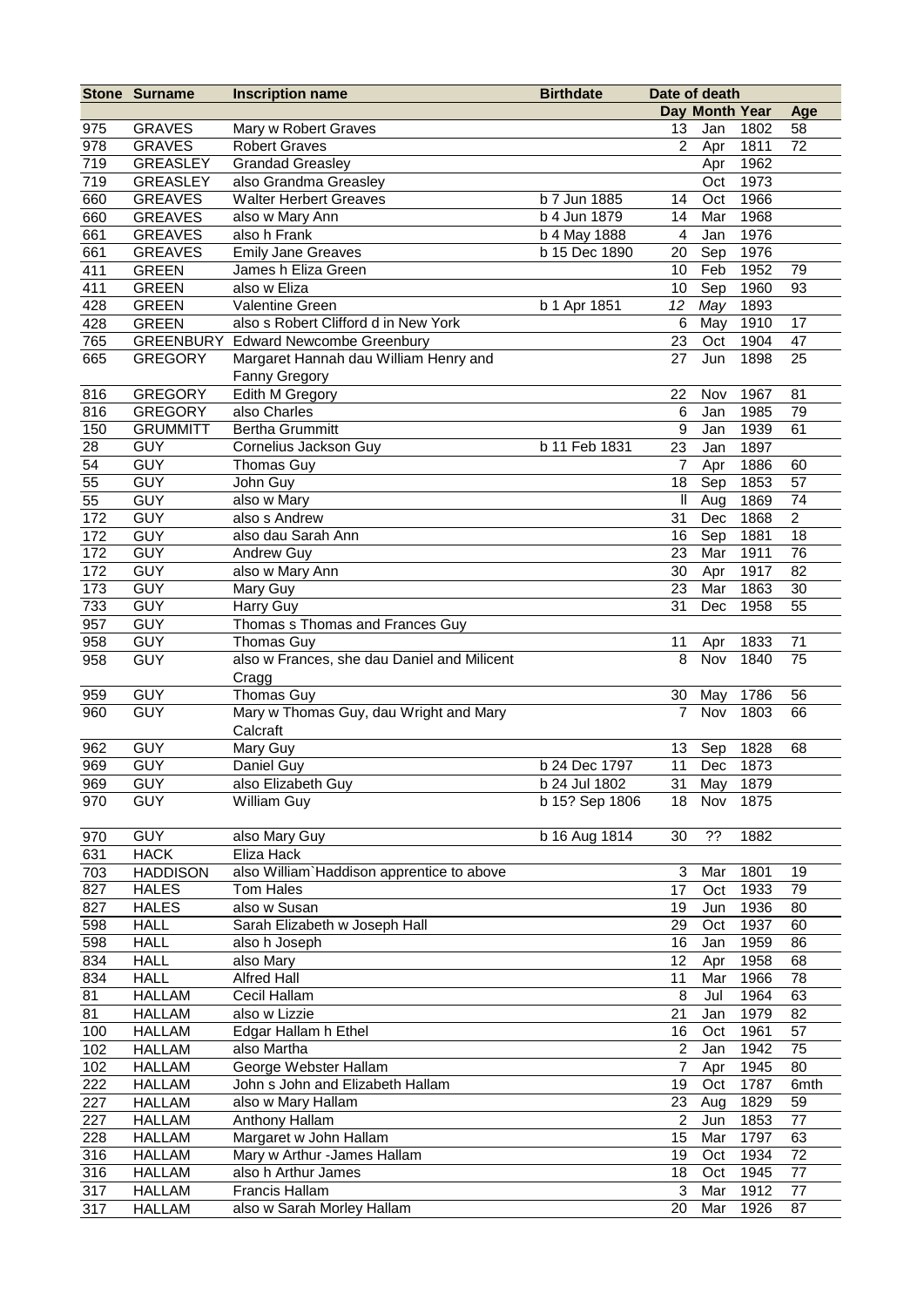|                  | <b>Stone Surname</b> | <b>Inscription name</b>                                 | <b>Birthdate</b>                  | Date of death  |                |          |                |
|------------------|----------------------|---------------------------------------------------------|-----------------------------------|----------------|----------------|----------|----------------|
|                  |                      |                                                         |                                   |                | Day Month Year |          | Age            |
| 339              | <b>HALLAM</b>        | <b>Edmund Hallam of Normanton</b>                       |                                   | 30             | Jun            | 1876     | 69             |
| 339              | <b>HALLAM</b>        | also w Mary                                             |                                   | Ш              | Aug            | 1888     | 73             |
| 340              | <b>HALLAM</b>        | Elsie Hallam of Normanton                               |                                   | 6              | Jul            | 1910     | 5              |
| 1021             | <b>HALLAM</b>        | Jno Hallam                                              |                                   | 4              | Sep            | 1833     | 44             |
| 1021             | <b>HALLAM</b>        | also s Jno                                              |                                   | 23             | Mar            | 1844     | 13             |
| 1021             | <b>HALLAM</b>        | also w Mary                                             |                                   | 20             | Sep            | 1844     | 54             |
| 1021             | <b>HALLAM</b>        | also Margaret Hallam                                    |                                   | $\overline{4}$ | Jan            | 1846     | 19             |
| 1021             | <b>HALLAM</b>        | also William Hallam                                     |                                   | 23             | Apr            | 1846     | 22             |
| 1028             | <b>HALLAM</b>        | Ann dau john and Elizabeth Hallam                       |                                   | 24             | Aug            | 1816     | 27             |
| 1029             | <b>HALLAM</b>        | Elizabeth w john Hallam                                 |                                   | 16             | Jan            | 1850     | 68             |
| 1029             | <b>HALLAM</b>        | also h John                                             |                                   | 13             | May            | 1855     | 76             |
| 1030             | <b>HALLAM</b>        | Robert s john and Margaret Hallam                       |                                   |                |                |          |                |
| 1031             | <b>HALLAM</b>        | Mary dau Elizabeth and John Hallam                      |                                   | 31             | May            | 1825     | 21             |
| 169              | <b>HAND</b>          | William Hand                                            |                                   | 10             | Aug            | 1890     | 68             |
| 171              | <b>HAND</b>          | Caroline w William Hand                                 |                                   | 5              | Oct            | 1876     | $\overline{?}$ |
| 171              | <b>HAND</b>          | also dau Hannah                                         |                                   | 12             | Jun            | 1878     | 25             |
| 310              | <b>HAND</b>          | also s George Hand                                      |                                   |                |                |          |                |
| 630              | <b>HAND</b>          | Gregory s Thomas and Ann Hand                           |                                   | 7              | Jul            | 1790     | 7wks           |
| $\overline{7}$   | <b>HANNAN</b>        | RJ Hannan DFC                                           |                                   | 25             | Nov            | 1942     | 25             |
| 304              | <b>HARBY</b>         | <b>Harry Harby</b>                                      |                                   | 23             | Sep            | 1950     | 67             |
| 304              | <b>HARBY</b>         | also w Rose                                             |                                   | 25             | Jan            | 1967     | 89             |
| 148              | <b>HARDY</b>         | Thomas Hardy of Thoroton                                | b 13 Jul 1817                     | 10             | Jul            | 1896     |                |
| 552              | <b>HARDY</b>         | also w Elizabeth                                        |                                   | $\overline{2}$ | Oct            | 1904     | 74             |
| 552              | <b>HARDY</b>         | Daniel John Hardy                                       |                                   | 7              | Jan            | 1915     | 86             |
| 554              | <b>HARDY</b>         | <b>Robert Hardy</b>                                     |                                   |                |                |          |                |
| 664              | <b>HARDY</b>         | Elizabeth Hardy                                         |                                   | 12             | Apr            | 1902     | 94             |
| 1119             | <b>HARDY</b>         | <b>Sherwood Foresters</b>                               | <b>Walter Hardy</b><br><b>DCM</b> |                |                |          |                |
| 9                | <b>HARMSTON</b>      | also dau Elizabeth                                      |                                   | 16             | Feb            | 1926     | 32             |
| $\boldsymbol{9}$ | <b>HARMSTON</b>      | also w Sarah Ellen                                      |                                   | 16             | Feb            | 1933     | 78             |
| $9$              | <b>HARMSTON</b>      | John Harmston                                           |                                   | 23             | Aug            | 1934     | 84             |
| 417              | <b>HARRIS</b>        | Albert G (Algy) Harris                                  |                                   | $\overline{2}$ | Jul            | 1965     | 47             |
| 417              | <b>HARRIS</b>        | also w Marcia Mary                                      |                                   | 11             | Dec            | 1987     | 73             |
| 579              | <b>HARRISON</b>      | Catherine Annie w Robert Harrison                       |                                   | 31             | Jul            | 1879     | 27             |
| 650              | <b>HART</b>          | Harry A Hart                                            |                                   | 13             | Jan            | 1968     | 76             |
| 650              | <b>HART</b>          | also w Dora Alice                                       |                                   | 25             | Oct            | 1979     | 83             |
| 852              | <b>HART</b>          | John George Hart                                        |                                   | 30             | Nov            | 1938     | 54             |
| 853              | <b>HART</b>          | William Hart                                            |                                   | 21             |                | Mar 1936 | 75             |
| 853              | <b>HART</b>          | also w Mary                                             |                                   | 11             | Apr            | 1937     | 76             |
| 1034             | <b>HART</b>          | John Hart                                               |                                   | 3              | Jun            | 1801     | 69             |
| 1034             | <b>HART</b>          | also relict Margaret                                    |                                   | 13             | Feb            | 1808     | 74             |
| 1035             | <b>HART</b>          | Elizabeth w Thomas Hart                                 |                                   | 28             | May            | 1719     | 60             |
| 143              | <b>HARVEY</b>        | James Harvey                                            |                                   | 22             | Apr            | 1873     | 66             |
| 144              | <b>HARVEY</b>        | Melicent w James Harvey                                 |                                   | 22             | Oct            | 1866     | 71             |
| 1118             | <b>HARVSON</b>       | William Harvson in thirty-sixth year of service,        |                                   | 28             | Aug            | 1740     | 59             |
|                  |                      | d 28 Aug 1740 age LIX. Gent to the most noble           |                                   |                |                |          |                |
|                  |                      | Dukes, john Ist of Rutland and John 2nd of              |                                   |                |                |          |                |
|                  |                      | Rutland successively. Faithful and approved             |                                   |                |                |          |                |
|                  |                      | servant. After to the Third Duke Secretary and          |                                   |                |                |          |                |
|                  |                      | House Steward.                                          |                                   |                |                |          |                |
| 475              | <b>HATTON</b>        | Edith M N Hatton wid Rev J L S Hatton rector            |                                   | 6              | Dec            | 1926     | 68             |
|                  |                      | <b>West Barkwith Lincs</b>                              |                                   |                |                |          |                |
| 1119             | <b>HATTON</b>        | South Staffs Regiment                                   | S Hatton                          |                |                |          |                |
| 36               | <b>HAYNES</b>        | <b>Edward Haynes</b>                                    |                                   | 24             | Apr            | 1836     | 71             |
| 36               | <b>HAYNES</b>        | also w Esther                                           |                                   | 5              | Apr            | 1839     | 76             |
| 258              | <b>HAYNES</b>        | Mary d William and Elizabeth Haynes                     |                                   | 18             | Aug            | 1853     | $\overline{7}$ |
| 753              | <b>HEARSON</b>       | William Hearson<br>also w Elizabeth                     |                                   | 10             | Feb            | 1908     | 80             |
| 753              | <b>HEARSON</b>       |                                                         |                                   | 30             | Sep            | 1914     | 86             |
| 134              |                      | HEATON MER also w Sarah d Heaton Mersey. Int Manchester |                                   | 21             | Jul            | 1893     | 85             |
| 1119             | <b>HERBERT</b>       | Leicester Regiment                                      | J Herbert                         |                |                |          |                |
| 623              | <b>HICKSON</b>       | Richard Hickson                                         |                                   | 30             | Dec            | 1838     | 48             |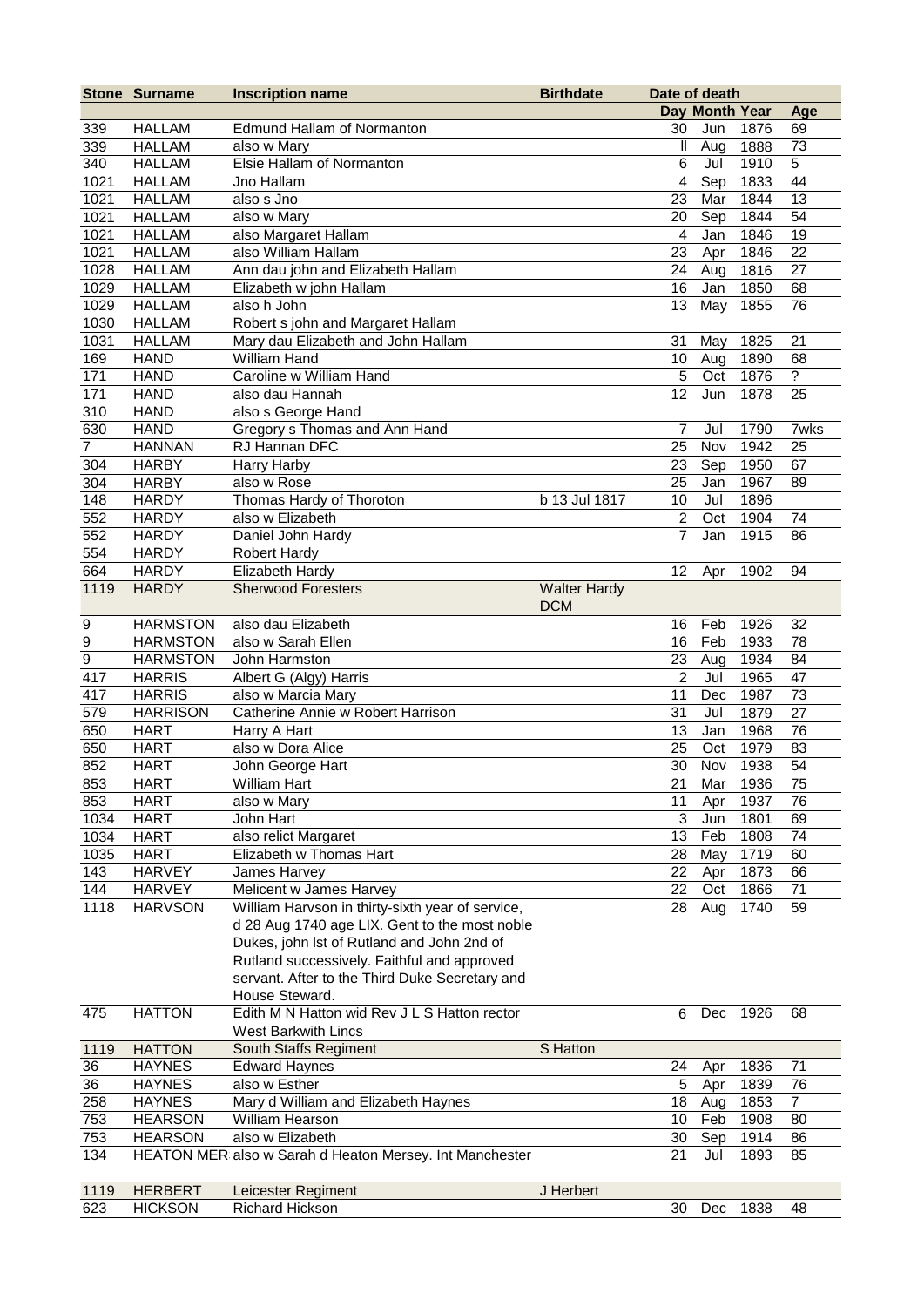|      | <b>Stone Surname</b>     | <b>Inscription name</b>                         | <b>Birthdate</b> | Date of death             |                |      |         |
|------|--------------------------|-------------------------------------------------|------------------|---------------------------|----------------|------|---------|
|      |                          |                                                 |                  |                           | Day Month Year |      | Age     |
| 623  | <b>HICKSON</b>           | also w Elizabeth                                |                  | 8                         | May            | 1857 | 65      |
| 626  | <b>HICKSON</b>           | William Hickson                                 |                  | $\overline{5}$            | Mar            | 1883 | 67      |
| 626  | <b>HICKSON</b>           | also Mary Ann                                   |                  | 3                         | Aug            | 1906 | 83      |
| 627  | <b>HICKSON</b>           | <b>Walter Owen Hickson</b>                      |                  | 8                         | Oct            | 1915 | 52      |
| 677  | <b>HICKSON</b>           | Arthur Hays Hickson                             |                  | 27                        | Apr            | 1940 | 84      |
| 677  | <b>HICKSON</b>           | also w Sarah Catherine                          |                  | $\boldsymbol{9}$          | Jan            | 1956 | 94      |
| 679  | <b>HICKSON</b>           | Jane dau Richard and Elizabeth Hickson          |                  | 30                        | Dec            | 1823 | 5       |
| 679  | <b>HICKSON</b>           | also Two sons and Two Daughters                 |                  |                           |                |      |         |
| 1113 | <b>HICKSON</b>           | Arthur Bernard Hickson killed in action, only s |                  | 3                         | Nov            | 1915 | 22      |
|      |                          | of Arthur Hayes Hickson, he was killed in the   |                  |                           |                |      |         |
|      |                          | Mediterranean aboard the transport Mercian.     |                  |                           |                |      |         |
|      |                          | He was in the Lincolnshire Yeomanry             |                  |                           |                |      |         |
| 1116 | <b>HICKSON</b>           | William Hickson                                 |                  | 5                         | Mar            | 1883 | 67      |
| 1119 | <b>HICKSON</b>           | <b>Lincolnshire Yeomanry</b>                    | A Bernard        |                           |                |      |         |
|      |                          |                                                 | Hickson          |                           |                |      |         |
| 829  | <b>HIGGINS</b>           | Ann dau William and Sarah Higgins               |                  | 1                         | Aug            | 1777 | 4       |
| 128  | <b>HILL</b>              | Alfred S Hill                                   |                  | $\ensuremath{\mathsf{3}}$ | Apr            | 1918 | 68      |
| 539  | <b>HILSON</b>            | Robert Hilson                                   | b 20 Feb 1858    | $\overline{5}$            | Aug            | 1906 |         |
| 539  | <b>HILSON</b>            | also s Brewitt                                  |                  | 12                        | Feb            | 1918 | 21      |
| 539  | <b>HILSON</b>            |                                                 |                  | 10                        | Mar            | 1937 | 76      |
|      |                          | also w Emily<br>also s Robert Henry             |                  |                           |                |      |         |
| 539  | <b>HILSON</b>            |                                                 |                  |                           |                |      |         |
| 712  | <b>HINDS</b>             | Robert only s Edward and Elizabeth Hinds        |                  | $\overline{2}$            | Nov            | 1781 | 27      |
| 628  | <b>HITT</b>              | Goodwith Hitt w Thomas                          |                  | 30                        | Mar            | 1739 | 65      |
| 629  | <b>HITT</b>              | Thomas Hitt s Thomas and Elizabeth Hitt,        |                  | 3                         | Jul            | 1762 | 76      |
|      |                          | Husband to Goodworth. She was dau James         |                  |                           |                |      |         |
|      |                          | Cragg of Easthorpe Bott'd                       |                  |                           |                |      |         |
| 619  | <b>HNDS</b>              | George Hinds six years Police Insp. Belvior     |                  | 30                        | Dec            | 1879 | 44      |
| 708  | <b>HODSON</b>            | also w Elizabeth                                |                  | 12                        | Nov            | 1832 | 67      |
| 708  | <b>HODSON</b>            | also dau Mary                                   |                  | 28                        | Nov            | 1835 | 28      |
| 708  | <b>HODSON</b>            | William Hodson                                  |                  | 27                        | Sep            | 1846 | 78      |
| 709  | <b>HODSON</b>            | Mary w John Hodson of Normanton                 |                  | $\boldsymbol{9}$          | Mar            | 1876 | 71      |
| 709  | <b>HODSON</b>            | also h john                                     |                  | 18                        | Jan            | 1898 | 88      |
| 326  | <b>HOE</b>               | Ann Harris Hoe                                  |                  | 11                        | Jul            | 1886 | 81      |
| 326  | <b>HOE</b>               | also h John                                     |                  | 23                        | Nov            | 1897 | 83      |
| 327  | <b>HOE</b>               | also w Mary                                     |                  | 23                        | Mar            | 1850 | 69      |
| 327  | <b>HOE</b>               | David Hoe                                       |                  | 7                         | Mar            | 1868 | 91      |
| 152  | <b>HOLLINGSW</b>         | Sarah w George Hollingsworth                    |                  | 12                        | Feb            | 1887 | 76      |
|      | ORTH                     |                                                 |                  |                           |                |      |         |
| 152  | <b>HOLLINGSW</b>         | also h George Hollingsworth                     |                  | 15                        | Mar            | 1902 | 91      |
|      | ORTH                     |                                                 |                  |                           |                |      |         |
| 410  | <b>HOLLINGSW</b>         | also dau Harriet                                |                  | 24                        | Feb            | 1861 | 24      |
|      | <b>ORTH</b>              |                                                 |                  |                           |                |      |         |
| 410  | <b>HOLLINGSW</b><br>ORTH | Richard Hollingsworth h Ann                     |                  | 18                        | Sep            | 1863 | 68      |
| 410  | <b>HOLLINGSW</b>         | also Ann                                        |                  | 23                        |                | 1871 | $77 \,$ |
|      |                          |                                                 |                  |                           | Apr            |      |         |
|      | ORTH                     |                                                 |                  |                           |                |      |         |
| 419  | <b>HOLLINGSW</b>         | also Ist w Susan                                |                  | 28                        | May            | 1900 | 33      |
|      | <b>ORTH</b>              |                                                 |                  |                           |                |      |         |
| 419  | <b>HOLLINGSW</b>         | Elizabeth w Joseph Hollingsworth                |                  | 22                        | Apr            | 1935 | 60      |
|      | <b>ORTH</b>              |                                                 |                  |                           |                |      |         |
| 419  | <b>HOLLINGSW</b>         | also h Joseph                                   |                  | $  \}$                    | Oct            | 1945 | 79      |
|      | ORTH                     |                                                 |                  |                           |                |      |         |
| 420  | <b>HOLLINGSW</b>         | Harriet dau William and Mary Hollingsworth      |                  | 11                        | Feb            | 1900 | 34      |
|      | <b>ORTH</b>              |                                                 |                  |                           |                |      |         |
| 421  | <b>HOLLINGSW</b>         | Mary Elizabeth w William Hollingsworth          |                  | Ш                         | Jan            | 1921 | 85      |
|      | ORTH                     |                                                 |                  |                           |                |      |         |
| 421  | <b>HOLLINGSW</b>         | also h William                                  |                  | 21                        | Mar            | 1923 | 89      |
|      | ORTH                     |                                                 |                  |                           |                |      |         |
| 389  |                          | HOLLINGWO Thomas h Elizabeth Hollingworth       |                  | 6                         | Apr            | 1881 | 72      |
|      | <b>RTH</b>               |                                                 |                  |                           |                |      |         |
| 389  |                          | HOLLINGWOR also wid Elizabeth                   |                  | 6                         | Feb            | 1897 | 82      |
| 837  | <b>HOLMES</b>            | <b>Christopher Holmes</b>                       |                  | 24                        | Mar            | 1969 | 11mth   |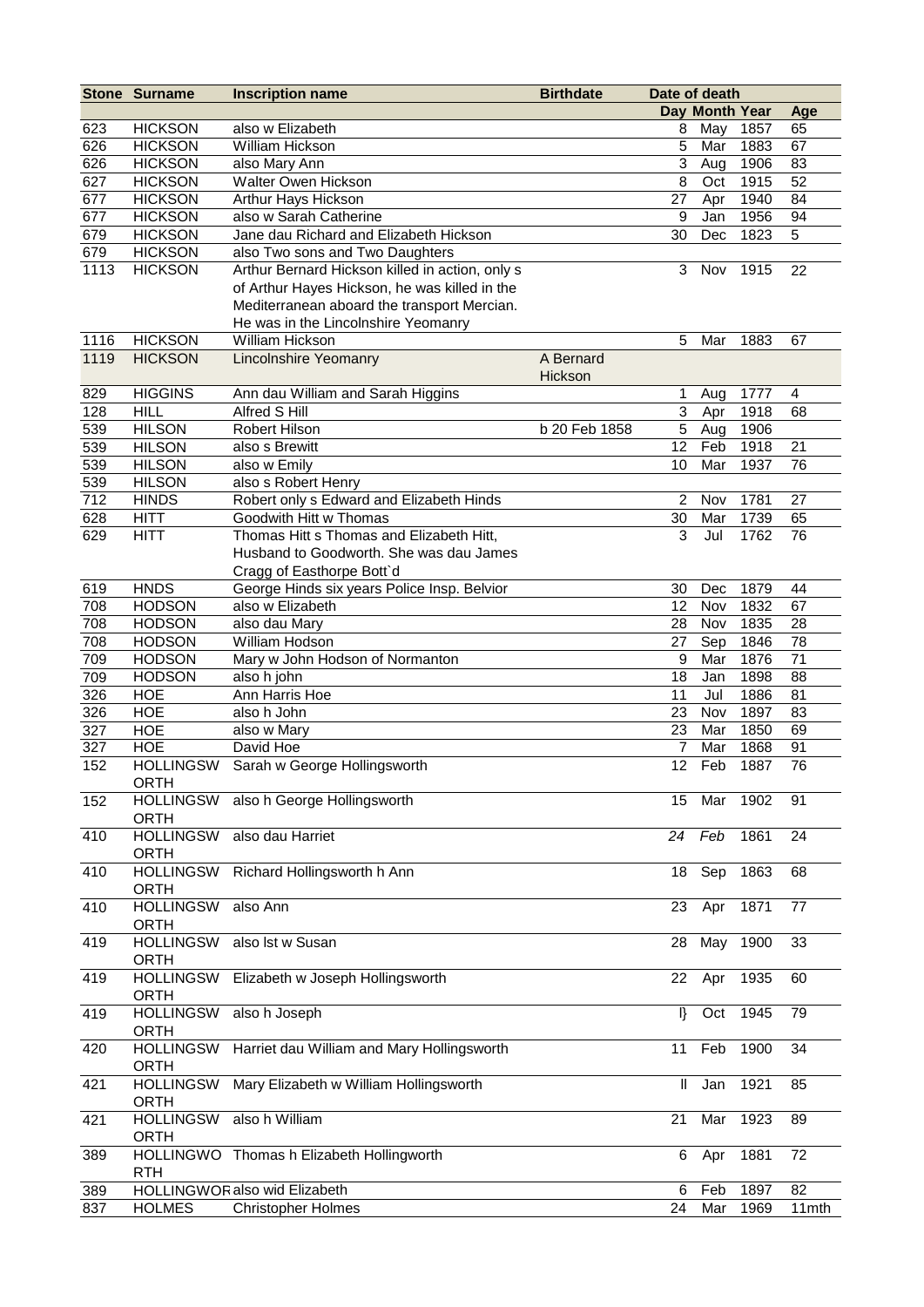|      | <b>Stone Surname</b> | <b>Inscription name</b>                               | <b>Birthdate</b> |                | Date of death  |      |                |
|------|----------------------|-------------------------------------------------------|------------------|----------------|----------------|------|----------------|
|      |                      |                                                       |                  |                | Day Month Year |      | Age            |
| 868  | <b>HOLMES</b>        | <b>Frances Mary Holmes</b>                            |                  | 3              | Mar            | 1960 | 58             |
| 1119 | <b>HOLMES</b>        | Royal West Kent Regiment                              | E Hugh Holmes    |                |                |      |                |
| 979  | <b>HOPKINSON</b>     | Thomas Hopkinson                                      |                  | 18             | Oct            | 1765 | 61             |
| 980  | <b>HOPKINSON</b>     | Mary w Thomas Hopkinson                               |                  | 27             | Jul            | 1768 | 63             |
| 491  | <b>HOUGH</b>         | also sis Frances                                      |                  | 7              | Dec            | 1726 |                |
| 491  | <b>HOUGH</b>         | Ann Hough dau Richard and Elizabeth Hough             |                  | 18             | Feb            | 1741 | 15             |
| 492  | <b>HOUGH</b>         | Elizabeth dau Richard and Elizabeth Hough             |                  | 7              | Apr            | 1778 | 57             |
| 513  | <b>HOUGH</b>         | Elizabeth w Richard Hough                             |                  | 15             | Jan            | 1784 | 72             |
| 685  | <b>HOUGH</b>         | Elizabeth Hough w Richard                             |                  | 15             | Jan            | 1784 | 72             |
| 1099 | <b>HOUGH</b>         | Thomas Hough                                          |                  | 26             | Jan            | 1805 | 66             |
| 1099 | <b>HOUGH</b>         | also w Eleanor                                        |                  | 11             | Mar            | 1818 | 68             |
| 1102 | <b>HOUGH</b>         | [THE FIRST WINDOW] Eleanor Hough d 21                 |                  | 21             | Jan            | 1804 | 24             |
|      |                      | Jan MDCCCIV age XXIV (erected by nei                  |                  |                |                |      |                |
|      |                      | Elizabeth and Sophia Fillingham)                      |                  |                |                |      |                |
| 972  | <b>HOVE</b>          | <b>Richard Hove</b>                                   |                  |                |                |      |                |
| 25   | <b>HOWITT</b>        | <b>Milly Howitt</b>                                   |                  | 18             | Jul            | 1979 | 66             |
| 25   | <b>HOWITT</b>        | also h George Charles (Jay) Howitt                    |                  | 19             | Feb            | 1986 | 70             |
| 241  | <b>HOYTE</b>         | John Hoyte, He was the last of a family which         |                  | 29             | Mar            | 1878 | 68             |
|      |                      | as faithful servants or as farmers had lived          |                  |                |                |      |                |
|      |                      | under the whole of Dukes of Rutland to the 6th        |                  |                |                |      |                |
| 242  | <b>HOYTE</b>         | inclusive<br>Sophia, 3rd dau Mr Hoyte of Croxton Park |                  | 14             | Jun            | 1860 | 41             |
| 474  | <b>HUDSON</b>        | Henry Marmaduke Hudson                                | b 1874           |                | Jan            | 1933 |                |
| 474  | <b>HUDSON</b>        | also w Mary Isobel                                    | b 1 Sep 1877     | 11             | Jun            | 1962 |                |
| 606  | <b>HUDSON</b>        | Gladys Elsie dau Joseph and Mary Ann                  |                  | 4              | Jun            | 1807 | $\overline{2}$ |
|      |                      | Hudson                                                |                  |                |                |      |                |
| 607  | <b>HUDSON</b>        | also w Mary Ann                                       | b 25 Dec 1856    | 4              | Feb            | 1944 | 87             |
| 608  | <b>HUDSON</b>        | Joseph Frederick Hudson                               |                  | 7              | Oct            | 1966 | 87             |
| 951  | <b>HUNTER</b>        | Ann w William Hunter                                  |                  | 22             | Jan            | 1793 | 67             |
| 717  | <b>HURN</b>          | John Laurie Rhys Hurn                                 | b May 1944       |                | Mar            | 1976 |                |
| 1005 | <b>HUTHWAITE</b>     | William Huthwaite                                     |                  | 5              | Feb            | 1829 | 47             |
| 1005 | <b>HUTHWAITE</b>     | also rel Ann                                          |                  | 16             | May            | 1850 | 69             |
| 1006 | <b>HUTHWAITE</b>     | Mary rel William Huthwaite                            |                  | 17             | Jul            | 1820 | 80             |
| 1007 | <b>HUTHWAITE</b>     | Hannah Huthwaite w William                            |                  | 21             | May            | 1776 | 61             |
| 1009 | <b>HUTHWAITE</b>     | <b>William Huthwait</b>                               |                  | 21             | May            | 1782 | 58             |
| 1010 | <b>HUTHWAITE</b>     | Robert Huthwaite s William and Mary                   |                  | 31             | Oct            | 1805 | 23             |
| 874  | <b>IRELAND</b>       | James Jeffrey Ireland                                 |                  | 17             | Oct            | 1954 | 51             |
| 874  | <b>IRELAND</b>       | also w Olive Rosalyn                                  |                  |                | 17 Aug 1979    |      | 75             |
| 168  | <b>ISAAC</b>         | also Caroline Gillian                                 |                  | 3              | May            | 1940 | $\overline{7}$ |
| 168  | <b>ISAAC</b>         | Victoria M Isaac                                      | b 1897           |                |                | 1968 |                |
| 170  | <b>ISAAC</b>         | William Ernest Isaac                                  |                  | $2^{\circ}$    | Sep            | 1943 | 51             |
| 30   | <b>JACKSON</b>       | Thomas Henry Jackson                                  |                  | $\overline{4}$ | Aug            | 1942 | 65             |
| 30   | <b>JACKSON</b>       | also Sarah Maria                                      |                  | 13             | Jul            | 1964 | 83             |
| 34   | <b>JACKSON</b>       | also s Henry                                          |                  | 16             | Mar            | 1881 | 45             |
| 34   | <b>JACKSON</b>       | Ann Jackson                                           |                  | 8              | Oct            | 1881 | 82             |
| 35   | <b>JACKSON</b>       | Thomas Jackson                                        |                  | 29             | Oct            | 1852 | 55             |
| 432  | <b>JACKSON</b>       | William Jackson of Bottesford                         |                  | 24             | Jan            | 1865 | 76             |
| 433  | <b>JACKSON</b>       | also w Elizabeth                                      |                  | $\mathsf 3$    | Jan            | 1881 | 88             |
| 433  | <b>JACKSON</b>       | Thomas Jackson                                        |                  | 27             | Jun            | 1887 | 68             |
| 434  | <b>JACKSON</b>       | William Jackson                                       |                  | 8              | Mar            | 1890 | 66             |
| 434  | <b>JACKSON</b>       | also w Mary                                           |                  | 3              | Apr            | 1895 | 82             |
| 434  | <b>JACKSON</b>       | also nei Elizabeth Jackson                            |                  | $\overline{4}$ | Dec            | 1914 | 74             |
| 451  | <b>JACKSON</b>       | also Charlotte Elizabeth Jackson                      | b 15 Sep 1837    | 9              | Dec            | 1916 |                |
| 451  | <b>JACKSON</b>       | Rev William Vincent Jackson, Rector Bott'd            | b 19 May 1839    | 8              | June 1919      |      |                |
|      |                      | and Kilvington 1895-1918, Honorary Canon of           |                  |                |                |      |                |
|      |                      | Southwell                                             |                  |                |                |      |                |
| 522  | <b>JACKSON</b>       | Elizabeth w John Jackson                              |                  | 27             | Feb            | 1745 | 53             |
| 522  | <b>JACKSON</b>       | also Mary w John Jackson                              |                  | 19             | Jan            | 1763 | 61             |
| 806  | <b>JACKSON</b>       | Joseph Jackson                                        |                  | 25             | Jun            | 1959 | 66             |
| 806  | <b>JACKSON</b>       | also w Florence Mary                                  |                  | 5              | Dec            | 1979 | 85             |
| 851  | <b>JACKSON</b>       | also w Alice                                          |                  | 8              | Nov            | 1985 | 85             |
| 851  | <b>JACKSON</b>       | John Reuben Jackson                                   |                  | 14             | Mar            | 1986 | 75             |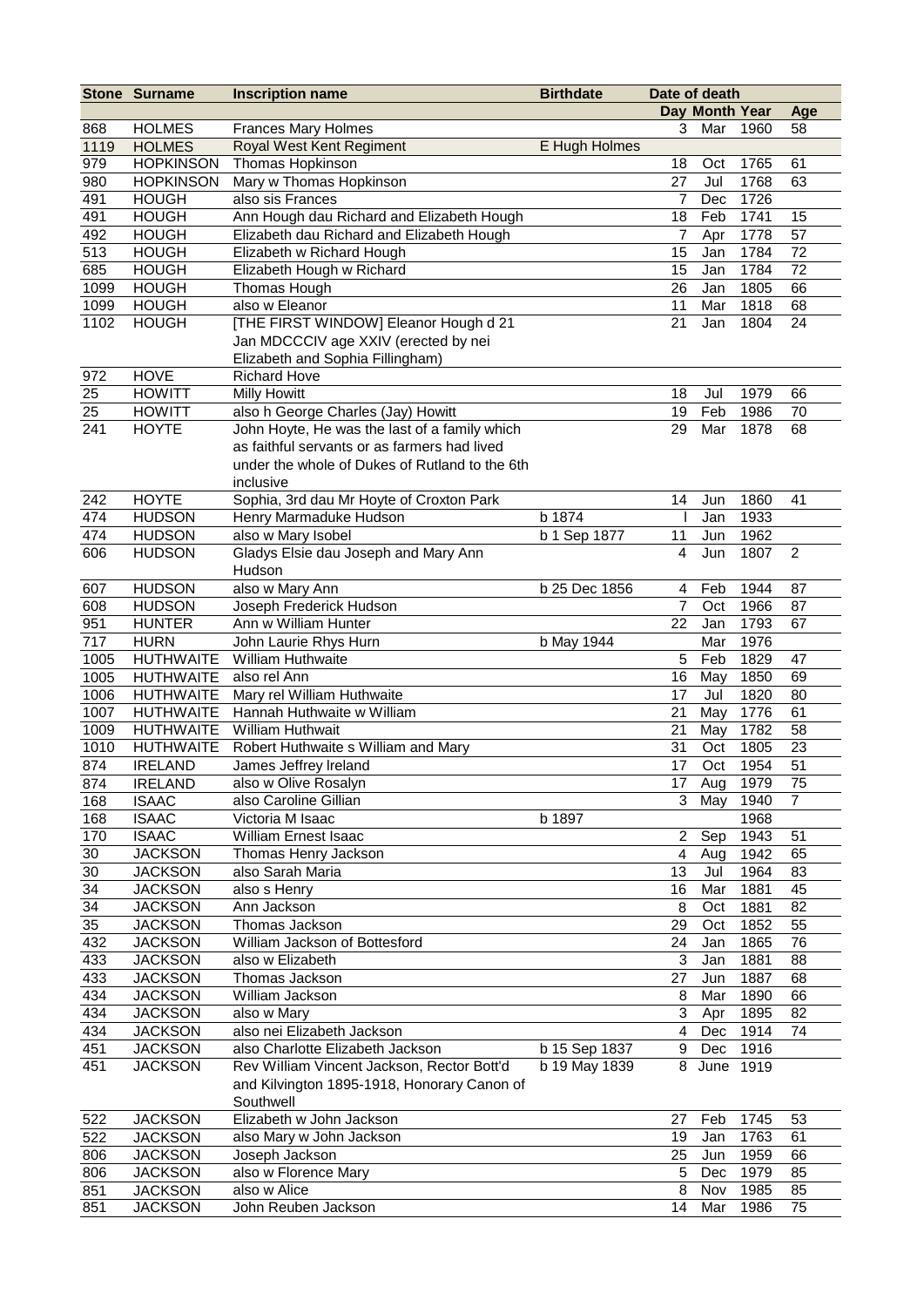|      | <b>Stone Surname</b> | <b>Inscription name</b>                                      | <b>Birthdate</b> |                          | Date of death  |      |                |
|------|----------------------|--------------------------------------------------------------|------------------|--------------------------|----------------|------|----------------|
|      |                      |                                                              |                  |                          | Day Month Year |      | Age            |
| 880  | <b>JACKSON</b>       | John Jackson                                                 |                  | 14                       | Jul            | 1842 | 51             |
| 904  | <b>JACKSON</b>       | Ann w William Jackson                                        |                  | 18                       | Jul            | 1818 | 59             |
| 905  | <b>JACKSON</b>       | William Jackson                                              |                  | 22                       | Oct            | 1826 | 66             |
| 1119 | <b>JACKSON</b>       | <b>Sherwood Foresters</b>                                    | Montagu J V      |                          |                |      |                |
|      |                      |                                                              | Jackson          |                          |                |      |                |
| 47   | <b>JALLANDS</b>      | Emma w Joseph Jallands                                       |                  | 26                       | Jun            | 1929 | 70             |
| 47   | <b>JALLANDS</b>      | also h Joseph                                                |                  | $\overline{7}$           | Dec            | 1943 | 84             |
| 11   | <b>JAMES</b>         | Joseph James                                                 |                  | 8                        | Mar            | 1949 | 40             |
| 110  | <b>JAMES</b>         | <b>Francis James</b>                                         |                  | 16                       | Jan            | 1912 | 82             |
|      |                      |                                                              |                  | 15                       | Mar            | 1954 | 87             |
| 110  | <b>JAMES</b>         | also youngest dau Edith                                      |                  |                          |                |      |                |
| 111  | <b>JAMES</b>         | also dau Elizabeth                                           |                  | 24                       | Jan            | 1860 | 3              |
| 111  | <b>JAMES</b>         | Ann w Francis James                                          |                  | 11                       | Jun            | 1871 | 35             |
| 111  | <b>JAMES</b>         | also s Henry                                                 |                  | in infancy               |                |      |                |
| 113  | <b>JAMES</b>         | William James                                                |                  | 16                       | Jul            | 1849 | 34             |
| 113  | <b>JAMES</b>         | also w Hannah                                                |                  | 26                       | May            | 1871 | 64             |
| 114  | <b>JAMES</b>         | James James                                                  |                  | 12                       | Jan            | 1854 | 34             |
| 532  | <b>JAMES</b>         | John Rowland James                                           |                  | $\overline{2}$           | Jun            | 1956 | 68             |
| 532  | <b>JAMES</b>         | also w Elizabeth                                             |                  | 18                       | Feb            | 1965 | 76             |
| 533  | <b>JAMES</b>         | Alice Elizabeth w Edward James                               |                  | 23                       | Dec            | 1927 | 73             |
| 533  | <b>JAMES</b>         | also h Edward                                                |                  | 8                        | Feb            | 1939 | 85             |
| 534  | <b>JAMES</b>         | Austin George, yngst child of Edward and Alice b 30 Jul 1893 |                  | 24                       | Apr            | 1900 |                |
|      |                      | E James                                                      |                  |                          |                |      |                |
| 535  | <b>JAMES</b>         | Hannah James                                                 | b 3 Apr 1813     | 27                       | Mar            | 1899 |                |
| 535  | <b>JAMES</b>         | also h Edward                                                | b 17 Aug 1810    | 14                       | Apr            | 1903 |                |
| 545  | <b>JAMES</b>         | <b>James Edward James</b>                                    |                  | $\overline{7}$           | Mar            | 1941 | 71             |
| 545  | <b>JAMES</b>         | also w Esther Jane                                           |                  | 29                       | Apr            | 1973 | 95             |
| 797  | <b>JAMES</b>         |                                                              |                  | 16                       |                | 1984 | 9              |
|      |                      | Simon James                                                  |                  |                          | Mar            |      | 71             |
| 815  | <b>JAMES</b>         | <b>Francis James</b>                                         |                  | 24                       | Oct            | 1911 |                |
| 815  | <b>JAMES</b>         | also w Louisa                                                |                  | $\overline{\mathcal{A}}$ | Dec            | 1930 | 90             |
| 815  | <b>JAMES</b>         | also dau Helenn Mills James                                  |                  | 17                       | Sep            | 1953 | 85             |
| 815  | <b>JAMES</b>         | also Beatrice Hannah James                                   |                  | 11                       | Dec            | 1959 | 85             |
| 362  | <b>JARVIS</b>        | <b>William Jarvis</b>                                        |                  | 31                       | May            | 1847 | 69             |
| 364  | <b>JARVIS</b>        | John Jarvis                                                  |                  | 12                       | Dec            | 1838 | 62             |
| 365  | <b>JARVIS</b>        | Elizabeth w John Jarvis                                      |                  | 5                        | Sep            | 1836 | 61             |
| 981  | <b>JARVIS</b>        | John Jarvis                                                  |                  | 10                       | Dec            | 1795 | 60             |
| 982  | <b>JARVIS</b>        | also dau Eliza Clark Jarvis                                  |                  | $\overline{\mathcal{A}}$ | Dec            | 1708 | 9              |
| 982  | <b>JARVIS</b>        | also dau Ann                                                 |                  | 29                       | Dec            | 1788 | $\overline{6}$ |
| 982  | <b>JARVIS</b>        | Ann w John Jarvis                                            |                  |                          | $16$ Jan       | 1790 | 44             |
| 993  | <b>JARVIS</b>        | Mary w John Jarvis                                           |                  | 26                       | Nov            | 1773 | 73             |
| 994  | <b>JARVIS</b>        | also dau Mary                                                |                  | 20                       | Sep            | 1778 | 1              |
| 994  | <b>JARVIS</b>        | Thomas jarvis                                                |                  | 22                       | Mar            | 1786 | 47             |
| 994  | <b>JARVIS</b>        | also dau Ann                                                 |                  | 26                       | Nov            | 1788 | $\overline{a}$ |
| 995  | <b>JARVIS</b>        | John Jarvis                                                  |                  | 8                        | Nov            | 1832 | 49             |
| 5    | <b>JENKIN</b>        | 412885 Sgt BL McK Jenkin                                     |                  | 25                       | Nov            | 1942 | 24             |
| 803  | <b>JESSON</b>        | Mary Elizabeth Jesson                                        |                  | 14                       | Feb            | 1940 | 61             |
| 803  | <b>JESSON</b>        | also h Edward                                                |                  | 20                       | Nov            | 1956 | 79             |
|      |                      |                                                              |                  |                          |                |      |                |
| 803  | <b>JESSON</b>        | also s Pte Walter Jesson d as POW in                         |                  |                          |                |      |                |
|      |                      | Japanese hands WW2                                           |                  |                          |                |      |                |
| 807  | <b>JESSON</b>        | <b>Esther Jesson</b>                                         |                  | 4                        | Jan            | 1977 | 68             |
| 1120 | <b>JESSON</b>        | Royal Leics Regt                                             | Walter Jesson    |                          |                |      |                |
| 279  | <b>JOHNSON</b>       | James s Charles and Melicent Johnson                         |                  | 19                       | Mar            | 1837 | 24             |
| 821  | <b>JOHNSON</b>       | Elizabeth Carol Johnson                                      |                  | $\mathsf 3$              | Dec            | 1950 | 76             |
| 821  | <b>JOHNSON</b>       | also h William                                               |                  | 6                        | Apr            | 1960 | 81             |
| 822  | <b>JOHNSON</b>       | Maria w Frederick Johnson                                    |                  | $\overline{\mathcal{A}}$ | Jan            | 1916 | 72             |
| 822  | <b>JOHNSON</b>       | also Pte Henry Johnson killed in France                      |                  | 22                       | Mar            | 1918 | 38             |
| 822  | <b>JOHNSON</b>       | also Frederick                                               |                  | 23                       | Nov            | 1942 | 97             |
| 1114 | <b>JOHNSON</b>       | Frederick James William Johnson b 1913                       | b 1913           |                          |                | 1904 |                |
| 804  | <b>JONES</b>         | Martha Ann w William Jones                                   |                  | 21                       | Oct            | 1933 | 72             |
| 804  | <b>JONES</b>         | also h William                                               |                  | 22                       | Mar            | 1954 | 90             |
| 66   | <b>JUDSON</b>        | Mary Judson                                                  |                  | 5                        | Jun            | 1903 | 63             |
| 66   | <b>JUDSON</b>        | also h William                                               |                  | 20                       | Nov            | 1924 | 85             |
| 950  |                      |                                                              |                  | 24                       |                |      | 70             |
|      | <b>KELHAM</b>        | Elizabeth Kelham dau John and Mary Sumner                    |                  |                          | May            | 1802 |                |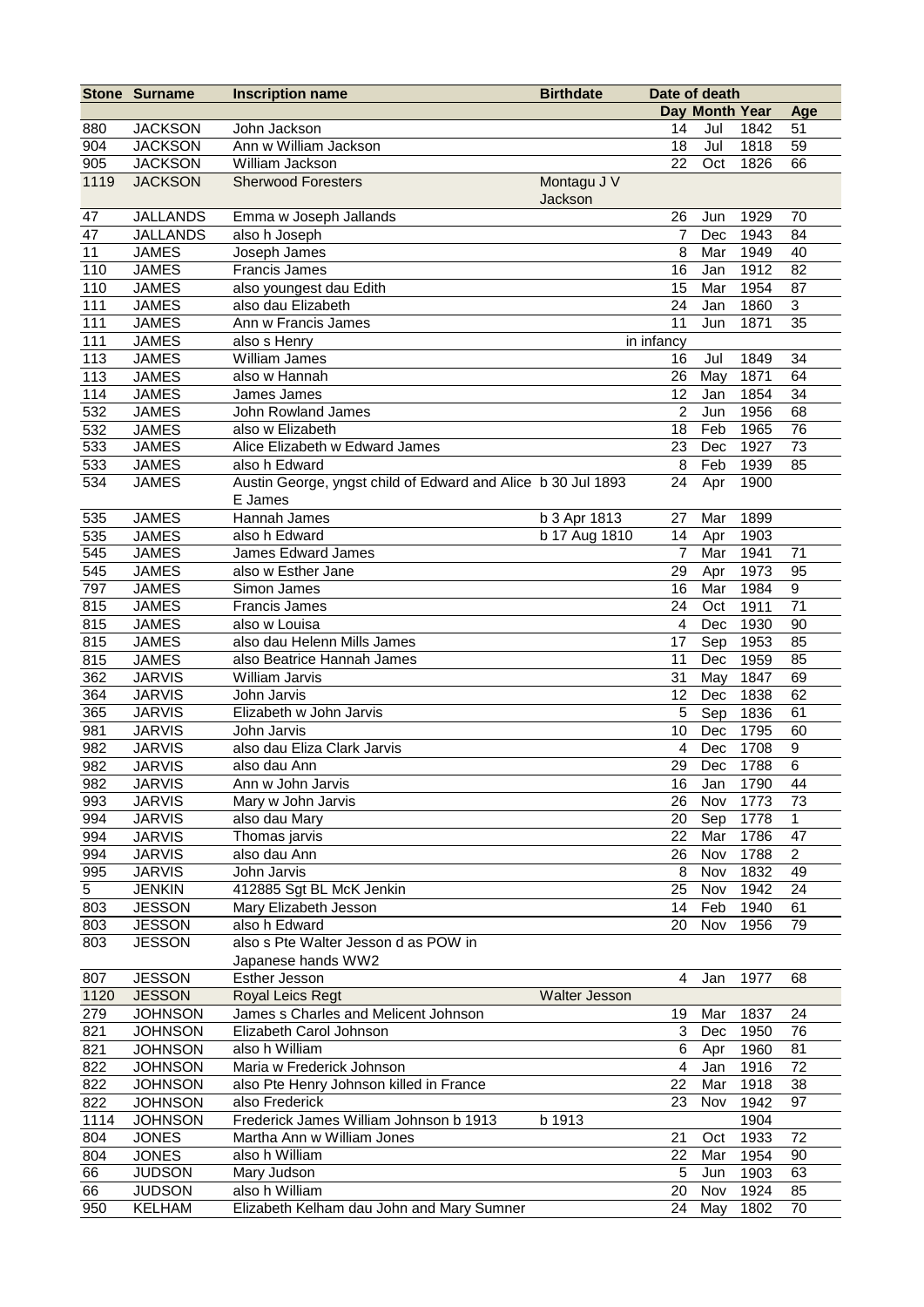|     | <b>Stone Surname</b>           | <b>Inscription name</b>                                  | <b>Birthdate</b> | Date of death  |                |      |     |
|-----|--------------------------------|----------------------------------------------------------|------------------|----------------|----------------|------|-----|
|     |                                |                                                          |                  |                | Day Month Year |      | Age |
| 614 | <b>KETTLE</b>                  | <b>Walter James Kettle</b>                               |                  | 15             | Aug            | 1982 | 67  |
| 614 | <b>KETTLE</b>                  | also Margaret (Molly)                                    |                  | 8              | Oct            | 1984 | 65  |
| 334 | <b>KETTLEBOR</b><br><b>ROW</b> | <b>Richard Kettleborrow</b>                              |                  | 18             | Sep            | 1857 | 37  |
| 335 | <b>KETTLEBOR</b><br><b>ROW</b> | also bro John b 2 Aug ??                                 |                  | 30             | Aug            | 1838 |     |
| 335 | <b>KETTLEBOR</b><br><b>ROW</b> | Richard                                                  | b 1 Oct 1842     | 26             | Feb            | 1843 |     |
| 335 | <b>KETTLEBOR</b><br><b>ROW</b> | also sis Elizabeth Sarah                                 | b 20 May 1845    | 22             | May            | 1845 |     |
| 335 | KETTLEBOR<br><b>ROW</b>        | s Richard and Ann Kettleborrow                           |                  |                |                |      |     |
| 345 |                                | KETTLEBORR also h Richard interred Bossall, Yorks        |                  | 15             | Jan            | 1870 | 25  |
| 345 | KETTLEBOR                      | Charity Kettleborrow,                                    |                  | 26             | Aug            | 1896 | 66  |
|     | <b>ROW</b>                     |                                                          |                  |                |                |      |     |
| 346 | <b>KETTLEBOR</b><br><b>ROW</b> | <b>Richard Kettleborrow</b>                              |                  | 10             | Dec            | 1855 | 63  |
| 347 | <b>KETTLEBOR</b><br><b>ROW</b> | Sarah w Richard Kettleborrow                             |                  | 10             | jan            | 1846 | 83  |
| 348 | <b>KETTLEBOR</b><br><b>ROW</b> | <b>Richard Kettleborrow</b>                              |                  | 20             | Oct            | 1832 | 69  |
| 350 | <b>KETTLEBOR</b><br><b>ROW</b> | also only s Richard                                      | b 2 Mar 1903     | 16             | Jul            | 1930 |     |
| 350 | <b>KETTLEBOR</b><br><b>ROW</b> | <b>Richard John Kettleborrow</b>                         |                  | 13             | Mar            | 1945 | 77  |
| 350 | <b>KETTLEBOR</b><br><b>ROW</b> | also Alice                                               |                  | 25             | Dec            | 1952 | 79  |
| 350 | <b>KETTLEBOR</b><br><b>ROW</b> | also yngt dau Alice Mary                                 | b 22 Mar 1907    | 22             | Apr            | 1964 |     |
| 351 | <b>KETTLEBOR</b><br><b>ROW</b> | Elizabeth dau John and Elizabeth Kettleborrow            |                  | 4              | Aug            | 1834 | 8   |
| 351 | KETTLEBOR<br><b>ROW</b>        | also dau Elizabeth Sarah and s john                      |                  |                |                |      |     |
| 352 | <b>KETTLEBOR</b><br><b>ROW</b> | Elizabeeth w John Kettleborrow                           |                  | 9              | Dec            | 1851 | 53  |
| 353 | <b>KETTLEBOR</b><br><b>ROW</b> | John Kettleborrow                                        |                  | 27             | Jun            | 1852 | 57  |
| 354 | <b>ROW</b>                     | KETTLEBOR William Kettleborrow                           |                  | 31             | Dec            | 1801 | 24  |
| 355 | <b>KETTLEBOR</b><br><b>ROW</b> | John Kettleborrow                                        |                  | 31             | Jan            | 1801 | 29  |
| 356 | <b>KETTLEBOR</b><br><b>ROW</b> | Richard Kettleborrow                                     |                  | 11             | Aug            | 1794 | 74  |
| 356 |                                | KETTLEBORR also betwixt their two sons lieth w Elizabeth |                  | 19             | Jul            | 1804 | 72  |
| 358 | <b>KETTLEBOR</b><br><b>ROW</b> | Sarah dau Richard and Elizabeth Kettleborrow             |                  | 6              | Aug            | 1791 | 29  |
| 461 | <b>KEYWORTH</b>                | Caroline Keyworth                                        |                  | 6              | Jun            | 1873 | 49  |
| 842 | <b>KILPING</b>                 | Pamela Irene Kipling d Fyvie                             |                  | 3              | Aug            | 1981 |     |
| 52  | <b>KING</b>                    | Lionel May King BA Oxon                                  |                  | 11             | Aug            | 1925 | 24  |
| 53  | <b>KING</b>                    | Hannah Sissons w Samuel King                             |                  | 13             | Nov            | 1904 | 73  |
| 53  | <b>KING</b>                    | also h Samuel King                                       |                  | 16             | Mar            | 1908 | 82  |
| 775 | <b>KING</b>                    | also w Maria, In wedlock sixty-four years                | b 11 Jan 1801    | 6              | Nov            | 1884 |     |
| 775 | <b>KING</b>                    | Thomas King                                              | b 7 Oct 17998    | 23             | May            | 1889 |     |
| 776 | <b>KING</b>                    | also w Mary                                              |                  | 31             | Aug            | 1899 | 52  |
| 776 | <b>KING</b>                    | Reuben King                                              |                  | 3I             | Jan            | 1927 | 85  |
| 777 | <b>KING</b>                    | Ann daughter of Samuel and Mary King                     |                  | $\overline{2}$ | Jan            | 1849 | 46  |
| 778 | <b>KING</b>                    | Jane w William King                                      |                  | 6              | Mar            | 1908 | 67  |
| 778 | <b>KING</b>                    | also h William                                           |                  | 26             | Jan            | 1927 | 85  |
| 372 | <b>KIRK</b>                    | John William Kirk                                        |                  | 25             | Feb            | 1953 | 83  |
| 373 | <b>KIRK</b>                    | Clara Ann Kirk                                           |                  | 22             | Jan            | 1960 | 83  |
| 737 | <b>KIRK</b>                    | also w Susanna                                           |                  | 16             | Jun            | 1825 | 51  |
| 737 | <b>KIRK</b>                    | Thomas Kirk                                              |                  | 24             | Jul            | 1842 | 72  |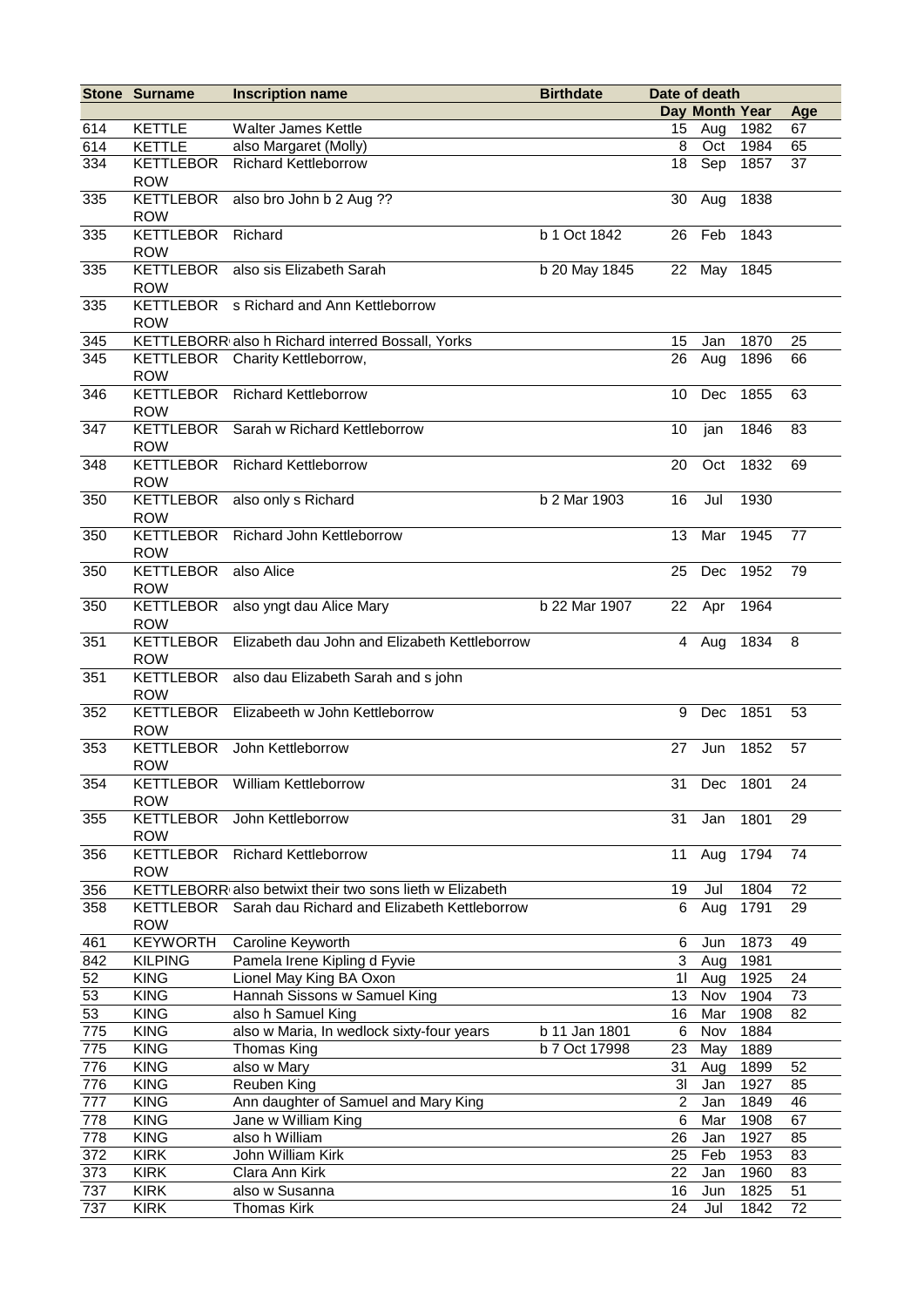|      | <b>Stone Surname</b> | <b>Inscription name</b>                     | <b>Birthdate</b> |                  | Date of death  |          |               |
|------|----------------------|---------------------------------------------|------------------|------------------|----------------|----------|---------------|
|      |                      |                                             |                  |                  | Day Month Year |          | Age           |
| 568  | <b>KIRTON</b>        | Ann Kirton                                  |                  | 30               | May            | 1939     | 77            |
| 568  | <b>KIRTON</b>        | also h John                                 |                  | 20               | Oct            | 1945     | 90            |
| 137  | <b>LAMB</b>          | Josiah Lamb                                 |                  | 7                | May            | 1899     | 81            |
| 234  | <b>LAMB</b>          | Lucy Lamb w George Lamb                     |                  |                  | May            | 1808     | 62            |
| 234  | <b>LAMB</b>          | also dau Ann Lamb                           |                  |                  |                |          | $\mathbf{1}$  |
| 235  | LAMB                 | also George s George and Lucy Lamb          |                  | 25               | Oct            | 1812     | 23            |
| 235  | <b>LAMB</b>          | George Lamb                                 |                  | 8                | May            | 1813     | 66            |
| 369  | LAMB                 | Elizabeth dau Andrew and Margaret Lamb      |                  | 8                | Sep            | 1792     | 18            |
| 370  | <b>LAMB</b>          | Andrew Lamb                                 |                  | 29               | Aug            | 1812     | 71            |
| 371  | LAMB                 | Margaret w Andrew Lamb                      |                  | 20               | Oct            | 1819     | 72            |
| 414  | LAMB                 | Thomas Lamb                                 |                  | 23               | Aug            | 1857     | 70            |
| 415  | <b>LAMB</b>          |                                             |                  | 8                |                | 1817     | 65            |
|      |                      | Robert Lamb                                 |                  |                  | May            |          |               |
| 415  | LAMB                 | also w Mary                                 |                  | 22               | Jul            | 1822     | 66            |
| 430  | <b>LAMB</b>          | Robert Lamb                                 |                  | 14               | Mar            | 1870     | 58            |
| 430  | LAMB                 | also w Elizabeth                            |                  | 26               | Jul            | 1885     | 74            |
| 431  | LAMB                 | John s William and Sarah Lamb killed Gt     |                  | 17               | Nov            | 1863     | 25            |
|      |                      | Northern Railway between Bottesford and     |                  |                  |                |          |               |
|      |                      | Sedgebrook                                  |                  |                  |                |          |               |
| 439  | <b>LAMB</b>          | Florence dau William and Mary Lamb          |                  | ?                | Mar            | 1871     | 14            |
| 439  | <b>LAMB</b>          | also Arthur Henry                           |                  | ?                | Sep            | 1879     |               |
| 440  | <b>LAMB</b>          | Ada Wade dau William and Mary Lamb          |                  | 4                | Aug            | 1888     | 21            |
| 441  | <b>LAMB</b>          | <b>William Lamb</b>                         |                  | 31               | Mar            | 1913     | 71            |
| 493  | <b>LAMB</b>          | also w Elizabeth                            |                  | 23               | Jul            | 1821     | 33            |
| 493  | <b>LAMB</b>          | Thomas Lamb                                 |                  | 4                | Feb            | 1823     | 44            |
| 496  | LAMB                 | George s Francis and Elizabeth Lamb         |                  | 7                | Mar            | 1736     |               |
| 496  | <b>LAMB</b>          | also sis Rose                               |                  | 21               | Mar            | 1743     |               |
| 496  | LAMB                 | also bro Thomas                             |                  | 15               | Jul            | 1747     |               |
| 496  | <b>LAMB</b>          | also sis Ann                                |                  | 27               | Jan            | 1749     |               |
| 497  | <b>LAMB</b>          | Elizabeth w Thomas Matchitt dau Francis and |                  | 10               | Aug            | 1768     | 55            |
|      |                      | Elizabeth Lamb                              |                  |                  |                |          |               |
| 498  | <b>LAMB</b>          | Andrew s Andrew and Margaret Lamb           |                  | 2                | Apr            | 1784     | 17wks         |
| 499  | LAMB                 | also w Mary                                 |                  | 10               | Jan            | 1786     | 76            |
|      |                      |                                             |                  | 9                |                | 1794     |               |
| 499  | LAMB                 | George Lamb                                 |                  |                  | May            |          | 84            |
| 501  | LAMB                 | George Lamb                                 |                  | 31               | Dec            | 1770     | 27            |
| 509  | LAMB                 | also w Elizabeth                            |                  | 19               | Apr            | 1784     |               |
| 509  | LAMB                 | Francis Lamb                                |                  | 31               | Dec            | 1789     | 84            |
| 514  | LAMB                 | Frances dau Andrew and Margaret Lamb        |                  | 19               | Mar            | 1706     | I7wk          |
| 514  | $LA\overline{MB}$    | also sis Frances Penelope                   |                  | 24               |                | Jan 1787 | <b>I5days</b> |
| 515  | LAMB                 | also two sons named William                 |                  |                  | 19 Nov         | 1769     |               |
| 515  | LAMB                 | Penelope dau Andrew and Margaret Lamb       |                  | 28               | Aug            | 1780     |               |
| 516  | LAMB                 | Daniel Lamb                                 |                  | 24               | Jan            | 1784     | 77            |
| 516  | LAMB                 | also w Elizabeth                            |                  | 21               | <b>Dec</b>     | 1791     | 85            |
| 1042 | LAMB                 | Francis Lamb s Francis and Elizabeth        |                  | 24               | Oct            | 1848     | 59            |
| 1045 | LAMB                 | Francis Lamb                                |                  | 12               | Feb            | 1817     | 78            |
| 1045 | LAMB                 | also w Elizabeth                            |                  | 14               | Sep            | 1828     | 78            |
| 1067 | LAMB                 | Charles s Thomas and Eliza Lamb             |                  | 22               | Jun            | 1913     | 24            |
| 1067 | LAMB                 | also Winifred                               |                  | 10 <sup>°</sup>  | Sep            | 1924     | 26            |
| 1067 | LAMB                 | also Edith                                  |                  | 14               | Sep            | 1924     | 37            |
| 1067 | LAMB                 | also Eliza                                  |                  | 15 <sub>15</sub> | Apr            | 1929     | 73            |
| 1067 | LAMB                 | also Thomas Dennis Lamb                     |                  | 21               | Apr            | 1932     | 33            |
| 106  | LANE                 | Marshall Lane                               |                  | 11               | Nov            | 1919     | 59            |
| 106  | <b>LANE</b>          | also w Annie                                |                  | 12 <sup>7</sup>  | Apr            | 1932     | 72            |
| 107  | LANE                 | Marshall Lane                               |                  | 30               | Apr            | 1886     | 62            |
|      | 107 LANE             | also w Sarah                                |                  | 24               | Jan            | 1907     | 77            |
|      | LANE                 | William Billings Lane                       |                  | 13               | Jul            | 1900     | 47            |
| 278  |                      |                                             |                  |                  |                |          |               |
| 278  | LANE                 | also w Elizabeth                            |                  | 21               | May            | 1928     | 75            |
| 442  | LANE                 | Doris Agnes dau Lawson and Agnes Lane       |                  | $\overline{7}$   | Sep            | 1916     | 9             |
| 697  | LANE                 | also dau Fanny                              |                  | 20               | Jan            | 1830     | 15            |
| 697  | LANE                 | John Lane                                   |                  | 16               | Oct            | 1857     | 63            |
| 697  | LANE                 | also John Lane                              |                  | 15               | Jun            | 1865     | 78            |
| 697  | LANE                 | two sons                                    |                  |                  |                |          |               |
| 782  | LANE                 | Peter Ronald Lane                           |                  | 4                | Jan            | 1982     |               |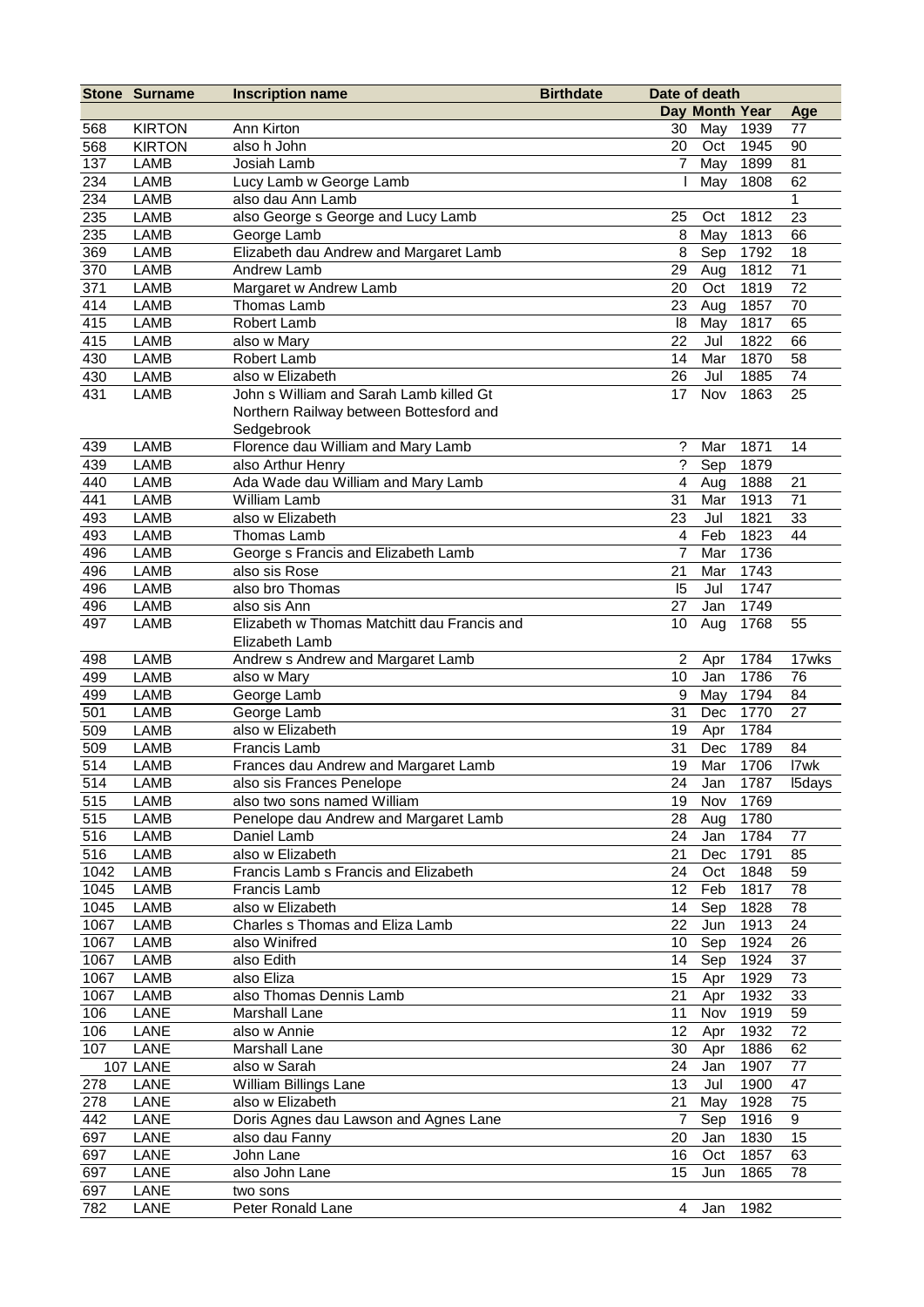|                  | <b>Stone Surname</b> | <b>Inscription name</b>                           | <b>Birthdate</b> | Date of death       |                    |              |                |
|------------------|----------------------|---------------------------------------------------|------------------|---------------------|--------------------|--------------|----------------|
|                  |                      |                                                   |                  |                     | Day Month Year     |              | Age            |
| 789              | <b>LAUGHTON</b>      | Frances Laughton                                  |                  | 21                  | Jan                | 1880         | 16             |
| 971              | LAYFIELD             | also aunt Mary Layfield                           |                  | 17                  | Jun                | 1863         | 69             |
| 814              | <b>LEACH</b>         | Thomas Leach                                      |                  | 21                  | Sep                | 1867         | 66             |
| 103              |                      | LEADBETTER also Elizabeth Leadbeater              |                  | 17                  | Jul                | 1932         | 95             |
| 312              | <b>LEAPER</b>        | Olivea w Joseph Leaper                            |                  | 22                  | Jul                | 1884         | 28             |
| 318              | <b>LEAPER</b>        | Herbert Woodcock                                  |                  | 10                  | Aug                | 1917         | 60             |
| $\overline{2}$   | LEE                  | 1174918 Flt Sgt JKB Lee                           |                  | 26                  | Nov                | 1942         | 29             |
| 644              | LEE                  | Frances dau Jane Lee                              |                  | 5                   | Sep                | 1751         | $\overline{7}$ |
| 721              | LEE                  | Sarah w Alfred Lee                                |                  | 11                  | Aug                | 1902         | 40             |
| 344              | <b>LEIGHTON</b>      | Robert Leighton                                   |                  | 21                  | Apr                | 1824         | 27             |
| 344              | <b>LEIGHTON</b>      | also Richard s Robert and Mary Leighton           |                  |                     |                    |              |                |
| 564              | <b>LENTON</b>        | Henry Lenton                                      |                  | 6                   | Dec                | 1918         |                |
| 565              | <b>LENTON</b>        | also dau Mollie                                   |                  | 25                  | Sep                | 1936         | 22             |
| 565              | <b>LENTON</b>        | <b>Frederick Lenton</b>                           |                  | 20                  | Jan                | 1957         | 69             |
| 574              | <b>LENTON</b>        | Thomas s Joseph and Elizabeth Lenton              |                  | 19                  | Mar                | 1890         | 15             |
| 575              | <b>LENTON</b>        | Joseph Lenton                                     |                  | 24                  | Mar                | 1898         | 49             |
| 575              | <b>LENTON</b>        | also s Henry                                      |                  | 6                   | Dec                | 1918         | 35             |
| 575              | <b>LENTON</b>        | also wid Elizabeth                                |                  | $\mathbf{3}$        | Aug                | 1930         | 83             |
| 518              | <b>LEWTY</b>         | also w Mary                                       |                  | 29                  | jan                | 1855         | 81             |
| 518              | LEWTY                | John Lewty                                        |                  | $\overline{7}$      | Aug                | 1860         | 83             |
| 518              | LEWTY                | also Edith w William Lewty                        |                  | 16                  | Nov                | 1862         | 50             |
| 518              | <b>LEWTY</b>         | also s William                                    |                  | 12                  | Sep                | 1878         | 73             |
| 520              | LEWTY                | <b>William Lewty</b>                              |                  | 29                  | Mar                | 1808         | 72             |
| 520              | LEWTY                | also w Elizabeth                                  |                  | 4                   | Jan                | 1812         | 63             |
| 521              | LEWTY                | Mary w William Lewty                              |                  | $\overline{c}$      | Feb                | 1741         | 42             |
| 521              | LEWTY                | also Ann w William Lewty                          |                  | 27                  | Jan                | 1765         | 55             |
| 521              | <b>LEWTY</b>         | also h of both William                            |                  | 12                  | Sep                | 1783         | 83             |
| 542              | <b>LIEUSLEY</b>      | also sis Mary Ann                                 |                  | 23                  | Apr                | 1819         | 18             |
| 542              | <b>LIEUSLEY</b>      | also sis Elizabeth                                |                  | $\mathbf{3}$        | Nov                | 1820         | 16             |
| 542              | LIEUSLEY             | also sis Caroline                                 |                  | 22                  | Oct                | 1826         | 20             |
| 542              | <b>LIEUSLEY</b>      | <b>William Lieusley</b>                           |                  | 30                  | Jun                | 1834         | 31             |
| $\overline{543}$ | <b>LIEUSLEY</b>      | John Lieusley                                     |                  | 15                  | Jun                | 1826         | 57             |
| 543              | <b>LIEUSLEY</b>      | also w Sarah                                      |                  | 11                  | Oct                | 1836         |                |
| 649              | LILLEY               | <b>Henry Lilley</b>                               |                  | 26                  | Mar                | 1955         | 76             |
| 791              | LILLEY               | Gladys M Lilley                                   |                  | 31                  | Dec                | 1964         | 51             |
| 791<br>293       | LILLEY<br>LINE       | also h Robert A<br><b>William Line</b>            |                  | 5<br>$\overline{5}$ | Apr                | 1983<br>1812 | 69<br>58       |
|                  |                      | also w Elizabeth                                  |                  |                     | Apr<br>27 Aug 1882 |              | 62             |
| 604              | LORD                 |                                                   |                  |                     |                    |              | 74             |
| 604<br>693       | LORD                 | George Lord                                       |                  | 18<br>22            | May<br>Mar         | 1903<br>1795 | 81             |
| 693              | LORD<br>LORD         | John Lord<br>also s George                        |                  |                     |                    |              |                |
| 694              | LORD                 | Ann Lord                                          |                  | 23                  | Jan                | 1746         | 1              |
| 695              | LORD                 | Jane w John Lord                                  |                  | 12                  | jun                | 1751         | 36             |
| 125              | LOVETT               | Thomas Guy Lovett                                 | b 10 Sep 1871    | 9                   | Dec                | 1926         |                |
| 125              | LOVETT               | also w Clara                                      | b 30 Nov 1873    | 16                  | Jan                | 1950         |                |
| 412              | LOVETT               | Thomas Guy Lovett                                 | b 1903           |                     |                    | 1972         |                |
| 859              | LOVETT               | Alice Lovett                                      |                  | 12                  | Feb                | 1953         | 80             |
| 859              | LOVETT               | also h William Edward                             |                  | 3                   | Feb                | 1957         | 81             |
| 968              | LOVETT               | <b>Thomas Lovett</b>                              | b 30 Dec 1837    | 20                  | Feb                | 1875         |                |
| 968              | LOVETT               | also wid Ann                                      |                  | 15                  | Jan                | 1913         | 71             |
| 176              |                      | LUDDINGTON also w Mary Luddington Burnett         |                  | 9                   | Mar                | 1938         | 84             |
| 59               | <b>LUNN</b>          | Clara Lunn of Normanton                           |                  | 28                  | Sep                | 1879         | 4              |
| 812              | <b>MANN</b>          | also s Douglas William b 8 Feb 1895               | b 8 Feb 1895     | 1                   | Jan                | 1929         |                |
| 812              | <b>MANN</b>          | Jessie Mann                                       | b 3 Oct 1856     | 1                   | Jan                | 1936         |                |
| 1117             | <b>MANNERS</b>       | lanetta, Duchess of Rutland                       |                  |                     |                    | 1902         |                |
| 449              |                      | MANNERS NO Robert Manners Norman M.A., b and d at | b 8 Aug 1854     | 1                   | Feb                | 1895         |                |
|                  |                      | Rectory. Six years Rector of this parish          |                  |                     |                    |              |                |
| 654              | <b>MANNING</b>       | Leslie William Manning                            |                  | 29                  | Jan                | 1984         | 58             |
| 219              | <b>MARCH</b>         | also Thomas s Henry and Sarah March               |                  | 24                  | Jul                | 1791         | 15             |
| 219              | <b>MARCH</b>         | William March                                     |                  | 24                  | Jun                | 1794         | 56             |
| 220              | <b>MARCH</b>         | Henry March                                       |                  | 20                  | Jun                | 1779         | 42             |
| 220              | <b>MARCH</b>         | also w Sarah                                      |                  | $ 2\rangle$         | Aug                | 1807         | 65             |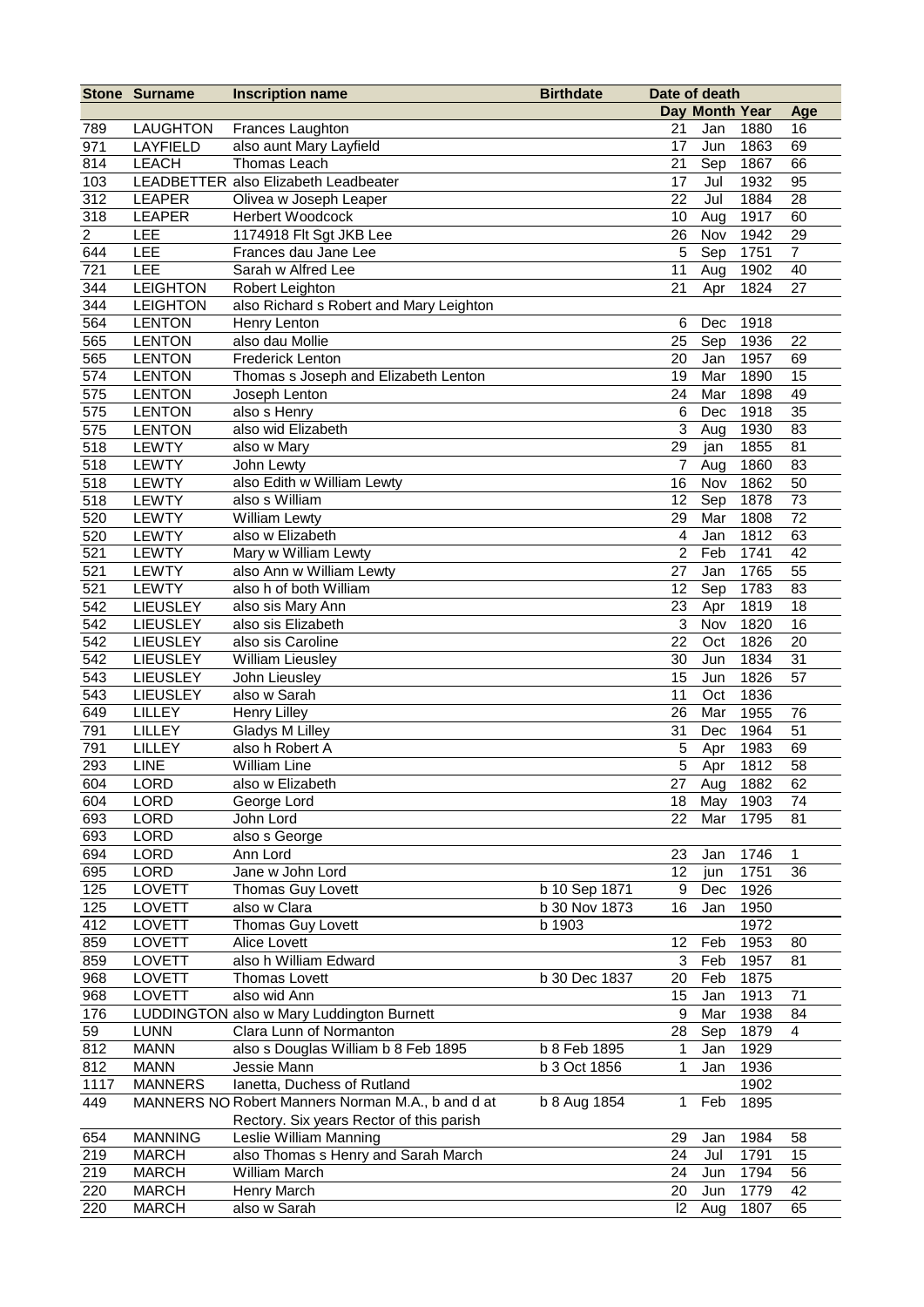|      | <b>Stone Surname</b>           | <b>Inscription name</b>                         | <b>Birthdate</b>       |                | Date of death  |      |                 |
|------|--------------------------------|-------------------------------------------------|------------------------|----------------|----------------|------|-----------------|
|      |                                |                                                 |                        |                | Day Month Year |      | Age             |
| 16   | <b>MARKHAM</b>                 | Samuel Clifford Markham                         |                        | 8              | Sep            | 1959 | 68              |
| 16   | <b>MARKHAM</b>                 | also w Nellie                                   |                        | 9              | Oct            | 1981 | 81              |
| 375  | <b>MARRIOTT</b>                | <b>Thomas Marriott</b>                          |                        | 5              | Feb            | 1903 | 82              |
| 375  | <b>MARRIOTT</b>                | also w Alice d Nottingham                       |                        | 28             | Nov            | 1908 | 90              |
| 376  | <b>MARRIOTT</b>                | Elizabeth w Thomas Marriott                     |                        | 8              | Apr            | 1864 | 49              |
| 377  | <b>MARRIOTT</b>                | <b>Robert Marriott</b>                          |                        | 7              | Apr            | 1873 | 65              |
| 377  | <b>MARRIOTT</b>                | also w Mary                                     |                        | 9              | Jan            | 1878 | 64              |
| 378  | <b>MARRIOTT</b>                | also h Robert John                              |                        | 17             | Jun            | 1926 | 78              |
| 378  | <b>MARRIOTT</b>                | <b>Eliza Marriott</b>                           |                        | 8              | Aug            | 1926 | 77              |
| 477  | <b>MARSH</b>                   | George E Marsh                                  |                        | 18             | Sep            | 1954 | 54              |
| 477  | <b>MARSH</b>                   | also w Mary                                     |                        | 5              | Oct            | 1974 | 81              |
| 478  | <b>MARSH</b>                   | George Ernest Marsh                             |                        | 30             | Sep            | 1938 | 64              |
| 478  | <b>MARSH</b>                   | also w Lily Gertrude                            |                        | 14             | Jul            | 1967 | 91              |
| 479  | <b>MARSH</b>                   | Kathleen Elsie w Philip Marsh                   |                        | 6              | Jul            | 1961 | 40              |
| 84   | <b>MARSHALL</b>                | also w Sarah                                    |                        | 22             | Dec            | 1931 | 77              |
| 84   | <b>MARSHALL</b>                | <b>William Marshall</b>                         |                        | 6              | Mar            | 1932 | 73              |
| 109  | <b>MARSHALL</b>                | Sarah Ellen Marshall                            |                        | 11             | Jun            | 1950 | 63              |
| 109  | <b>MARSHALL</b>                | also John Charles Marshall                      |                        | 6              | Apr            | 1975 | 86              |
| 488  | <b>MARSHALL</b>                | <b>Edward Marshall</b>                          |                        | 30             | Jun            | 1809 | $\overline{77}$ |
| 488  | <b>MARSHALL</b>                | also w Sarah                                    |                        | 12             | Aug            | 1882 | 79              |
| 723  | <b>MARSHALL</b>                | John Marshall                                   |                        | 23             | Feb            | 1900 | 72              |
| 1059 | <b>MARSHALL</b>                | also sis Ann                                    |                        | 16             | May            | 1882 | 71              |
| 1059 | <b>MARSHALL</b>                | <b>Thomas Marshall</b>                          |                        | 5              | Aug            | 1890 | 81              |
| 1060 | <b>MARSHALL</b>                | Ann Marshall of Normanton                       |                        | 24             | Aug            | 1892 | 67              |
| 1061 | <b>MARSHALL</b>                | Thomas Marshall of Normanton                    |                        | $\overline{2}$ | Jul            | 1872 | 40              |
| 1062 | <b>MARSHALL</b>                | Ann dau Matthew and Lucy Marshall               |                        | 26             | Apr            | 1839 | 4               |
| 1092 | <b>MARSHALL</b>                | Ann Marshall w William?                         |                        | 20             | Jan            | 1910 | 54              |
| 17   | <b>MARSTON</b>                 | <b>Frank Marston</b>                            |                        | 14             |                | 1981 | 58              |
|      |                                |                                                 |                        | 25             | Jan<br>Jul     |      | 67              |
| 1000 | <b>MASON</b>                   | also bro William, William died in Brisbane,     |                        |                |                | 1879 |                 |
|      |                                | Colony of Queensland                            |                        |                |                |      |                 |
| 1000 | <b>MASON</b>                   | Luke Steward Mason                              |                        | 20             | May            | 1888 | 78              |
| 1001 | <b>MASON</b>                   | <b>Stewart Mason</b>                            |                        | 8              | May            | 1807 | 17mth           |
| 1001 | <b>MASON</b>                   | also sis Katherine Penelope                     |                        | 11             | Dec            | 1807 | 5wks            |
| 1001 | <b>MASON</b>                   | s and dau William and Elizabeth Mason           |                        |                |                |      |                 |
| 1002 | <b>MASON</b>                   | Elizabeth Mason dau William and Elizabeth       |                        | 8              | Mar            | 1829 | 25              |
| 1037 | <b>MASON</b>                   | William Mason of Walton-le-Wolds Leics          |                        | 13             | Dec            | 1816 | 38              |
| 1037 | <b>MASON</b>                   | 3rd s Steward and Catherine Mason               |                        | 9              | Oct            | 1834 | 66              |
| 752  | <b>MATHEWS</b>                 | George Thomas s Joseph and Alice Mathews        |                        |                | 13 Jan 1916    |      | 21              |
| 752  | <b>MATHEWS</b>                 | also bro Joseph William killed in action France |                        | 27             | Aug            | 1918 | 30              |
| 752  | <b>MATHEWS</b>                 | also m Alice Maud                               |                        | 23             | Apr            | 1937 | 78              |
| 752  | <b>MATHEWS</b>                 | also f Joseph                                   |                        | 23             | Dec            | 1940 | 78              |
| 105  | <b>MATTHEWS</b>                | Mary Elizabeth Matthews                         |                        | 3              | Jan            | 1961 | 75              |
| 1119 | <b>MATTHEWS</b>                | <b>Worcestershire Regiment</b>                  | Joseph W               |                |                |      |                 |
|      |                                |                                                 | <b>Matthews</b>        |                |                |      |                 |
| 155  | MAY                            | also former w Caroline May                      |                        | 17             | Jun            | 1911 | 82              |
| 155  | MAY                            | also Eleanor May dau Thomas and Caroline        |                        | 17             | Dec            | 1915 | 50              |
|      | <b>MAY</b>                     | May                                             |                        |                |                |      |                 |
| 382  |                                | John May s John and Margaret May                |                        | 25             | Dec            | 1787 | 5               |
| 384  | MAY                            | John May                                        |                        | 28             | Aug            | 1819 | 72              |
| 384  | MAY                            | also w Margaret                                 |                        | ??             | Jan            | ??   |                 |
| 562  | MAY                            | Thomas Hare May                                 | b 19 Feb 1821          | 25             | Aug            | 1901 |                 |
| 563  | MAY                            | Thomas May                                      |                        | 17             | Jun            | 1830 | 45              |
| 563  | MAY                            | also w Ann                                      |                        | 17             | Jan            | 1875 | 83              |
| 1119 | <b>MAYFIELD</b>                | <b>Sherwood Foresters</b>                       | <b>Arthur Mayfield</b> |                |                |      |                 |
| 648  | <b>McKAY</b>                   | <b>Wally McKay</b>                              |                        | 18             | Nov            | 1980 | 58              |
| 844  | <b>McNEILL</b><br><b>MOULD</b> | Susan McNeill Mould                             | b 20 Apr 1960          | 29             | May            | 1962 |                 |
| 813  | <b>MEASURES</b>                | John Thomas h Caroline Measures                 |                        | 6              | Mar            | 1935 | 74              |
| 813  | <b>MEASURES</b>                | also Caroline                                   |                        | 29             | Dec            | 1944 | 81              |
|      |                                |                                                 |                        |                |                |      |                 |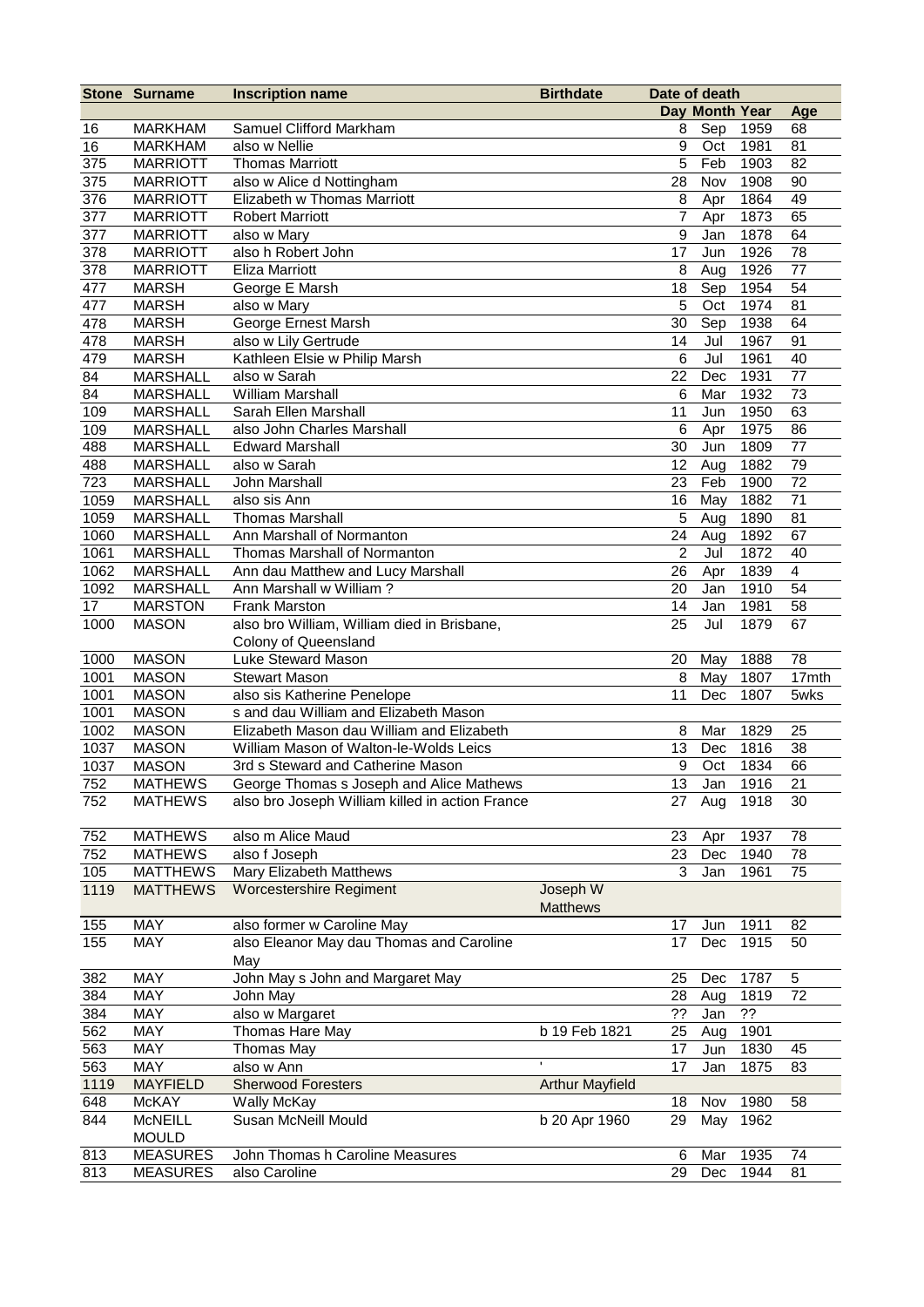|             | <b>Stone Surname</b> | <b>Inscription name</b>                                        | <b>Birthdate</b>       | Date of death  |                |      |                |
|-------------|----------------------|----------------------------------------------------------------|------------------------|----------------|----------------|------|----------------|
|             |                      |                                                                |                        |                | Day Month Year |      | Age            |
| 427         | <b>MEGGISON</b>      | The Reverend Augustine Meggison THE                            |                        | 17             | Dec            | 1856 | 33             |
|             |                      | BROKEN PILLAR In the midst of life we are in                   |                        |                |                |      |                |
|             |                      | death. In memory of Rev Augustine Meggison                     |                        |                |                |      |                |
|             |                      | MA of Bolom Northumberland for upwards of 6                    |                        |                |                |      |                |
|             |                      | years the respected curate of this parish died                 |                        |                |                |      |                |
|             |                      | 17 Dec 1856 aged 33. Erected by his                            |                        |                |                |      |                |
|             |                      | parishioners and friends to mark their high                    |                        |                |                |      |                |
|             |                      | appreciation of the able and faithful manner in                |                        |                |                |      |                |
|             |                      |                                                                |                        |                |                |      |                |
| 287         | <b>MILLER</b>        | which he discharged his ministerial duties<br>Henrietta Miller |                        | 30             | Dec            | 1946 |                |
|             |                      |                                                                | b 5 May 1888           |                |                |      |                |
| 287         | <b>MILLER</b>        | also h Frank                                                   | b 27 Dec 1887          | 21             | Dec            | 1958 |                |
| 301         | <b>MILLER</b>        | Horace Miller s Hedley and Sarah W Miller                      |                        | 10             | Feb            | 1919 | 22             |
| 301         | <b>MILLER</b>        | also only bro William Hedley Miller                            |                        | 5              | Feb            | 1919 | 21             |
| 302         | <b>MILLER</b>        | <b>Hedley Miller</b>                                           |                        | 31             | Mar            | 1940 | 73             |
| 302         | <b>MILLER</b>        | also w Sarah                                                   |                        | 11             | Feb            | 1960 | 88             |
| 634         | <b>MILLER</b>        | <b>William Miller</b>                                          |                        | 30             | Oct            | 1934 | 76             |
| 634         | <b>MILLER</b>        | also wid Elizabeth                                             |                        | $\mathsf 3$    | Jan            | 1944 | 81             |
| 855         | <b>MILLER</b>        | Florrie May Miller yngst dau of the late John                  |                        | $\overline{7}$ | Feb            | 1933 | 47             |
|             |                      | <b>Bissell Miller</b>                                          |                        |                |                |      |                |
| 856         | <b>MILLER</b>        | Francis Miller of Muston Gorse Farm                            |                        | 26             | Sep            | 1903 | 80             |
| 856         | <b>MILLER</b>        | also w Elizabeth                                               |                        | 9              | Feb            | 1907 | 86             |
| 857         | <b>MILLER</b>        | Sara w John Bissell Miller                                     |                        | 6              | Mar            | 1921 | 75             |
| 857         | <b>MILLER</b>        | also h john                                                    |                        | 18             | Jan            | 1933 | 85             |
| 858         | <b>MILLER</b>        | James Miller                                                   |                        | 30             | Jan            | 1925 | 75             |
| 858         | <b>MILLER</b>        | also w Emma                                                    |                        | 25             | Aug            | 1934 | 76             |
| 858         | <b>MILLER</b>        | also Ernest James Miller                                       |                        | 11             | Apr            | 1970 | 74             |
| 858         | <b>MILLER</b>        | also Bridget Easter Miller                                     |                        | 25             | Apr            | 1975 | 78             |
| 1070        | <b>MILLER</b>        | John Miller                                                    |                        | 10             | May            | 1850 | 32             |
| 1070        | <b>MILLER</b>        | also Ann                                                       |                        | 11             | Sep            | 1877 | 74             |
| 1071        | <b>MILLER</b>        | Mary Miller dau John and Ann                                   |                        | 15             | Apr            | 1829 | 5              |
| 1071        | <b>MILLER</b>        | also bro William                                               |                        | 17             | Apr            | 1829 | 3              |
| 1072        | <b>MILLER</b>        | <b>Francis Miller</b>                                          |                        | 15             | Dec            | 1898 | 71             |
| 1072        | <b>MILLER</b>        | also w Ann                                                     |                        | 18             | Map            | 1905 | 77             |
| 1096        | <b>MILLER</b>        | also s Clifford killed in France                               |                        | 1              | Jul            | 1916 | 28             |
| 1096        | <b>MILLER</b>        |                                                                |                        | 24             |                | 1920 |                |
| 1097        | <b>MILLER</b>        | Mary w john Miller<br>Eva Rebecca w William Miller             |                        | $\overline{7}$ | Jun            |      | 65<br>43       |
|             |                      | <b>Sherwood Foresters</b>                                      | <b>Clifford Miller</b> |                | Jan            | 1917 |                |
| 1119        | <b>MILLER</b>        |                                                                |                        |                |                |      |                |
| 576         | <b>MILLNS</b>        | George Millns? (e?)                                            |                        | 4              | Sep            | 1873 | 35             |
| 135         | <b>MILLS</b>         | George Mills                                                   |                        | 31             | Jan            | 1839 | 62             |
| 135         | <b>MILLS</b>         | also w Ann                                                     |                        | 13             | Apr            | 1899 | 85             |
| 135         | <b>MILLS</b>         | also dau Sarah                                                 |                        |                |                |      |                |
| 149         | <b>MILLS</b>         | <b>Arthur Mills</b>                                            |                        | 6              | Feb            | 1950 | 81             |
| 149         | <b>MILLS</b>         | also Florence Mills                                            |                        | 26             | Feb            | 1954 | 76             |
| 151         | <b>MILLS</b>         | <b>William Mills</b>                                           |                        | 25             | Apr            | 1908 | 65             |
| 151         | <b>MILLS</b>         | also Annie                                                     |                        | $\overline{2}$ | Feb            | 1933 | 89             |
| 23          | <b>MILNE</b>         | <b>Richard Milne</b>                                           |                        | 30             | Sep            | 1984 | 17             |
| 917         |                      | MILNEHOUSE Thomas Milnehouse                                   |                        | 30             | Apr            | 1777 | 30             |
| 938         | <b>MOGGS</b>         | Mary W Joseph Moggs                                            |                        | 29             | Jun            | 1799 | 65             |
| 566         | <b>MONKS</b>         | James Monks, Accidently killed on Grt                          |                        | 25             | Apr            | 1887 | 27             |
|             |                      | Northern Railway at Bottesford                                 |                        |                |                |      |                |
| 788         | <b>MOORE</b>         | James Moore 48 yrs organist of this church                     |                        | 29             | Jun            | 1914 | 75             |
| 98          | <b>MORGAN</b>        | Drusilla Morgan                                                |                        | 13             | Apr            | 1917 | 73             |
| 57          | <b>MORRIS</b>        | Robert Morris s William and Ann Barramd                        |                        | 17             | Jul            | 1860 | $\overline{2}$ |
| 930         | <b>MOTT</b>          | <b>Edward Mott</b>                                             |                        | 28             | May            | 1789 | 76             |
| 817         | <b>MOTTRAM</b>       | <b>Leonard Mottram</b>                                         | b 1894                 |                |                | 1968 |                |
| 817         | <b>MOTTRAM</b>       | also w Helen                                                   | b 1897                 |                |                | 1986 |                |
| 843         | <b>MOULD</b>         | Katherine Marshall Mould                                       | b 1889                 |                |                | 1871 |                |
| 843         | <b>MOULD</b>         | also L/Cpl lan Lennard Mould, 2 Bn Glos                        | b 21 Dec 1924          | 17             | Aug            | 1944 |                |
|             |                      | Regiment, d of wounds in Normandy                              |                        |                |                |      |                |
|             | <b>MOULD</b>         | also Reginald Cecil Lane Mould                                 |                        | 13             |                | 1981 | 89             |
| 843<br>1120 | <b>MOULD</b>         |                                                                | Ian L Mould            |                | May            |      |                |
|             |                      | Royal Warks Regt                                               |                        |                |                |      |                |
| 259         | <b>MOULSHER</b>      | Albert Douglas Moulsher                                        |                        | 18             | Feb            | 1979 | 73             |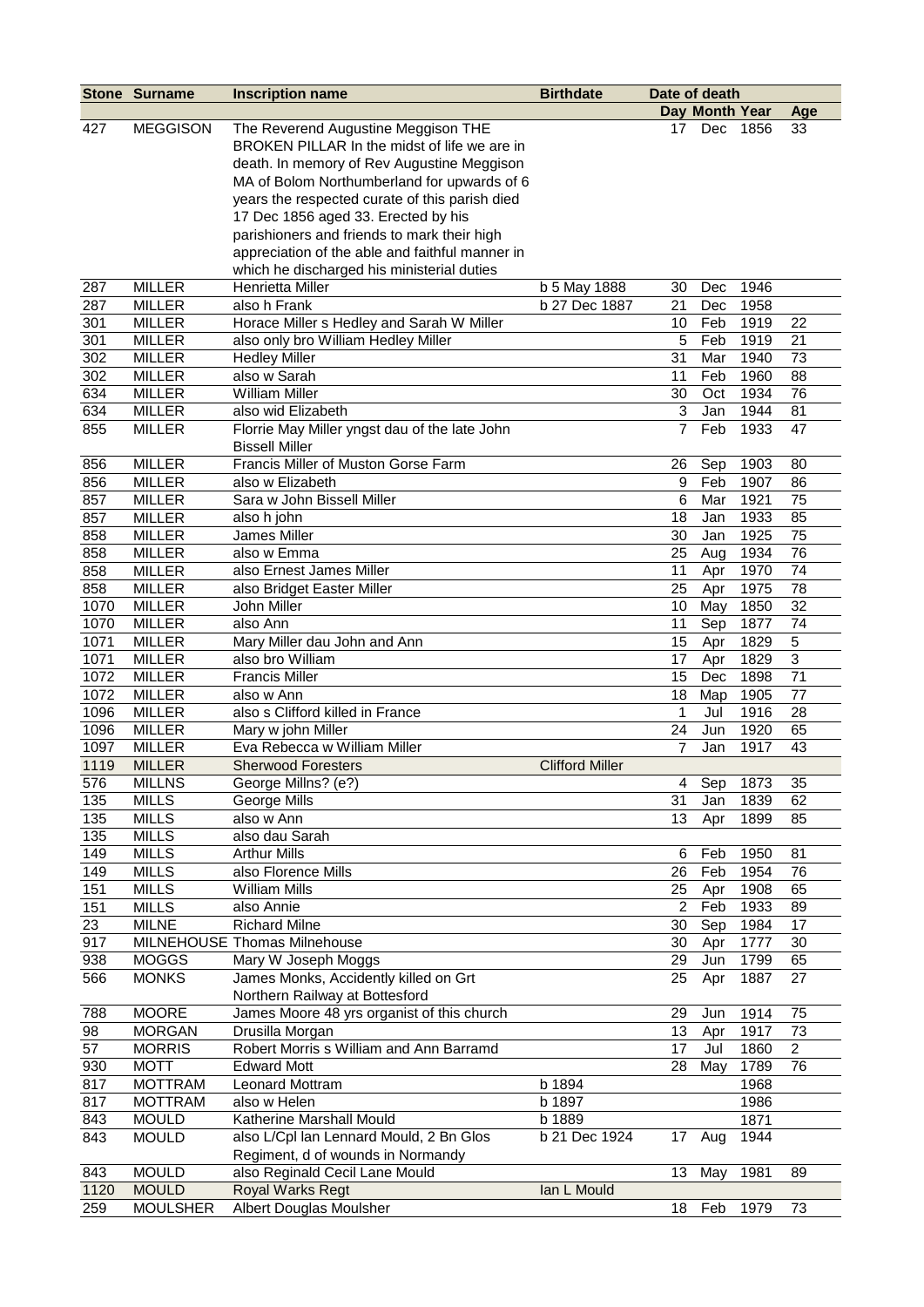|          | <b>Stone Surname</b> | <b>Inscription name</b>                                                              | <b>Birthdate</b> | Date of death    |                |      |       |
|----------|----------------------|--------------------------------------------------------------------------------------|------------------|------------------|----------------|------|-------|
|          |                      |                                                                                      |                  |                  | Day Month Year |      | Age   |
| 864      | <b>MUMBY</b>         | <b>Charles Wilfrid Mumby</b>                                                         |                  | 14               | Jan            | 1946 | 46    |
| 325      | <b>MUNKS</b>         | Catharine w William Munks                                                            |                  | 15               | Feb            | 1825 | 55    |
| 6        | <b>MURPHY</b>        | 401182 Sgt JC Murphy                                                                 |                  | 19               | Aug            | 1942 | 27    |
| 784      | <b>MUSGRAVE</b>      | also Bertha                                                                          | b 15 Dec 1916    | $\overline{4}$   | Dec            | 1978 |       |
| 784      | <b>MUSGRAVE</b>      | William Harold Musgrave                                                              | b 8 Feb 1916     | 17               | Feb            | 1979 |       |
| 622      | <b>MUSSON</b>        | George Musson                                                                        |                  | $\boldsymbol{9}$ | Feb            | 1899 | 55    |
| 622      | <b>MUSSON</b>        | also wid Caroline                                                                    |                  | 17               | Sep            | 1931 | 83    |
| 1073     | <b>MUSSON</b>        | Elizabeth w William Musson                                                           |                  | 24               | Sep            | 1842 | 73    |
| 643      | <b>NELSON</b>        | also his sis Mary                                                                    | b 22 Jan 1778    | 27               | Ort            | 1781 |       |
| 643      | <b>NELSON</b>        | William s William and Sarah Nelson                                                   | b 29 Jun 1780    | 18               | Apr            | 1783 |       |
| 595      | <b>NEWBOLD</b>       | Jane w Robert Newbold of Belvoir, dau                                                |                  | 24               | Dec            | 1875 | 45    |
|          |                      | Thomas Ellison of Much Woolton nr Liverpool                                          |                  |                  |                |      |       |
| 618      | <b>NEWMAN</b>        | also Ethel Kate Newman                                                               |                  | 23               | Aug            | 1971 | 79    |
| 137      | <b>NIXON</b>         | also w Sarah Eleanor relict of Henry Nixon                                           |                  | 28               | Sep            | 1866 |       |
| 137      | <b>NIXON</b>         | also 2nd w Rebekah                                                                   |                  | 29               | Mar            | 1893 | 79    |
| 447      | <b>NORMAN</b>        | Frederick John Norman, Forty-two years                                               | b 9 Nov 1814     | 30               | Dec            | 1888 |       |
|          |                      | Rector of this Parish                                                                |                  |                  |                |      |       |
| 448      | <b>NORMAN</b>        | Lady Adeliza Elizabeth Gertrude Norman w of b 29 Dec 1810                            |                  | 26               | Oct            | 1887 |       |
|          |                      | Canon Norman                                                                         |                  |                  |                |      |       |
| 1109     | <b>NORMAN</b>        | "The Frederic and Adeliza Norman Charity". By                                        |                  |                  |                |      |       |
|          |                      | the will of Rev Canon Norman Rector of Bott'd                                        |                  |                  |                |      |       |
|          |                      | 1889; £200 was bequeathed to the rector and                                          |                  |                  |                |      |       |
|          |                      | churchwardens for the time being to be called                                        |                  |                  |                |      |       |
|          |                      | "The Frederic and Adeliza Norman Charity".                                           |                  |                  |                |      |       |
|          |                      | The principal was to be invested in                                                  |                  |                  |                |      |       |
|          |                      | Government securities and the interest to be                                         |                  |                  |                |      |       |
|          |                      | given yearly to increase the funds of the                                            |                  |                  |                |      |       |
|          |                      | clothing club and distribution of coals to the                                       |                  |                  |                |      |       |
|          |                      | poor at Christmas.                                                                   |                  |                  |                |      |       |
| 1110     | <b>NORMAN</b>        | Lady Adeliza Elizabeth Gertrude Norman w of b 29 Dec 1810                            |                  | 26               | Oct            | 1887 |       |
|          |                      | the Rev Canon Norman                                                                 |                  |                  |                |      |       |
| 1112     | <b>NORMAN</b>        | Frederic Norman. Canon of Peterborough and b 9 Oct 1814                              |                  | 31               | Dec            | 1888 |       |
| 1123     | <b>NORMAN</b>        | rector of Bott'd for forty-two years                                                 |                  |                  |                |      |       |
| 58       | <b>NORRIS</b>        | Print of SE view of the church is dedicated to Lady Adeliza Norman<br>also w Frances |                  | 21               | Feb            | 1904 | 71    |
| 58       | <b>NORRIS</b>        | <b>Thomas Norris</b>                                                                 |                  | 1                | Jul            | 1907 | 74    |
| 65       | <b>NORRIS</b>        | <b>Charles Norris</b>                                                                |                  | 21               | Dec            | 1904 | 67    |
|          | <b>NORRIS</b>        | also w Ellen                                                                         |                  | 13               | Sep            | 1914 | 67    |
| 65<br>67 | <b>NORRIS</b>        | <b>Thomas Norris</b>                                                                 |                  | 20               | Jan            | 1862 | 71    |
| 67       | <b>NORRIS</b>        | also w Elizabeth                                                                     |                  | 20               | Apr            | 1877 | 80    |
| 72       | <b>NORRIS</b>        | John George Gordon s George and Louisa                                               |                  | 22               | Jul            | 1891 | 11    |
|          |                      | <b>Norris</b>                                                                        |                  |                  |                |      | weeks |
| 73       | <b>NORRIS</b>        | <b>Bernard Norris</b>                                                                |                  | 4                | Dec            | 1918 | 18    |
| 74       | <b>NORRIS</b>        | <b>Grace Norris</b>                                                                  |                  | 29               | May            | 1879 | 26    |
| 74       | <b>NORRIS</b>        | also Lizzie Norris                                                                   |                  | 5                | Jan            | 1910 | 47    |
| 74       | <b>NORRIS</b>        | also their h Frank Norris b I853                                                     |                  |                  |                | 1929 |       |
| 77       | <b>NORRIS</b>        | <b>John Thomas Norris</b>                                                            |                  | 16               | Apr            | 1905 | 49    |
| 78       | <b>NORRIS</b>        | <b>Thomas Norris</b>                                                                 |                  | 21               | Jun            | 1879 | 54    |
| 78       | <b>NORRIS</b>        | also Mary Norris                                                                     |                  | 5                | Sep            | 1910 | 80    |
| 79       | <b>NORRIS</b>        | also Frank Norris s Thomas and Mary Norris                                           |                  | 1                | Oct            | 1878 | 10    |
|          |                      | <b>Francis Norris</b>                                                                |                  |                  |                |      |       |
| 79       | <b>NORRIS</b>        | Emma Norris dau Thomas and Mary Norris                                               |                  | 28               | Jun            | 1879 | 23    |
| 80       | <b>NORRIS</b>        | <b>Francis Norris</b>                                                                |                  | 6                | Oct            | 1843 | 42    |
| 80       | <b>NORRIS</b>        | also dau Ann                                                                         |                  | 30               | Apr            | 1846 | 13    |
| 80       | <b>NORRIS</b>        | also s John Norris                                                                   |                  | 8                | May            | 1858 | 28    |
| 80       | <b>NORRIS</b>        | also Ann Norris                                                                      |                  | 5                | Aug            | 1892 | 93    |
| 82       | <b>NORRIS</b>        | <b>Francis Norris</b>                                                                |                  | 23               | Sep            | 1877 | 49    |
| 82       | <b>NORRIS</b>        | also w Hannah                                                                        |                  | 19               | Apr            | 1899 | 70    |
| 199      | <b>NORRIS</b>        | Ada only dau George and Louisa Norris and                                            |                  | 24               | Oct            | 1915 | 24    |
|          |                      | grd dau of the late RevJ Ford, after 16 yrs                                          |                  |                  |                |      |       |
|          |                      | painful illness                                                                      |                  |                  |                |      |       |
| 199      | <b>NORRIS</b>        | also f George Norris                                                                 |                  | 28               | Dec            | 1936 | 73    |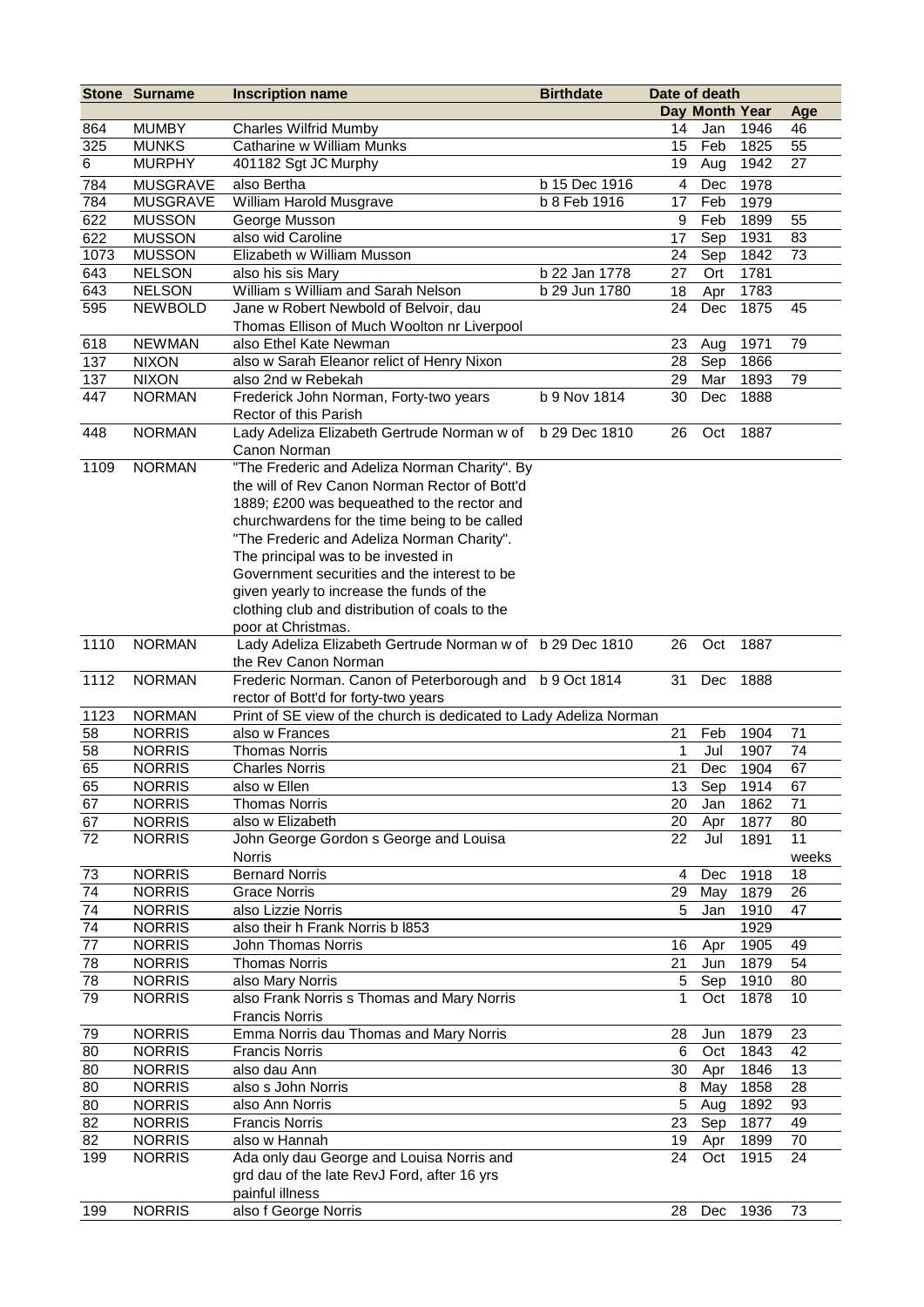|      | <b>Stone Surname</b>          | <b>Inscription name</b>                                                             | <b>Birthdate</b>     | Date of death   |                |              |              |
|------|-------------------------------|-------------------------------------------------------------------------------------|----------------------|-----------------|----------------|--------------|--------------|
|      |                               |                                                                                     |                      |                 | Day Month Year |              | Age          |
| 199  | <b>NORRIS</b>                 | also m Louisa Norris                                                                |                      | 23              | Mar            | 1939         |              |
| 458  | <b>NORRIS</b>                 | John Norris                                                                         | b 3 Apr 1826         | 15              | Jun            | 1909         |              |
| 468  | <b>NORRIS</b>                 | <b>William Norris</b>                                                               |                      | 16              | May            | 1912         | 77           |
| 468  | <b>NORRIS</b>                 | also w Annie                                                                        |                      | 13              | Jun            | 1923         | 82           |
| 469  | <b>NORRIS</b>                 | Eliza Norris                                                                        |                      | 8               | Feb            | 1902         | 71           |
| 889  | <b>NORRIS</b>                 | also Henry                                                                          |                      | 19              | Aug            | 1874         | 62           |
| 889  | <b>NORRIS</b>                 | Sarah Norris                                                                        |                      | $\overline{2}$  | Feb            | 1875         | 69           |
| 890  | <b>NORRIS</b>                 | Joseph Norris                                                                       |                      | 8               | Apr            | 1809         | 74           |
| 996  | <b>NORRIS</b>                 | Mary w Josepn Norris'                                                               |                      | 30              | Sep            | 1884         | 54           |
| 996  | <b>NORRIS</b>                 | also h Joseph                                                                       |                      | 6               | Jun            | 1899         | 80           |
| 997  | <b>NORRIS</b>                 | <b>Henry Norris</b>                                                                 |                      | 25              | Apr            | 1943         | 70           |
| 997  | <b>NORRIS</b>                 | also Minnie Annie                                                                   |                      | 24              | Dec            | 1971         | 98           |
| 1025 | <b>NORRIS</b>                 | also Ist w Ann d in childbirth                                                      |                      | 11              | Jul            | 1808         | 20           |
| 1025 | <b>NORRIS</b>                 | John Norris                                                                         |                      | 26              | Jan            | 1847         | 61           |
| 1025 | <b>NORRIS</b>                 | also 2nd w Judith                                                                   |                      | 9               | Jun            | 1865         | 78           |
| 1103 | <b>NORRIS</b>                 | William Norris, Fifteen years churchwarden of b 25 Dec 1834                         |                      | 16              | Mar            | 1912         |              |
|      | <b>NORTH</b>                  | this church<br>Frederick William North                                              |                      |                 |                |              |              |
| 476  |                               |                                                                                     |                      |                 |                | 1939<br>1967 |              |
| 476  | <b>NORTH</b><br><b>NORTON</b> | also w Kathleen Mary<br>Charlotte Norton, w Rev James Norton                        |                      | 19<br>8         | Jun<br>Jan     |              | 47           |
| 785  |                               |                                                                                     |                      |                 |                | 1862         |              |
|      | <b>OGILVY</b>                 | <b>Primitive Methodist Minister</b><br>George only s George William and Mary Ogilvy |                      | 23              |                | 1886         | 25           |
| 609  |                               |                                                                                     |                      |                 | Dec            |              |              |
| 162  | <b>OLIVER</b>                 | Gerald s Doris and Ernest Oliver                                                    |                      | 3               | Mar            | 1930         | 3            |
| 998  | <b>ORSON</b>                  | <b>Robert Orson</b>                                                                 |                      |                 |                |              |              |
| 213  | <b>ORTON</b>                  | also Harriett Orton                                                                 |                      | 7               | Jul            | 1900         | 60           |
| 213  | <b>ORTON</b>                  | <b>Richard Bartram Orton</b>                                                        |                      | $\overline{7}$  | Feb            | 1913         | 74           |
| 902  | <b>ORTON</b>                  | also Francis Orton                                                                  | b 1813               |                 |                | 1866         |              |
| 845  | OSWALD-                       | <b>Robert Oswald-Smith</b>                                                          |                      | 3               | Feb            | 1952         | 70           |
|      | <b>SMITH</b>                  |                                                                                     |                      |                 |                |              |              |
| 69   | <b>PACE</b>                   | John s William Thomas and Mary Ann Pace                                             |                      |                 |                |              | $\mathbf{1}$ |
|      |                               |                                                                                     |                      |                 |                |              | month        |
| 653  | <b>PACEY</b>                  | Robert Pacey                                                                        |                      | 15              | Jan            | 1966         | 64           |
| 653  | <b>PACEY</b>                  | also Clara Edna Benefactors of St Mary's                                            |                      | 24              | Oct            | 1983         | 81           |
|      |                               | Church                                                                              |                      |                 |                |              |              |
| 783  | <b>PACEY</b>                  | Henry s William and Frances Pacey                                                   |                      |                 |                |              |              |
| 793  | <b>PACEY</b>                  | Frances Ann Pacey                                                                   |                      | 20              | Dec            | 1942         | 73           |
| 1119 | <b>PACEY</b>                  | Leicester Regiment                                                                  | <b>Frank Pacey</b>   |                 |                |              |              |
| 1119 | <b>PACEY</b>                  | <b>Canadian Regt</b>                                                                | <b>Charles Pacey</b> |                 |                |              |              |
| 809  | <b>PADDISON</b>               | Lucy w John Paddison                                                                |                      | 20              | Feb            | 1934         | 60           |
| 809  | <b>PADDISON</b>               | also h John                                                                         |                      | 13              | Jul            | 1948         | 83           |
| 900  | <b>PADGET</b>                 | Ann w Robert Padget of Muston dau of Richard                                        |                      | 14              | Apr            | 1750         | 23           |
|      |                               | and Elizabeth Bartram                                                               |                      |                 |                |              |              |
| 146  | <b>PAGE</b>                   | William Page                                                                        | b 25 Feb 1837        | 16              | Jan            | 1903         |              |
| 146  | PAGE                          | also w Mary Jane                                                                    | b 19 May 1837        | 18              | Jun            | 1915         |              |
| 862  | <b>PAGE</b>                   | Thomas Frank Page eldst s Thomas and                                                | b 8 Sep 1877         | 16              | Feb            | 1901         |              |
|      |                               | Elizabeth Page                                                                      |                      |                 |                |              |              |
| 863  | <b>PAGE</b>                   | Elizabeth w Thomas Page                                                             |                      | 18              | Apr            | 1917         | 62           |
| 863  | <b>PAGE</b>                   | also h Thomas                                                                       |                      | 13              | Nov            | 1926         | 79           |
| 1119 | <b>PAGE</b>                   | <b>Canadian Regt</b>                                                                | N Page               |                 |                |              |              |
| 270  | PALETHORP                     | Emanuel Palethorpe s Thomas and Lydia                                               |                      | 8               | Apr            | 1826         | 23           |
|      | Ε                             | Palethorpe                                                                          |                      |                 |                |              |              |
| 285  | PALETHORPE also w Lydia       |                                                                                     |                      | 28              | Apr            | 1826         |              |
| 285  | PALETHORP                     | Thomas Palethorpe                                                                   |                      | 12 <sub>2</sub> | May            | 1832         | 68           |
|      | Е                             |                                                                                     |                      |                 |                |              |              |
| 473  | PALGRAVE                      | <b>Frances Palgrave</b>                                                             |                      | 7               | Nov            | 1912         | 86           |
| 31   | <b>PALMER</b>                 | also 2nd dau Ann Thrall Huntman Palmer                                              |                      |                 | Oct            | 1876         | 22           |
| 31   | <b>PALMER</b>                 | John Robert Palmer, Lieutenant 21 Regt,                                             |                      | 4               | Dec            | 1877         | 52           |
|      |                               | Bombay<br>also s Walter killed in action                                            |                      |                 |                |              | 21           |
| 877  | <b>PALMER</b>                 |                                                                                     |                      |                 | Oct            | 1919<br>1931 |              |
| 877  | <b>PALMER</b>                 | Lionel Henry Palmer                                                                 |                      | 13<br>3         | Sep            |              | 70           |
| 877  | <b>PALMER</b>                 | also w Helen                                                                        |                      |                 | Nov            | 1936         |              |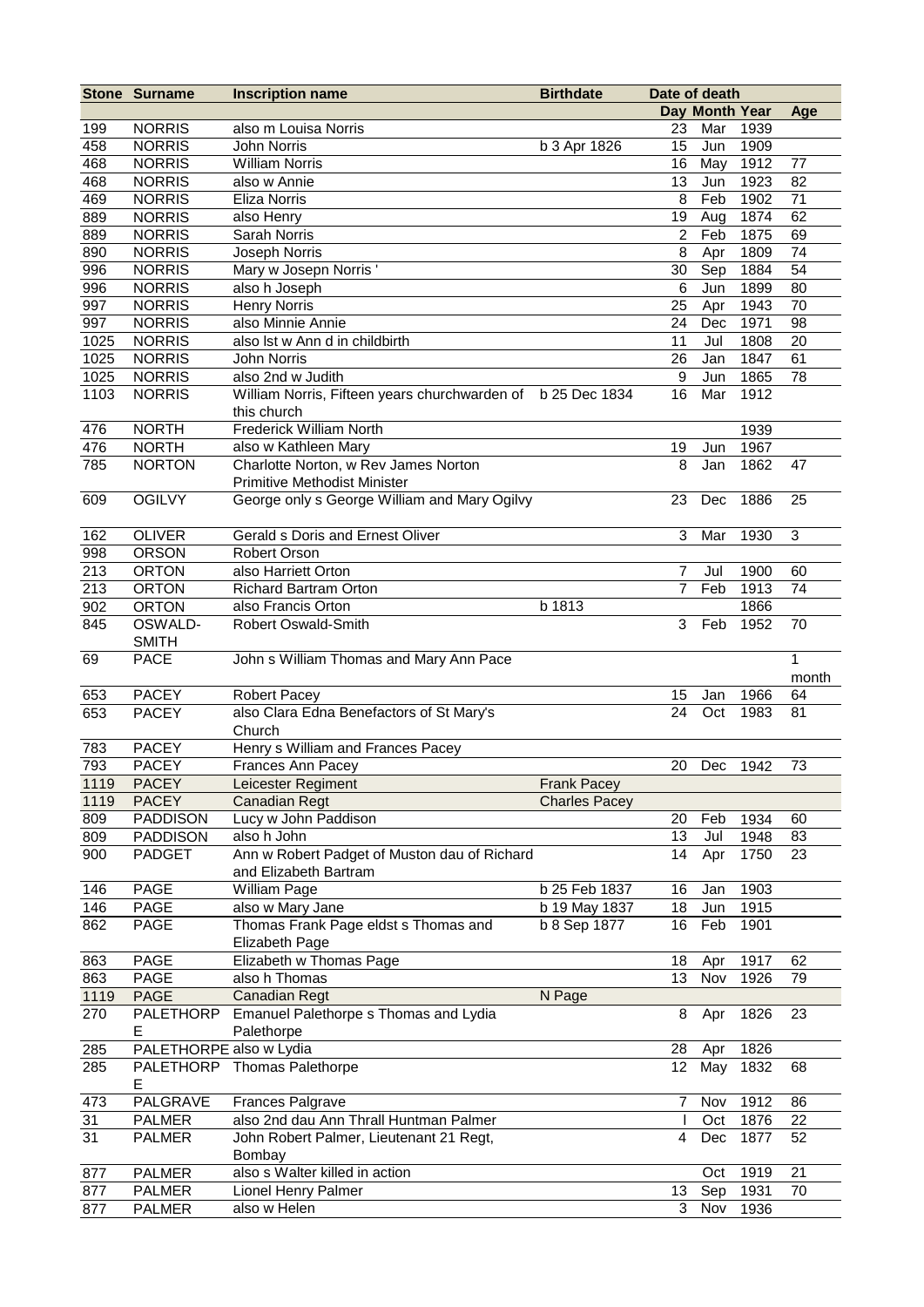|            | <b>Stone Surname</b>       | <b>Inscription name</b>                                                  | <b>Birthdate</b>      | Date of death    |                |              |     |
|------------|----------------------------|--------------------------------------------------------------------------|-----------------------|------------------|----------------|--------------|-----|
|            |                            |                                                                          |                       |                  | Day Month Year |              | Age |
| 1119       | <b>PALMER</b>              | North Staffs Regiment                                                    | <b>William Palmer</b> |                  |                |              |     |
| 494        | <b>PARKER</b>              | Heare lyeth ye body of Tho. Parker bured ye 19<br>day of Oct I669? I689? |                       | 19               | Oct            | 1669         |     |
| 502        | <b>PARKER</b>              | Sarah w John Parker                                                      |                       | 19               | Jun            | 1766         | 57  |
| 1011       | <b>PARKER</b>              | Ann w William Parker                                                     |                       | 20               | Aug            | 1783         | 72  |
| 1011       | <b>PARKER</b>              | also h William                                                           |                       | 14               | Nov            | 1811         | 88  |
| 64         | <b>PARNHAM</b>             | George William Parnham                                                   | b 1920                |                  |                | 1954         |     |
| 64         | PARNHAM                    | also john Wm Parnham                                                     | b 1886                |                  |                | 1963         |     |
| 64         | <b>PARNHAM</b>             | also Edith A Parnham                                                     | b 1893                |                  |                | 1971         |     |
| 115        | <b>PARNHAM</b>             | Robert Parnham                                                           |                       | 4                | Mar            | 1879         | 76  |
| 115        | <b>PARNHAM</b>             | also w Mary                                                              |                       | 10               | Oct            | 1888         | 85  |
| 124        | <b>PARNHAM</b>             | Sarah w Thomas Parnham                                                   |                       | 27               | Aug            | 1930         | 75  |
| 124        | <b>PARNHAM</b>             | also h Thomas                                                            |                       | $\overline{2}$   | Feb            | 1943         | 87  |
| 129        | <b>PARNHAM</b>             | Richard Parnham                                                          |                       | 6                | Feb            | 1837         | 41  |
| 129        | <b>PARNHAM</b>             | also w Sarah                                                             |                       | 8                | Sep            | 1854         | 65  |
| 130        | <b>PARNHAM</b>             | John Parnham                                                             |                       | 21               | Sep            | 1846         | 45  |
| 130        | <b>PARNHAM</b>             | also w Alice Parnham                                                     |                       | $\overline{2}$   | Jul            | 1878         | 74  |
| 145        | <b>PARNHAM</b>             | Thomas Parnham                                                           |                       | 17               | Jul            | 1911         | 66  |
| 145        | <b>PARNHAM</b>             | also w Elizabeth Ann                                                     |                       | 13               | Jul            | 1922         | 73  |
| 147        | <b>PARNHAM</b>             | also dau Lavinia                                                         |                       | 29               | May            | 1890         | 13  |
| 147        | <b>PARNHAM</b>             | Mary Ann w Richard Parnham                                               |                       | 30               | May            | 1912         | 76  |
| 147        | <b>PARNHAM</b>             | also h Richard Parnham                                                   |                       | 10               | Apr            | 1916         | 79  |
| 158        | <b>PARNHAM</b>             | George Parnham                                                           |                       | 6                | Feb            | 1927         | 43  |
| 158        | <b>PARNHAM</b>             | also w Ellen                                                             |                       | 16               | Dec            | 1975         | 90  |
| 183        | <b>PARNHAM</b>             | Mary w John Parnham                                                      |                       | 8                | Jun            | 1908         | 53  |
| 183        |                            | also h John Parnham                                                      |                       | 16               |                | 1928         |     |
|            | <b>PARNHAM</b>             | Sarah Ann dau Richard and Phebe Parnham                                  |                       |                  | Oct<br>Nov     |              | 75  |
| 185<br>185 | <b>PARNHAM</b>             |                                                                          |                       |                  |                | 1876         | 15  |
|            | <b>PARNHAM</b>             | also Sarah Ann dau Richard and Phebe                                     |                       |                  |                |              |     |
|            |                            | Parnham                                                                  |                       |                  |                |              |     |
| 187        | <b>PARNHAM</b>             | Ronald George Parnham                                                    |                       | 26               | Feb            | 1966         | 53  |
| 541        | <b>PARNHAM</b>             | William Parnham                                                          |                       | 26               | Jan            | 1958         | 81  |
| 556        | <b>PARNHAM</b>             | William Parnham<br>also w Sarah                                          |                       | 24<br>13         | Feb            | 1913<br>1923 | 75  |
| 556        | PARNHAM                    | <b>William Parr</b>                                                      |                       |                  | Dec            | 1900         | 86  |
| 881        | <b>PARR</b><br><b>PARR</b> |                                                                          |                       | 28               | Jan            |              | 51  |
| 881        |                            | also w Eleanor                                                           |                       | 17<br>$\sqrt{3}$ | Nov            | 1927         | 77  |
| 466        | <b>PATIENCE</b>            | George Edward Patience<br>also w Florence                                |                       | 8                | Jun<br>Mar     | 1925         |     |
| 466        | <b>PATIENCE</b>            |                                                                          |                       |                  |                | 1941         |     |
| 68         | <b>PAYLING</b>             | also s Isaac                                                             |                       |                  | 17 Sep 1864    |              | 4   |
| 68         | <b>PAYLING</b>             | John Payling                                                             |                       | 12               | Nov            | 1889         | 66  |
| 68         | <b>PAYLING</b>             | also s John Thomas interred at Gt Grimsby                                |                       | 1                | Mar            | 1891         | 35  |
| 747        | <b>PAYNE</b>               | John Henry Payne, late of Melton Mowbray                                 |                       | 14               | Sep            | 1922         | 72  |
| 747        | <b>PAYNE</b>               | also w Sarah Ann                                                         |                       | 11               | Mar            | 1931         | 78  |
| 835        | <b>PEACH</b>               | Eleanor Peach                                                            |                       | 9                | Apr            | 1976         | 55  |
| 359        | <b>PEPPER</b>              | John Pepper                                                              |                       | 31               | Jan            | 1834         | 70  |
| 359        | PEPPER                     | also w Elizabeth P                                                       |                       | 25               | Feb            | 1846         | 79  |
| 711        | PEPPER                     | h John William                                                           |                       | 23               | Dec            | 1957         | 76  |
| 711        | <b>PEPPER</b>              | Fanny Toon w John William Pepper                                         |                       | 10               | Apr            | 1955         | 79  |
|            | <b>TOON</b>                |                                                                          |                       |                  |                |              |     |
| 1074       | <b>PHILBIN</b>             | Edna Mary only child James A and Emily                                   |                       | 20               | Mar            | 1928         | 14  |
|            |                            | Philbin                                                                  |                       |                  |                |              |     |
| 1074       | <b>PHILBIN</b>             | also Emily Ann                                                           |                       | 29               | Dec            | 1940         | 57  |
| 701        | <b>PHILIPS</b>             | John Henry Phillips                                                      |                       | 4                | Aug            | 1965         | 82  |
| 701        | <b>PHILIPS</b>             | also w Sarah                                                             |                       | 8                | Apr            | 1967         | 83  |
| 754        | <b>PHILIPS</b>             | Joseph William Phillips                                                  |                       | 24               | Feb            | 1911         | 25  |
| 749        | <b>PHILPOTTS</b>           | James Huckerby Philpotts                                                 |                       | 24               | Oct            | 1952         | 72  |
| 749        | <b>PHILPOTTS</b>           | also w Florence Ethel                                                    |                       | 20               | Feb            | 1969         | 80  |
| 116        | <b>PICKERING</b>           | Thomas eldest s Thomas and Catherine                                     |                       | 12               | Jun            | 1893         | 72  |
|            |                            | Pickering                                                                |                       |                  |                |              |     |
| 117        | <b>PICKERING</b>           | Hannah 2nd dau Thomas and Catherine<br>Pickering                         |                       | 26               | Feb            | 1885         | 68  |
| 118        | <b>PICKERING</b>           | also w Catherine                                                         |                       | 5                | Aug            | 1851         | 64  |
| 118        | <b>PICKERING</b>           | <b>Thomas Pickering</b>                                                  |                       | 31               | Mar            | 1867         | 78  |
|            |                            |                                                                          |                       |                  |                |              |     |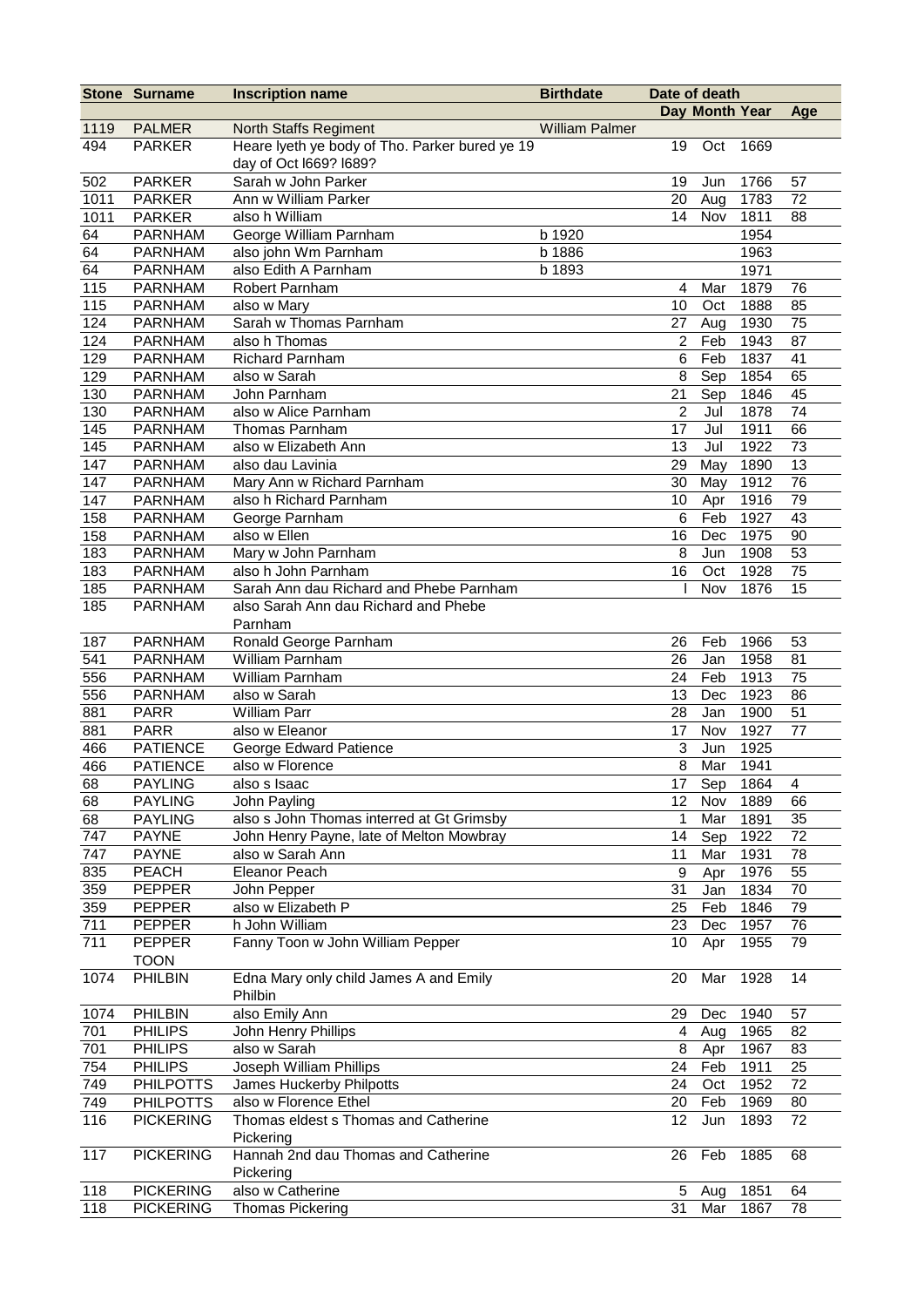|                  | <b>Stone Surname</b>             | <b>Inscription name</b>                           | <b>Birthdate</b>     | Date of death            |                    |              |                         |
|------------------|----------------------------------|---------------------------------------------------|----------------------|--------------------------|--------------------|--------------|-------------------------|
|                  |                                  |                                                   |                      |                          | Day Month Year     |              | Age                     |
| 240              | <b>PICKERING</b>                 | <b>Thomas Pickering</b>                           |                      | 12                       | Jun                | 1825         | 72                      |
| 240              | <b>PICKERING</b>                 | also w Mary                                       |                      | 17                       | Jan                | 1831         | 81                      |
| 1046             | <b>PICKWORTH</b>                 | <b>Elizabeth Pickworth</b>                        |                      | 11                       | Feb                | 1874         | 95                      |
| 1047             | <b>PICKWORTH</b>                 | William Pickworth                                 |                      | 27                       | Jan                | 1842         | 70                      |
| 1023             | <b>PIGGINS</b>                   | also dau Margaret                                 |                      | 19                       | Apr                | 1832         | 17                      |
| 1023             | <b>PIGGINS</b>                   | <b>William Piggins</b>                            | b 19 Aug 1788        | 31                       | Jan                | 1851         |                         |
| 1023             | <b>PIGGINS</b>                   | also w Mary b 19 Jan 1788                         | b 19 Jan 1788        | 31                       | Mar                | 1861         |                         |
| 1023             | <b>PIGGINS</b>                   | also 4 sons and 4 daughters                       |                      |                          |                    |              |                         |
| 1032             | <b>PIGGINS</b>                   | also w Ann                                        |                      | 28                       | Aug                | 1778         | 76                      |
| 1032             | <b>PIGGINS</b>                   | <b>William Piggins</b>                            |                      | 8                        | Dec                | 1779         | 76                      |
| 1032             | <b>PIGGINS</b>                   | also daus Rosamond, Ann, Judith and Mary          |                      |                          |                    |              |                         |
| 1033             | <b>PIGGINS</b>                   | also dau Judith                                   |                      | 20                       | May                | 1773         | $\mathbf{1}$            |
| 1033             | <b>PIGGINS</b>                   | also s William                                    |                      | 9                        | Mar                | 1774         | 10                      |
| 1033             | <b>PIGGINS</b>                   | Elizabeth w Thomas Piggins                        |                      | 7                        | May                | 1774         | 31                      |
| 1033             | <b>PIGGINS</b>                   | also dau Mary                                     |                      | 7                        | Sep                | 1774         | 3                       |
| 831              | <b>PIKE</b>                      | John Pike                                         | b 28 Feb 1881        | 10                       | Aug                | 1948         |                         |
| 831              | <b>PIKE</b>                      | also w Kate Helen                                 | b 24 Dec 1878        | $\boldsymbol{2}$         | Aug                | 1959         |                         |
| 713              | <b>PIPER</b>                     | Sarah Elizabeth Piper                             |                      | 12                       | Oct                | 1907         | 79                      |
| 209              | <b>PORTER</b>                    | John Porter                                       |                      | 18                       | Nov                | 1794         | 54                      |
| 209              | <b>PORTER</b>                    | also w Mary Porter                                |                      | 22                       | Apr                | 1813         | 64                      |
| 210              | <b>PORTER</b>                    | Ann Porter                                        |                      | 3                        | Jun                | 1755         | 42                      |
| 244              | <b>PORTER</b>                    | also w Mary                                       |                      | 24                       | Jan                | 1835         | 61                      |
| 244              | <b>PORTER</b>                    | John Porter                                       |                      | 2                        | Jun                | 1856         | 83                      |
| 390              | <b>PORTER</b>                    | <b>Thomas Porter</b>                              |                      | 31                       | May                | 1798         | 66                      |
| 390              | <b>PORTER</b>                    | also w Mary                                       |                      | 3                        | Jul                | 1798         | 75                      |
| 391              | <b>PORTER</b>                    | Ann dau Thomas and Mary Porter                    |                      | 5                        | Feb                | 1794         | 31                      |
| 632              | <b>PORTER</b>                    | Annie Porter dau George and Annie                 |                      | 10                       | Jan                | 1861         | $\overline{\mathbf{4}}$ |
| 716              | <b>PORTER</b>                    | also dau Rebecca                                  |                      | 5                        | Nov                | 1767         | $\overline{2}$          |
| 716              | <b>PORTER</b>                    | Alice w John Porter                               |                      | 14                       | Apr                | 1784         | 53                      |
| $76\overline{4}$ | <b>PORTER</b>                    | Flt Lt R K Porter RAF                             |                      | 5                        | Jul                | 1942         | 46                      |
| 776              | <b>PORTER</b>                    | also sis Eliza Porter                             |                      | $\overline{\mathcal{A}}$ | May                | 1923         | 89                      |
| 655              | <b>POTTERTON</b>                 | Clara E Potterton                                 |                      | 30                       | Sep                | 1964         | 54                      |
| 655              | <b>POTTERTON</b>                 | also h Ernest William                             | b 18 Apr 1903        | 23                       | May                | 1972         |                         |
| 876              | <b>PRATT</b>                     | Elise w James Pratt                               |                      | 9                        | May                | 1953         | 81                      |
| 808              | <b>PRESTON</b>                   | <b>Edith Emily Preston</b>                        |                      | 21                       | Mar                | 1869         | 63                      |
| 808              | <b>PRESTON</b>                   | also h Jim                                        |                      | 22                       | Dec                | 1981         | 75                      |
| 75               | <b>PULLEN</b>                    | John Pullen                                       |                      | 27                       | Nov<br>18 Mar 1852 | 1844         | 72                      |
| 75               | <b>PULLEN</b>                    | also w Mary Pullen                                |                      |                          |                    |              | 75                      |
| 971              | <b>PYCROFT</b>                   | Sarah Pycroft<br>Sarah w William Quant            |                      | 1                        | Jun                | 1862         | 45                      |
| 503<br>12        | QUANT<br>RAGSDALE                |                                                   |                      | 22                       | Feb                | 1816         | 37<br>76                |
| 935              | RAGSDALE                         | Ann, w of William Ragsdale                        |                      | 18<br>$\overline{2}$     | Feb                | 1853         | 34                      |
|                  |                                  | John Ragsdale                                     |                      |                          | Jun                | 1809         |                         |
| 429              | <b>RAITHBY</b>                   | Ellen w Charles Raithby<br>also h Charles         |                      | 18<br>22                 | Apr<br>Nov         | 1928<br>1934 | 69<br>82                |
| 429<br>1119      | <b>RAITHBY</b><br><b>RAITHBY</b> | Machine Gun Corps                                 | <b>Edgar Raithby</b> |                          |                    |              |                         |
| 1119             | <b>RAITHBY</b>                   | <b>Canadian Regt</b>                              | <b>Frank Raithby</b> |                          |                    |              |                         |
|                  |                                  |                                                   | <b>DCM</b>           |                          |                    |              |                         |
| 761              | RANDALL                          | William h Grace Randell                           |                      | 1                        | Nov                | 1960         |                         |
| 761              | <b>RANDALL</b>                   | also w Grace                                      |                      | 29                       | Nov                | 1975         | 79<br>91                |
| 762              | <b>RANDALL</b>                   | Jesse s William and Grace Randell                 |                      | 27                       | Jan                | 1940         | 27                      |
| 956              | <b>RAVELL</b>                    | William Ravel!'                                   |                      | 11                       | Aug                | 1785         | 62                      |
| 957              | <b>RAVELL</b>                    | also w Margaret                                   |                      | 23                       | May                | 1788         | 65                      |
| 1058             | <b>RAVELL</b>                    | Mary w Matthias Ravell                            |                      | 16                       | Apr                | 1883         | 70                      |
| 1058             | <b>RAVELL</b>                    | also h Matthias                                   |                      | 30                       | Nov                | 1895         | 82                      |
| 1075             | <b>RAVELL</b>                    | <b>William Ravell</b>                             |                      | 19                       | Oct                | 1911         | 67                      |
| 1075             | <b>RAVELL</b>                    | also w Mary Emma                                  |                      | $\overline{7}$           | Feb                | 1941         | 78                      |
|                  | <b>RAVELL</b>                    | also only son john Thomas                         |                      | 5                        | May                | 1962         | 77                      |
| 1075<br>1076     | <b>RAVELL</b>                    | also sis Sarah                                    |                      | 19                       | Jun                | 1816         | 19                      |
| 1076             | <b>RAVELL</b>                    | also bro Thomas                                   |                      | 27                       | Oct                | 1819         | 3                       |
| 1076             | <b>RAVELL</b>                    | also sis Ann                                      |                      | 26                       | Mar                | 1825         | 22                      |
| 1076             | <b>RAVELL</b>                    |                                                   |                      |                          | Jul                | 1830         | 31                      |
|                  |                                  | Mary dau William and Anna Ravell<br>also bro John |                      | 11<br>5                  |                    |              | 28                      |
| 1077             | <b>RAVELL</b>                    |                                                   |                      |                          | May                | 1876         |                         |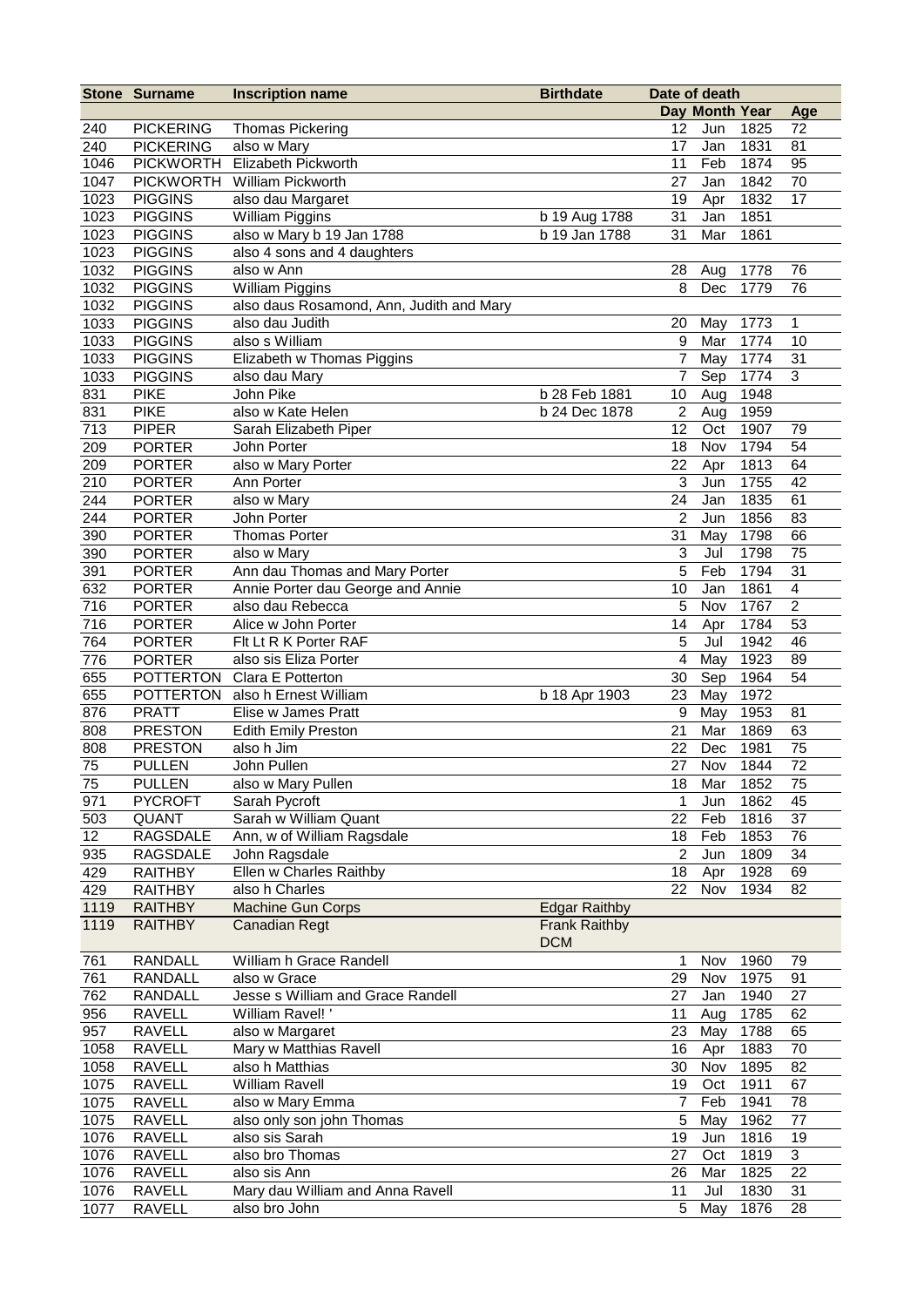|      | <b>Stone Surname</b> | <b>Inscription name</b>                           | <b>Birthdate</b>    |                         | Date of death  |      |       |
|------|----------------------|---------------------------------------------------|---------------------|-------------------------|----------------|------|-------|
|      |                      |                                                   |                     |                         | Day Month Year |      | Age   |
| 1077 | <b>RAVELL</b>        | Thomas s Matthias and Mary Ravell                 |                     | 7                       | Sep            | 1877 | 27    |
| 1079 | <b>RAVELL</b>        | <b>William Ravell</b>                             |                     | 18                      | Dec            | 1824 | 58    |
| 1079 | <b>RAVELL</b>        | also w Anna                                       |                     | 28                      | Jul            | 1831 | 59    |
| 1079 | <b>RAVELL</b>        | also s Richard                                    |                     | 10                      | Nov            | 1833 | 25    |
| 1080 | <b>RAVELL</b>        | <b>William Ravell</b>                             |                     | 1                       | Jun            | 1876 | 80    |
| 1100 | <b>RAVELL</b>        | Matthew Ravell (erected by neph William           |                     | 21                      | Mar            | 1828 | 74    |
|      |                      | Ravell)                                           |                     |                         |                |      |       |
| 1101 | <b>RAVELL</b>        | Anthony Ravell, born Bottesford, lived the latter |                     | $\mathsf 3$             | Jul            | 1727 | 52    |
|      |                      | years of his life in the Leward Islands. He gave  |                     |                         |                |      |       |
|      |                      | E100 to 8ott'd School to be laid out in land for  |                     |                         |                |      |       |
|      |                      | ever' He died on                                  |                     |                         |                |      |       |
|      |                      | the island of St. Christopher                     |                     |                         |                |      |       |
| 593  | <b>RAWDIN</b>        | Samuel Rawdin                                     |                     | 12                      | Oct            | 1907 | 56    |
| 596  | <b>RAWDIN</b>        | Thomas Rawdin                                     |                     | 22                      | Feb            | 1925 | 78    |
|      |                      |                                                   |                     |                         |                |      |       |
| 596  | <b>RAWDIN</b>        | also w Sarah                                      |                     | 20                      | May            | 1937 | 88    |
| 597  | <b>RAWDIN</b>        | Thomas h Annie Rawdin                             |                     | 9                       | Feb            | 1906 | 33    |
| 402  | <b>RAWDON</b>        | also Lucy Rawdon, cousin                          |                     | 10                      | Apr            | 1877 | 1     |
| 1120 | <b>REAVES</b>        | Royal Air Force                                   | <b>Colin Reaves</b> |                         |                |      |       |
| 1024 | REVICZKY-            | Elizabeth Reviczky-Lehel nee de Fay who so        |                     | 27                      | Feb            | 1973 | 71    |
|      | <b>LEHEL</b>         | dearly loved this church ant whose earthly        |                     |                         |                |      |       |
|      |                      | remains rest in the far away land of Sweden       |                     |                         |                |      |       |
|      |                      | where she died                                    |                     |                         |                |      |       |
| 13   | <b>REYNOLDS</b>      | also s Thomas                                     |                     | 24                      | Mar            | 1855 | 37    |
| 13   | <b>REYNOLDS</b>      | also w Rhoda                                      |                     | 19                      | jun            | 1855 | 71    |
| 13   | <b>REYNOLDS</b>      | John Reynolds                                     |                     | 17                      | Nov            | 1861 | 76    |
| 14   | <b>REYNOLDS</b>      | John Reynolds                                     |                     | 8                       | Feb            | 1866 | 18    |
| 705  | <b>RICHARDS</b>      | <b>Thomas Richards</b>                            | b 18 Dec 1818       | 5                       | Dec            | 1879 |       |
| 705  | <b>RICHARDS</b>      | also w Mary                                       | b 21 Jun 1819       | 11                      | Sep            | 1898 |       |
| 735  | <b>RICHARDS</b>      | Ann Elizabeth Richards                            |                     | 30                      | Mar            | 1915 | 56    |
| 735  | <b>RICHARDS</b>      | also Alice                                        |                     | 19                      | Jan            | 1938 | 77    |
| 736  | <b>RICHARDS</b>      | Joseph Richards                                   |                     | 8                       | Feb            | 1864 | 33    |
| 736  | <b>RICHARDS</b>      | also w Susannah                                   |                     | 9                       | May            | 1886 | 49    |
| 736  | <b>RICHARDS</b>      | also s Robert                                     | b 20 Feb 1858       | 5                       | Aug            | 1906 |       |
| 736  | <b>RICHARDS</b>      | also s Robert Henry                               |                     |                         |                |      |       |
| 290  | <b>RILEY</b>         | Mary w John Riley                                 |                     | 5                       | Feb            | 1809 | 73    |
| 1    | <b>ROBERTS</b>       | 1104522 Sgt A Roberts RAF                         |                     | 25                      | Nov            | 1942 | 21    |
| 167  | <b>ROBINSON</b>      | George Hand Robinson                              |                     |                         | Jun            | 1941 | 52    |
| 167  | <b>ROBINSON</b>      | also Violet Elizabeth                             |                     | 1                       | Aug            | 1969 | 80    |
| 171  | <b>ROBINSON</b>      | also James Robinson her son                       |                     | 13                      | Dec            | 1934 | 42    |
| 171  | <b>ROBINSON</b>      | also Caroline Robinson                            |                     | 23                      | Feb            | 1943 | 86    |
| 204  | <b>ROBINSON</b>      | Florence w Thomas Robinson                        |                     | 8                       | Dec            | 1957 | 74    |
| 204  | <b>ROBINSON</b>      | also h Thomas Robinson, 40 years the verger       |                     | $\boldsymbol{9}$        | Feb            | 1971 | 83    |
| 255  | <b>ROBINSON</b>      | Gertrude Amelia Robinson                          |                     | 29                      | Mar            | 1974 | 49    |
| 310  | <b>ROBINSON</b>      | John Daybell Robinson                             |                     | 24                      | Jan            | 1947 |       |
| 310  | <b>ROBINSON</b>      | also w Caroline                                   |                     |                         |                |      |       |
| 310  | <b>ROBINSON</b>      | also s James, all of whom predeceased him         |                     |                         |                |      |       |
| 310  | <b>ROBINSON</b>      | also youngest son Richard                         |                     |                         |                |      |       |
| 311  | <b>ROBINSON</b>      | James Robinson                                    |                     | 9                       | Jun            | 1872 | 37    |
| 311  | <b>ROBINSON</b>      | also s Richard                                    |                     | $\overline{\mathbf{4}}$ | Apr            | 1879 | 12    |
| 311  | <b>ROBINSON</b>      | also w Mary                                       |                     | 3                       | May            | 1891 | 58    |
| 311  | <b>ROBINSON</b>      | also s and dau George and Jane Elizabeth          |                     |                         |                |      |       |
| 318  | <b>ROBINSON</b>      | also William Herbert Robinson                     |                     | 21                      | Mar            | 1927 | Imth  |
| 463  | <b>ROBINSON</b>      | Lydia Robinson late of Brandon Lodge              |                     | 26                      | Jan            | 1890 | 85    |
| 601  | <b>ROBINSON</b>      | Thomas William Robinson                           |                     | 6                       | Jan            | 1940 | 68    |
| 601  | <b>ROBINSON</b>      | also w Sarah                                      |                     | 17                      | Feb            | 1962 | 77    |
| 602  | <b>ROBINSON</b>      | Sidney Robinson                                   |                     | Ш                       | Nov            | 1976 | 78    |
| 603  | <b>ROBINSON</b>      | Robert h Ann George                               |                     | 3                       | Apr            | 1881 | 37    |
| 603  | <b>ROBINSON</b>      | also dau Gertrude Annie                           |                     | 20                      | Apr            | 1881 | 11mth |
| 724  | <b>ROBINSON</b>      | Mary w John Robinson                              |                     | 6                       | Nov            | 1875 | 70    |
| 724  | <b>ROBINSON</b>      | also h John                                       |                     | 25                      | Jan            | 1893 | 86    |
| 725  | <b>ROBINSON</b>      | John s John and Mary Robinson                     |                     | 8                       | Aug            | 1847 | 12    |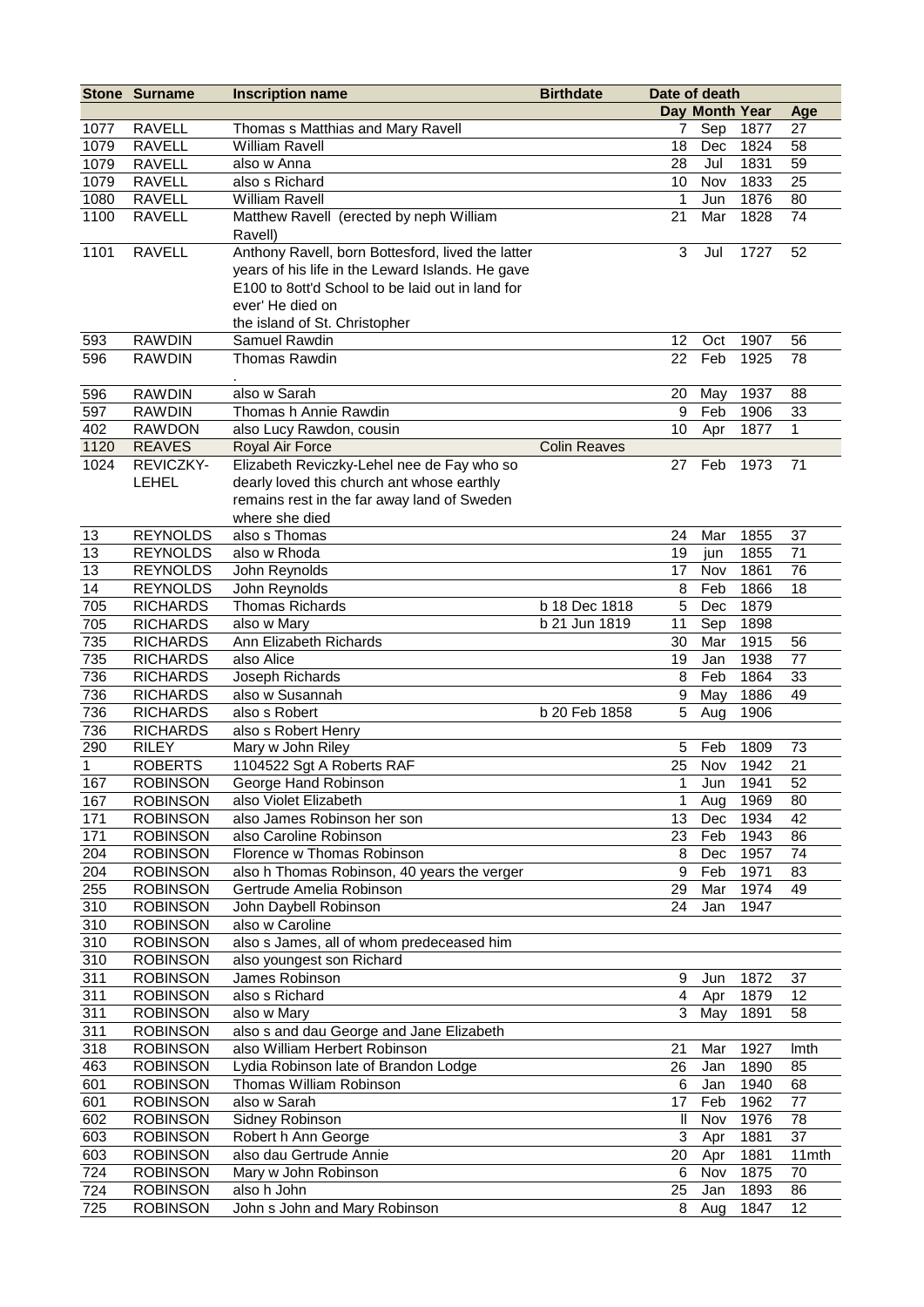|                   | <b>Stone Surname</b>                | <b>Inscription name</b>                                           | <b>Birthdate</b>      |                 | Date of death  |              |                         |
|-------------------|-------------------------------------|-------------------------------------------------------------------|-----------------------|-----------------|----------------|--------------|-------------------------|
|                   |                                     |                                                                   |                       |                 | Day Month Year |              | Age                     |
| 725               | <b>ROBINSON</b>                     | also sis Sarah                                                    |                       | 1               | Apr            | 1858         | 27                      |
| 738               | <b>ROBINSON</b>                     | Willam Robinson                                                   |                       | 9               | Nov            | 1799         | 29                      |
| 738               | <b>ROBINSON</b>                     | also w Mary                                                       |                       | 27              | Oct            | 1837         | 65                      |
| 913               | <b>ROBINSON</b>                     | Fanny M Robinson                                                  |                       | 5               | Mar            | 1943         | 77                      |
| 913               | <b>ROBINSON</b>                     | also h Alfred P                                                   |                       | 1               | Feb            | 1981         | 84                      |
| 1119              | <b>ROBINSON</b>                     | <b>Machine Gun Corps</b>                                          | J Richard             |                 |                |              |                         |
|                   |                                     |                                                                   | Robinson              |                 |                |              |                         |
| 1122<br>657       | <b>ROBINSON</b><br><b>RODERICK</b>  | Testimonial to Thomas Robinson verger from 1927 dated 18 Dec 1964 |                       |                 |                | 1975         |                         |
|                   |                                     | George Roderick<br>also w Annie                                   |                       | 4<br>18         | Sep<br>May     | 1983         | 82<br>84                |
| 657<br><b>481</b> | <b>RODERICK</b><br><b>ROLLINSON</b> | Edmund Thomas Rollinson late of Grantham                          |                       | 27              | Aug            | 1898         | 74                      |
|                   |                                     | Fifty four years husband of Elizabeth Sarah                       |                       |                 |                |              |                         |
| 482               | <b>ROLLIT</b>                       | also Hannah Rollitt                                               | b 19 Jan 1839         | 21              | Jul            | 1916         |                         |
| 611               | <b>ROOKS</b>                        | <b>Terence William Rooks</b>                                      |                       | 11              | Mar            | 1959         | 16                      |
| 155               | <b>ROSE</b>                         | <b>William Rose</b>                                               |                       | 5               | Dec            | 1857         | 25                      |
| 163               | <b>ROSE</b>                         | also w Elizabeth                                                  |                       | 15              | Jan            | 1888         | 75                      |
| 163               | <b>ROSE</b>                         | George Rose                                                       |                       | 14              | Aug            | 1889         | 80                      |
| 558               | <b>ROSE</b>                         | also Lucy                                                         |                       | 3               | Feb            | 1896         | 63                      |
| 558               | <b>ROSE</b>                         | Joseph Rose                                                       |                       | 10              | Feb            | 1898         | 70                      |
| 559               | <b>ROSE</b>                         | Sarah Ann dau Joseph and Lucy Rose                                |                       | 24              | Sep            | 1889         | 29                      |
| 965               | <b>ROSE</b>                         | Anthony Rose                                                      |                       | 26              | Apr            | 1785         | 59                      |
| 141               | <b>ROWBOTHA</b><br>м                | Joseph Glassup Rowbotham                                          |                       | 27              | Mar            | 1932         | 72                      |
| 141               |                                     | ROWBOTHAM also w Catherine                                        |                       | 7               | May            | 1952         | 74                      |
| 892               | SANSAM                              | Elizabeth dau Richard and Mary Sansam                             |                       | 26              | Sep            | 1750         | 23                      |
| 893               | SANSAM                              | William s Richard and Ann Sansam                                  |                       | 31              | May            | 1752         | 12                      |
| 925               | SANSAM                              | Ann ? dau of Mark and Ann Sansam                                  |                       |                 |                |              |                         |
| 926               | SANSAM                              | William Sansam                                                    |                       | 21              | Aug            | 1806         | 76                      |
| 927               | SANSAM                              | <b>Richard Sansam</b>                                             |                       | 10              | Jun            | 1811         |                         |
| 949               | SANSAM                              | Ann w Mark Sansam                                                 |                       | 22              | Jul            | 1772         | 80                      |
| 949               | SANSAM                              | also h Mark                                                       |                       | 1               | Sep            | 1782         | 86                      |
| 349               | <b>SCRIMSHAW</b>                    | John s Thomas and Ann Scrimshaw                                   | b 17 Aug 1830         | 15              | Mar            | 1834         |                         |
| 349               | <b>SCRIMSHAW</b>                    | also Sarah Scrimshaw                                              | b 19 Feb 1841         | 26              | Jul            | 1873         |                         |
| 29                | <b>SEDDON</b>                       | Charlie Seddon                                                    |                       | 10              | Sep            | 1985         | 75                      |
| 763               | <b>SENTANCE</b>                     | <b>Thomas Sentance</b>                                            |                       | 1               | Oct            | 1906         | 87                      |
| 763               | <b>SENTANCE</b>                     | also w Ann                                                        |                       | 29              | May            | 1913         | 67                      |
| 202               | <b>SHARP</b>                        | Harry Sharp                                                       | b 1887                |                 |                | 1978         |                         |
| 202               | <b>SHARP</b>                        | also Grace Sharp                                                  | b 1894                |                 |                | 1980         |                         |
| 802               | <b>SHARP</b>                        | Gertrude Annie Sharp                                              |                       | 28              | Mar            | 1961         | 87                      |
| 452               | SHARPLEY                            | Julia Sharpley                                                    |                       | 12 <sub>2</sub> | May            | 1924         | 76                      |
| 160               | <b>SHAW</b>                         | Ann Shaw                                                          |                       | 9               | Nov            | 1855         | 76                      |
| 1119              | <b>SHAW</b>                         | Leicester Regiment                                                | <b>Frederick Shaw</b> |                 |                |              |                         |
| 678               | <b>SHEPPARD</b>                     | Emilie w John Sheppard                                            |                       | 27              | May            | 1919         | 66                      |
| 678               | SHEPPARD                            | also h John                                                       | b 25 jan 1861         | 10              | May            | 1926         |                         |
| 401               | <b>SHERWIN</b>                      | <b>Richard Sherwin</b>                                            |                       | 1               | Jun            | 1914         | 76                      |
| 401               | <b>SHERWIN</b>                      | also w Sarah                                                      |                       | 30              | Mar            | 1927         | 85                      |
| 401               | <b>SHERWIN</b>                      | also dau Louisa                                                   |                       | 19              | Jan            | 1964         | 95                      |
| 402               | <b>SHERWIN</b>                      | Amelia dau Richard and Sarah Sherwin<br>also Florence E Sherwin   |                       | 27              | Jan            | 1878         | $\overline{\mathbf{4}}$ |
| 403<br>405        | <b>SHERWIN</b><br><b>SHERWIN</b>    | also Sarah Ann dau Samuel and Amelia                              |                       | 16<br>25        | Jul<br>Feb     | 1876<br>1849 | 11 mth<br>$\mathbf{3}$  |
|                   |                                     | Sam Sherwin                                                       |                       |                 |                | 1849         |                         |
| 405<br>405        | <b>SHERWIN</b><br><b>SHERWIN</b>    | also Amelia w Samuel Sherwin                                      |                       | 19<br>24        | May<br>Jan     | 1860         | 47<br>49                |
| 405               | <b>SHERWIN</b>                      | also s William and dau Betsy                                      |                       |                 |                |              |                         |
| 406               | <b>SHERWIN</b>                      | Lucy Ann du George and Fanny Sherwin                              |                       | 26              | Nov            | 1899         | 30                      |
| 407               | <b>SHERWIN</b>                      | George Sherwin                                                    |                       | 18              | Oct            | 1902         | 60                      |
| 407               | <b>SHERWIN</b>                      | also dau Fanny                                                    |                       | $\overline{7}$  | Feb            | 1906         | 41                      |
| 408               | <b>SHERWIN</b>                      | Fanny w George Sherwin                                            |                       | 12              | Nov            | 1914         | 82                      |
| 315               | <b>SHIPLEY</b>                      | Daniel Shipley                                                    | b 24 Dec 1815         | 1               | Feb            | 1864         |                         |
| 865               | <b>SHORT</b>                        | <b>Arthur Short</b>                                               |                       |                 |                |              |                         |
| 866               | <b>SHORT</b>                        | Kathleen Short                                                    |                       | 5               | Apr            | 1960         | 36                      |
| 618               | <b>SILKSTONE</b>                    | Agnes Edith w Charles William Silkstone                           |                       | 24              | Mar            | 1957         | 71                      |
| 618               | <b>SILKSTONE</b>                    | also h Charles William                                            |                       | 8               | Jul            | 1974         | 86                      |
|                   |                                     |                                                                   |                       |                 |                |              |                         |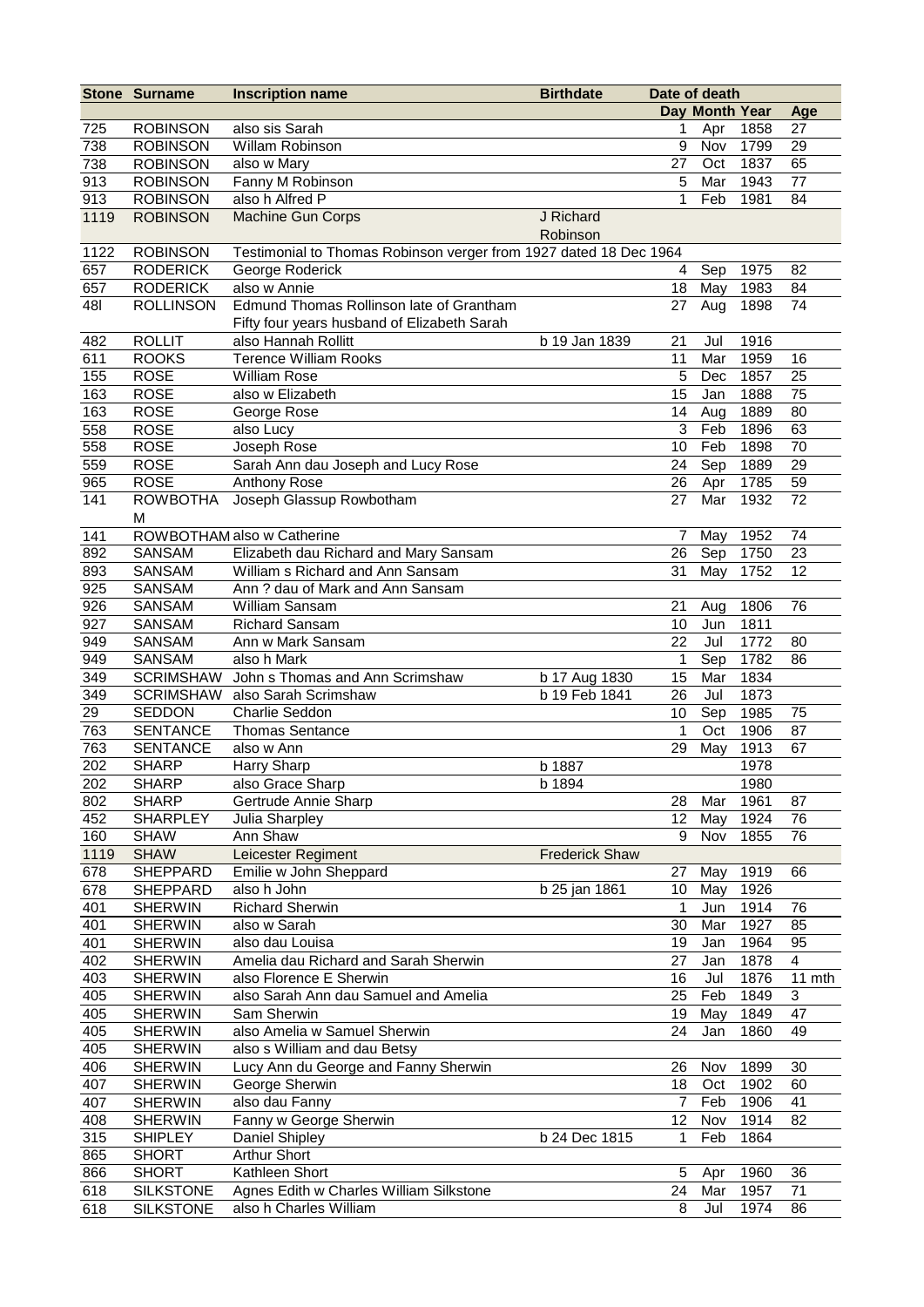|      | <b>Stone Surname</b>     | <b>Inscription name</b>                    | <b>Birthdate</b> | Date of death  |                |      |                         |
|------|--------------------------|--------------------------------------------|------------------|----------------|----------------|------|-------------------------|
|      |                          |                                            |                  |                | Day Month Year |      | Age                     |
| 175  | <b>SILLS</b>             | <b>William Sills</b>                       |                  | 5              | Nov            | 1913 | 81                      |
| 553  | <b>SILSING</b>           | also w Ann                                 |                  | 25             | Jul            | 1830 | 71                      |
| 553  | <b>SILSING</b>           | <b>Daniel Silsling</b>                     |                  | 28             | Sep            | 1835 | 79                      |
| 138  |                          | SILVERWOO Arthur Edward Silverwood b I886  |                  |                |                | 1951 |                         |
|      | D                        |                                            |                  |                |                |      |                         |
| 138  |                          | SILVERWOOD also w Constance Jessie b I902  |                  |                |                | 1968 |                         |
| 165  |                          | SILVERWOO Jessie LM Silverwood             |                  | 10             | Sep            | 1937 | 74                      |
|      | D                        |                                            |                  |                |                |      |                         |
| 165  |                          | SILVERWOOD also Tom W Silverwood           |                  | 20             | Feb            | 1950 | 88                      |
| 166  |                          | SILVERWOO Ethel Eliza Silverwood           |                  | 12             | Sep            | 1965 | 73                      |
|      | D                        |                                            |                  |                |                |      |                         |
|      |                          | SILVERWOOD also sis Florence Annie         |                  |                |                |      |                         |
| 166  |                          |                                            |                  | 1              | Sep            | 1972 | 84                      |
| 179  | <b>SIMKINS</b>           | <b>Charlotte Harriet Simkins</b>           | b 1866           |                |                | 1934 |                         |
| 500  | <b>SIMPKIN</b>           | John Simpkin                               |                  | 6              | May            | 1816 | 66                      |
| 500  | <b>SIMPKIN</b>           | also w Penelope                            |                  | 17             | Feb            | 1825 | 74                      |
| 1037 | <b>SIMPKIN</b>           | also w Elizabeth dau john and Penelope     |                  | 15             | Feb            | 1791 | 17                      |
|      |                          | Simpkin                                    |                  |                |                |      |                         |
| 882  | <b>SIMPSON</b>           | John h Esther Simpson                      |                  | 30             | May            | 1899 | 72                      |
| 883  | <b>SIMPSON</b>           | <b>Esther Simpson</b>                      |                  | $\,6$          | Dec            | 1902 | $\overline{77}$         |
| 409  | <b>SINGLETON</b>         | also w Rebecca Winn Singleton              |                  | 27             | Jun            | 1878 | 63                      |
| 409  | <b>SINGLETON</b>         | Jonathan Felix Singleton                   |                  |                | Dec            | 1878 | 91                      |
| 742  | <b>SINGLETON</b>         | Joseph Singleton                           |                  | 29             | Jun            | 1922 | 76                      |
| 742  | <b>SINGLETON</b>         | also w Charlotte                           |                  | 23             | Sep            | 1927 | 87                      |
| 757  | <b>SIZER</b>             | <b>James Bernard Sizer</b>                 |                  | 24             | Aug            | 1971 | 81                      |
| 757  | <b>SIZER</b>             | also w Sarah Helen                         |                  | 1              | Jan            | 1973 | 79                      |
| 766  | <b>SKELTON</b>           | Annie Skelton                              |                  | 24             | May            | 1906 | 68                      |
| 395  | SKILLINGTON also s John  |                                            |                  | 17             | Oct            | 1858 | $\overline{\mathbf{4}}$ |
| 395  |                          | SKILLINGTON also dau Elizabeth             |                  | 26             | Mar            | 1879 | 16                      |
| 395  |                          | SKILLINGTON John Frederick Skillington     |                  | 14             | Aug            | 1880 | 57                      |
| 396  |                          |                                            |                  | 23             | Nov            | 1824 | 30                      |
|      |                          | SKILLINGTON John Skillington               |                  |                |                |      |                         |
| 398  |                          | <b>SKILLINGTON William Skillington</b>     |                  | 14             | Sep            | 1904 | 59                      |
| 398  | SKILLINGTON also w Fanny |                                            |                  | 30             | Mar            | 1916 | 71                      |
| 870  | <b>SKINNER</b>           | 3/17229 Pte T W Skinner Leics Regiment     |                  | 11             | Dec            | 1918 | 20                      |
| 1093 | <b>SKINNER</b>           | James Herbert Skinner d of wounds received |                  | 8              | Jul            | 1917 | 31                      |
|      |                          | in action in France                        |                  |                |                |      |                         |
| 1093 | <b>SKINNER</b>           | also w Eliza                               |                  | 13             | Mar            | 1965 | 81                      |
| 1119 | <b>SKINNER</b>           | Leicester Regiment                         | <b>G</b> Skinner |                |                |      |                         |
| 341  | <b>SMART</b>             | <b>Robert Smart</b>                        |                  |                | 18 Sep 1866    |      | 66                      |
| 341  | <b>SMART</b>             | also w Mary (Interred at Grt Gonerby)      |                  | 26             | Jun            | 1886 | 83                      |
| 309  | <b>SMITH</b>             | Betsy Smith dau William and Emelia Smith   |                  | 19             | Aug            | 1870 | 17                      |
| 675  | <b>SMITH</b>             | Nellie w William Henry Smith               |                  | 14             | Oct            | 1939 | 66                      |
| 675  | <b>SMITH</b>             | also h William Henry                       |                  | 17             | Aug            | 1940 | 67                      |
| 687  | <b>SMITH</b>             | Ann w Samuel Smith dau John and Sarah      |                  | 9              | Oct            | 1812 | 43                      |
|      |                          | <b>Bockin</b>                              |                  |                |                |      |                         |
| 227  |                          | SOUTHERLAN also Elizabeth w WE Southerland |                  | 17             | Jun            | 1839 | 22                      |
| 530  | <b>SPAD</b>              | John Spad? s Richard and Mary Spad?        |                  | $\overline{c}$ | Aug            | 1756 | 9 wks                   |
| 530  | SPAD                     | also sis Mary                              |                  | $\overline{7}$ | Nov            | ???  | 4                       |
| 313  | SPALTON                  | William Spalton                            |                  | 21             | Oct            | 1872 | 42                      |
| 338  | <b>SPALTON</b>           | William Spalton                            |                  | 26             | Feb            | 1904 | 45                      |
|      |                          | also w Harriett                            |                  | 16             | Mar            | 1925 | 78                      |
| 338  | <b>SPALTON</b>           |                                            |                  |                |                |      |                         |
| 989  | <b>SPALTON</b>           | Olivea dau Thomas and Olivea Spalton       |                  | 16             | Aug            | 1862 | 25                      |
| 990  | <b>SPALTON</b>           | Olivea w Thomas Spalton                    |                  | 24             | Dec            | 1821 | 51                      |
| 991  | SPALTON                  | Thomas Spalton                             |                  | 6              | Feb            | 1843 | 66                      |
| 992  | SPALTON                  | Elizabeth w Thomas Spalton                 |                  | 8              | Apr            | 1823 | 29                      |
| 992  | <b>SPALTON</b>           | also dau Olivea                            |                  | 5              | Feb            | 1829 | 5                       |
| 826  | <b>SPEED</b>             | John Speed                                 |                  | 4              | Apr            | 1937 | 58                      |
| 826  | SPEED                    | also w Florence Edith                      |                  | 21             | Sep            | 1969 | 92                      |
| 426  | <b>SPENCER</b>           | William M Spencer                          |                  | 23             | Jan            | 1877 | 69                      |
| 426  | <b>SPENCER</b>           | also Susanna F                             |                  | 23             | Jan            | 1881 | 68                      |
| 836  | <b>SPICK</b>             | <b>Charles Spick</b>                       |                  | $\overline{2}$ | Apr            | 1948 | 68                      |
| 836  | <b>SPICK</b>             | also Elitia                                |                  | 23             | Dec            | 1961 | 82                      |
| 549  | <b>SPRAY</b>             | Ann w Robert Spray                         |                  | 21             | Oct            | 1786 | 37                      |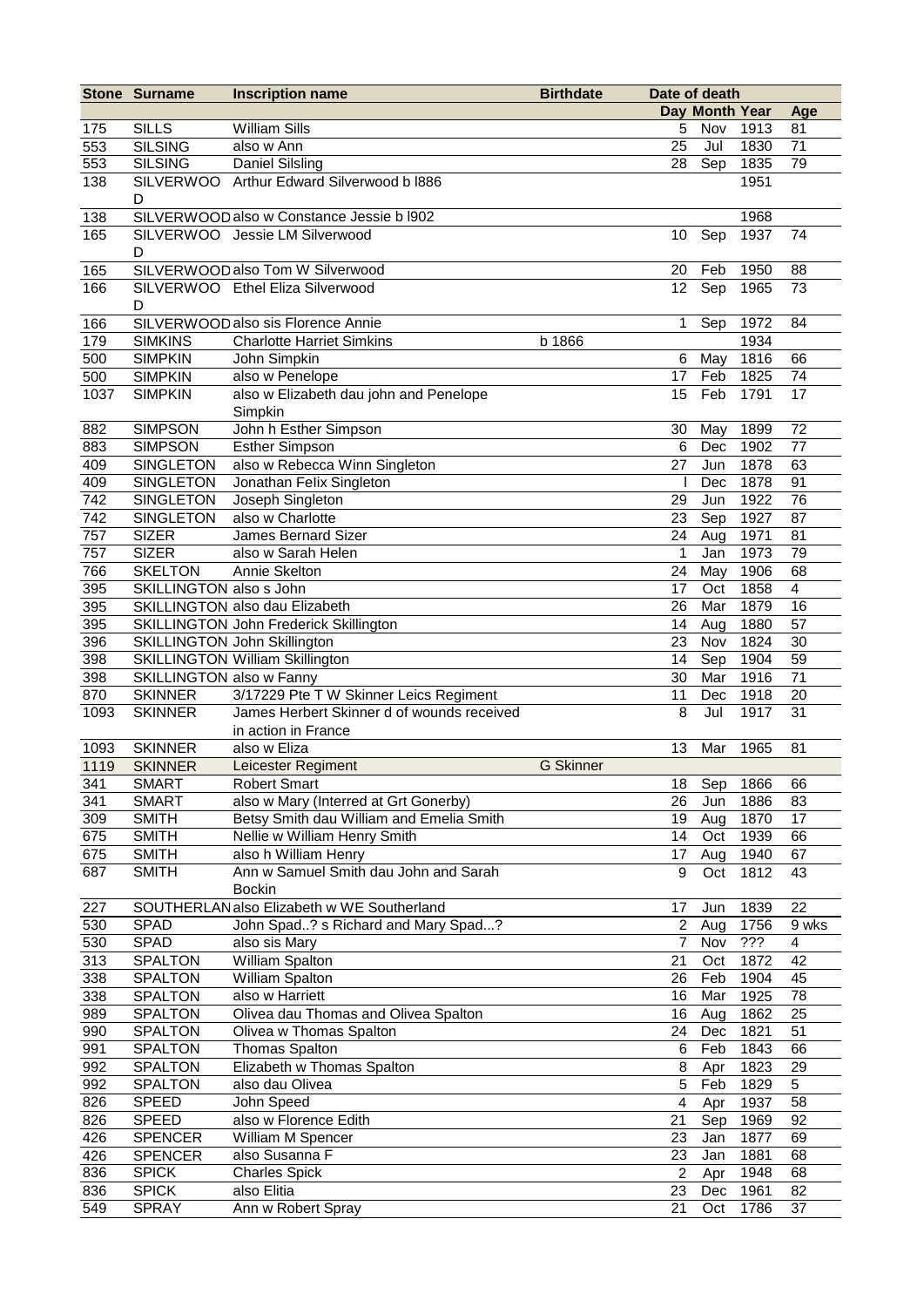|      | <b>Stone Surname</b>             | <b>Inscription name</b>                                              | <b>Birthdate</b>     | Date of death  |                |              |          |
|------|----------------------------------|----------------------------------------------------------------------|----------------------|----------------|----------------|--------------|----------|
|      |                                  |                                                                      |                      |                | Day Month Year |              | Age      |
| 549  | <b>SPRAY</b>                     | also s William dau Jane                                              |                      |                |                |              |          |
| 550  | <b>SPRAY</b>                     | Ann dau Robert and Mary Spray                                        |                      | 27             | May            | 1829         | 20       |
| 551  | <b>SPRAY</b>                     | <b>Henry Spray</b>                                                   |                      | 11             | Nov            | 1784         | 66       |
| 928  | SPRECKLEY                        | George s John and Sarah Spreckley                                    |                      | 14             | Dec            | 1784         | 47       |
| 929  | SPRECKLEY                        | Sarah w john Spreckley                                               |                      | 16             | Feb            | 1747         | 42       |
| 944  | <b>SPRECKLEY</b>                 | also w Elizabeth                                                     |                      | 15             | Jan            | 1790         | 63       |
| 944  | SPRECKLEY                        | John Spreckley                                                       |                      | 28             | Jul            | 1792         | 84       |
| 945  | SPRECKLEY                        | William Spreckley                                                    |                      | 1              | Jun            | 1797         | 41       |
| 945  | SPRECKLEY                        | also w Susannah                                                      |                      | 17             | Apr            | 1819         | 73       |
| 920  | <b>SRATT</b>                     | also Mary Stafford                                                   |                      | 6              | Nov            | 1822         | 18       |
| 471  | <b>STAFFORD</b>                  | Mark Sansam Stafford                                                 |                      | 14             | Nov            | 1895         | 82       |
| 471  | <b>STAFFORD</b>                  | also w Emma                                                          |                      | 10             | Feb            | 1906         | 82       |
| 918  | <b>STAFFORD</b>                  | <b>William Stafford</b>                                              |                      | 26             | Jul            | 1827         | 83       |
| 918  | <b>STAFFORD</b>                  | also w Elizabeth                                                     |                      | 23             | Oct            | 1828         | 74       |
| 920  | <b>STAFFORD</b>                  | also Elizabeth Stafford                                              |                      | 23             | May            | 1819         | 10       |
| 920  | <b>STAFFORD</b>                  | John Stafford                                                        |                      | 16             | May            | 1829         | 22       |
| 920  | <b>STAFFORD</b>                  | also Sarah Stafford, s and dau William and                           |                      | 12             | Dec            | 1836         | 22       |
|      |                                  | Mary Stafford                                                        |                      |                |                |              |          |
| 966  | <b>STAFFORD</b>                  | John Stafford                                                        |                      | 13             | Feb            | 1769         | 56       |
| 966  | <b>STAFFORD</b>                  | also w Mary                                                          |                      | 21             | Apr            | 1777         | 60       |
| 966  | <b>STAFFORD</b>                  | also s John and daus Mary and Elizabeth                              |                      |                |                |              |          |
| 967  | <b>STAFFORD</b>                  | also sis Sarah                                                       |                      | 12             | Aug            | 1811         | 16       |
| 967  | <b>STAFFORD</b>                  | John s William and Elizabeth Stafford                                |                      | $\overline{c}$ | Mar            | 1812         | 18       |
| 1018 | <b>STAFFORD</b>                  | also w Mary                                                          |                      | 27             | Dec            | 1806         | 57       |
| 1018 | <b>STAFFORD</b>                  | <b>Thomas Stafford</b>                                               |                      | 3              | Feb            | 1814         | 65       |
| 1019 | <b>STAFFORD</b>                  | also Elizabeth                                                       |                      | 22             | Aug            | 1844         | 66       |
| 1019 | <b>STAFFORD</b>                  | John Stafford                                                        |                      | 28             | Jan            | 1846         | 70       |
| 840  | <b>STAINS</b>                    | I0/23736 Pte F Stains, Leics Regiment                                |                      |                |                | 1920         | 44       |
| 700  | <b>STANIFORD</b>                 |                                                                      |                      | 26<br>8        | Oct<br>Mar     | 1973         | 81       |
| 700  |                                  | George Albert Staniford<br>also w Elizabeth                          |                      | 12             |                | 1973         | 83       |
| 1036 | <b>STANIFORD</b>                 |                                                                      |                      |                | Jul            |              |          |
|      | <b>STANILAND</b>                 | also dau Sophia Staniland                                            |                      | 31<br>5        | Aug<br>Oct     | 1871<br>1982 | 31<br>61 |
| 884  | <b>STANLEY</b>                   | <b>Walter Thomas Stanley</b>                                         |                      |                |                |              |          |
| 148  | <b>STATON</b>                    | also sis Mary Staton                                                 | b 7 Dec 1829         | 14             | Apr            | 1892         |          |
| $10$ | <b>STEELE</b><br><b>STREETON</b> | George Steele, Bedehouse Man                                         |                      | 16             | Jan            | 1875         | 78<br>30 |
| 1082 |                                  | Margaret w John Streeton dau William and                             |                      | 29             | Oct            | 1774         |          |
|      |                                  | Margaret Bugg                                                        |                      |                |                |              |          |
| 943  | <b>SUMNER</b>                    | also Francis Sumner                                                  |                      | 4              | Jun            | 1776         | 41       |
| 952  | <b>SUMNER</b>                    | Francis Sumner s Francis and Jane Harriet?                           |                      |                |                | 1739         | 24       |
| 953  | <b>SUMNER</b>                    | Robert Sumner s Thomas and Hannah                                    |                      | 14             | Nov            | 1737         | 23       |
| 399  | <b>SUTTON</b>                    | Kate Sutton w Richard of Sutton Worcs                                |                      | $\mathbf{I}$   | May            | 1893         | 28       |
| 546  | <b>SUTTON</b>                    | also s Philip killed in action                                       |                      | 24             | Mar            | 1918         | 31       |
| 546  | <b>SUTTON</b>                    | <b>William Sutton</b>                                                |                      | 21             | Jul            | 1924         | 90       |
| 546  | <b>SUTTON</b>                    | also w Eliza                                                         |                      | 29             | Sep            | 1924         | 79       |
| 548  | <b>SUTTON</b>                    | Anthony John Sutton                                                  |                      | 14             | Apr            | 1980         | 35       |
| 1119 | <b>SUTTON</b>                    | <b>Light Infantry</b>                                                | <b>Philip Sutton</b> |                |                |              |          |
| 875  | <b>TALTON</b>                    | <b>Elizabeth Talton</b>                                              |                      | 15             | Apr            | 1949         | 85       |
| 15   | <b>TALYOR</b>                    | Jane Taylor, late servant to Sir RE Welbourn?                        |                      | 23             | Oct            | 1864         |          |
| 71   | <b>TAPLIN</b>                    | George William Taplin                                                |                      | 6              | Feb            | 1941         | 56       |
| 88   | <b>TAYLOR</b>                    | John Richards s James and Mary Taylor                                |                      | 16             | May            | 1877         | 8        |
| 143  | <b>TAYLOR</b>                    | also w Charlotte Jane Taylor m of Peggy                              |                      | 24             | Jun            | 1958         | 78       |
| 243  | <b>TAYLOR</b>                    | Frederick William Taylor f of Peggy                                  |                      | 3              | Aug            | 1953         | 82       |
| 291  | <b>TAYLOR</b>                    | Elizabeth w ??? Taylor                                               |                      | ???            |                |              |          |
| 292  | <b>TAYLOR</b>                    | also Robert Taylor                                                   |                      | ???            |                |              |          |
| 357  | <b>TAYLOR</b>                    | Elizabeth w William Taylor dau Richard and<br>Elizabeth Kettleborrow |                      | 28             | Aug            | 1784         | 25       |
| 357  | <b>TAYLOR</b>                    | also a dau of Elizabeth and William Taylor                           |                      |                |                |              |          |
| 457  | <b>TAYLOR</b>                    | Samuel Taylor                                                        |                      | 20             | Aug            | 1896         | 73       |
| 571  | <b>TAYLOR</b>                    | E S B (Sid) Taylor b                                                 | b 21 Oct 1902        | $\mathbf{1}$   | Mar            | 1944         |          |
| 572  | <b>TAYLOR</b>                    | Louisa w Arthur Edward Taylor                                        |                      | 23             | Feb            | 1923         | 49       |
| 572  | <b>TAYLOR</b>                    | also h Arthur Edward                                                 |                      | 18             | Oct            | 1937         | 65       |
| 580  | <b>TAYLOR</b>                    | Doris Taylor                                                         |                      | 28             | Jun            | 1862         | 56       |
| 580  | <b>TAYLOR</b>                    | also John William Taylor                                             |                      | 22             | Aug            | 1983         | 80       |
|      |                                  |                                                                      |                      |                |                |              |          |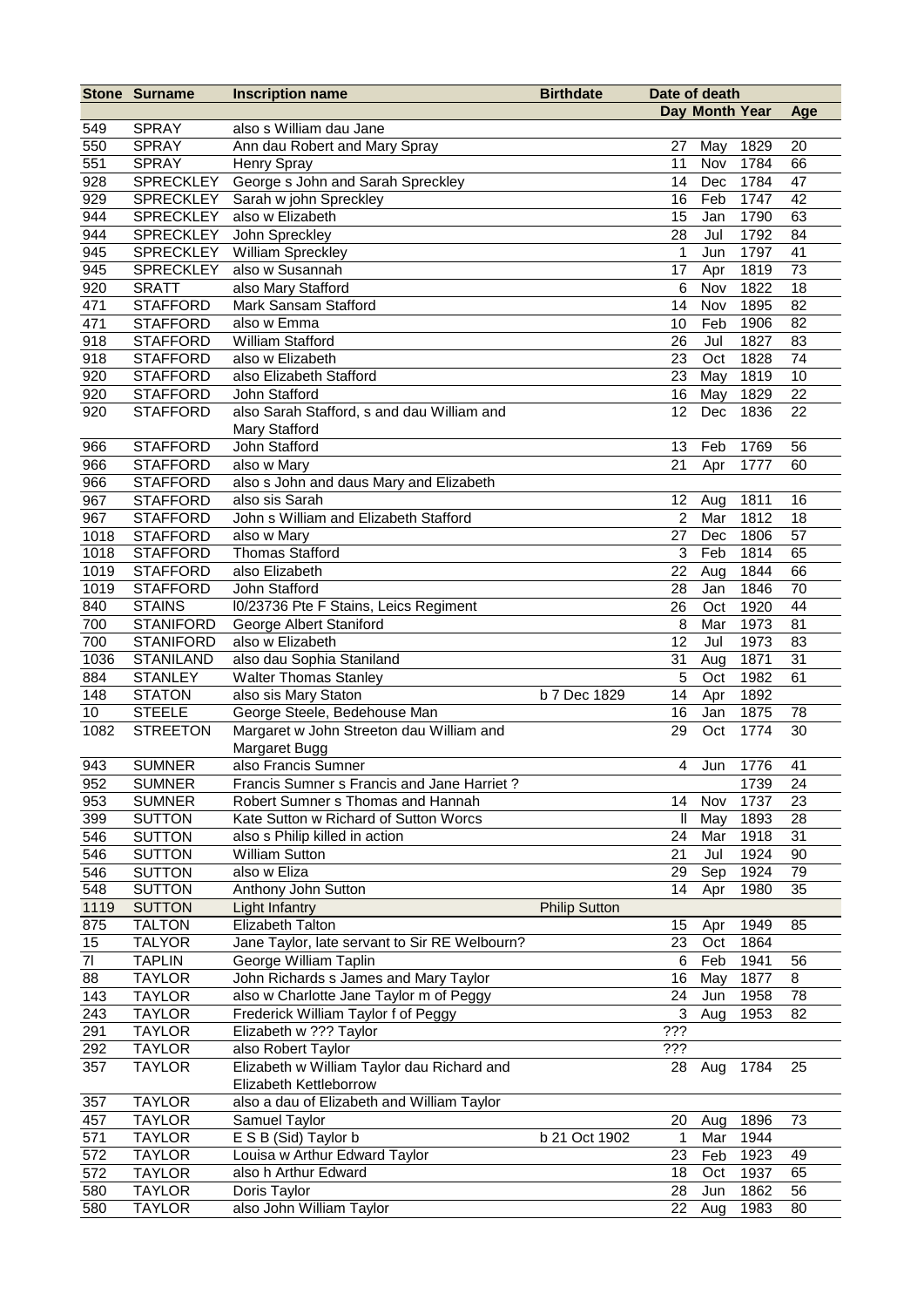|      | <b>Stone Surname</b> | <b>Inscription name</b>                        | <b>Birthdate</b>      | Date of death    |                |          |                |
|------|----------------------|------------------------------------------------|-----------------------|------------------|----------------|----------|----------------|
|      |                      |                                                |                       |                  | Day Month Year |          | Age            |
| 581  | <b>TAYLOR</b>        | Katie Victoria dau Christopher and Jane Taylor |                       | 18               | Jan            | 1985     | 8days          |
| 586  | <b>TAYLOR</b>        | <b>Bob Taylor</b>                              |                       | 22               | Nov            | 1902     | 69             |
| 588  | <b>TAYLOR</b>        | Arthur Henry Taylor                            |                       | 11               | Nov            | 1957     | 58             |
| 588  | <b>TAYLOR</b>        | also w Kate                                    |                       | 18               | Feb            | 1985     | 87             |
| 591  | <b>TAYLOR</b>        | Hannah w Smith Taylor                          |                       | 14               | Aug            | 1904     | 53             |
| 591  | <b>TAYLOR</b>        | also dau Esther Ann                            |                       | 29               | Jul            | 1907     | 25             |
| 592  | <b>TAYLOR</b>        | Smith Taylor accidently killed                 |                       | 4                | Nov            | 1919     | 68             |
| 607  | <b>TAYLOR</b>        | Joseph W Hudson                                |                       | 22               | Mar            | 1917     | 64             |
| 781  | <b>TAYLOR</b>        | Robert Taylor                                  |                       | 7                | Feb            | 1878     | 73             |
| 781  | <b>TAYLOR</b>        | also w Mary                                    |                       | 5                | Mar            | 1903     | 84             |
| 781  | <b>TAYLOR</b>        | also nine children                             |                       |                  |                |          |                |
| 8    | <b>THOMPSON</b>      | 575861 Sgt PJ Thompson                         |                       | 25               | Nov            | 1942     |                |
| 850  | <b>THORLEY</b>       | Fanny w Harris Thorley                         |                       | 28               | Oct            | 1918     | 58             |
| 1111 | <b>THOROTON</b>      | <b>BRASS ON STEPS Rev Charles Roos</b>         |                       | 14               | Feb            | 1846     | 76             |
|      |                      | Thoroton rector                                |                       |                  |                |          |                |
| 392  | <b>TINKLER</b>       | <b>William Tinkler</b>                         |                       | 20               | Aug            | 1933     | 80             |
| 392  | <b>TINKLER</b>       | also w Maria                                   |                       | 30               | Dec            | 1944     | 78             |
| 392  | <b>TINKLER</b>       | also s Bernard Robert                          |                       | 15               | Mar            | 1960     | 61             |
| 422  | <b>TINKLER</b>       | <b>Robert Tinkler</b>                          |                       | 28               | May            | 1973     | 66             |
| 264  | <b>TINLEY</b>        | John Tinley                                    |                       | $\boldsymbol{9}$ | Feb            | 1895     | 68             |
| 264  | <b>TINLEY</b>        | also w Martha                                  |                       | $6\phantom{1}6$  | Mar            | 1900     | 76             |
| 336  | <b>TINLEY</b>        | <b>Thomas Tinley</b>                           |                       | 11               | Jan            | 1930     | 65             |
| 517  | <b>TINLEY</b>        | <b>Robert Tinley</b>                           |                       | 6                | Dec            | 1851     | 62             |
| 517  | <b>TINLEY</b>        | also w Elizabeth                               |                       | 3                | Oct            | 1870     | 70             |
| 622  | <b>TIPPING</b>       | also John Tipping                              |                       | 9                | Dec            | 1927     | 76             |
| 221  | <b>TODINGTON</b>     | Ann w William Todington                        |                       | 24               | Jan            | 1741     | 44             |
| 223  | <b>TODINGTON</b>     | William Todington                              |                       | 11               | Sep            | 1766     | 64             |
| 223  | <b>TODINGTON</b>     | also q Elizabeth                               |                       | 17               | Feb            | 1773     | 69             |
| 224  | <b>TODINGTON</b>     | William Todington                              |                       | $\overline{7}$   | Jun            | 1801     | 71             |
| 267  | <b>TOMKINSON</b>     | <b>Hezekiah Tomkinson</b>                      |                       | 1                | Feb            | 1863     | 65             |
| 268  | <b>TOMKINSON</b>     | Mary Tomkinson w Hezekiah Tomkinson            |                       | 19               | Jan            | 1840     | 56             |
| 337  | <b>TOMLINSON</b>     | also dau Elizabeth                             |                       | $\overline{c}$   | May            | 1866     | 25             |
| 337  | <b>TOMLINSON</b>     | also s George                                  |                       | $\overline{2}$   | Feb            | 1885     | 61             |
| 337  | <b>TOMLINSON</b>     | also James Rick                                |                       | 24               | Apr            | 1896     | 61             |
| 337  | <b>TOMLINSON</b>     | also w Matilda                                 |                       | 17               | Mar            | 1898     | 96             |
| 337  | <b>TOMLINSON</b>     | <b>Charles Tomlinson</b>                       |                       | 31               | Mar            | 1903     | 93             |
| 470  |                      | TOMLINSON Mary Tomlinson                       |                       | 28               |                | Oct 1890 | 91             |
| 1121 | <b>TOPPE</b>         | [THE BOOKCASE] Albert Victor Topps             | b 16 Aug 1902         | $\overline{5}$   | Mar            | 1982     |                |
| 139  | <b>TOPPS</b>         | also dau Annie                                 |                       | 17               | Dec            | 1893     | 17             |
| 139  | <b>TOPPS</b>         | also dau Sarah w Henry Topps (Int Muston)      |                       | 23               | Jan            | 1935     | 22             |
| 157  | <b>TOPPS</b>         | <b>Albert Victor Topps</b>                     |                       | 5                | Mar            | 1982     | 79             |
| 184  | <b>TOPPS</b>         | Edwina Jane Topps                              |                       | 24               | Nov            | 1979     | 34             |
| 839  | <b>TOPPS</b>         | Jacqueline A Topps                             |                       | 11               | Feb            | 1971     | $\overline{c}$ |
| 645  | <b>TOW</b>           | Thomas Tow                                     |                       | 22               | Jan            | 1812     | 61             |
| 645  | <b>TOW</b>           | also w Ann                                     |                       | $\overline{7}$   | Feb            | 1816     | 60             |
| 232  | <b>TOWNE</b>         | Penelope Frances Towne                         |                       | 28               | Dec            | 1838     | 79             |
| 872  | <b>TOWSEY</b>        | May Towsey w of Cliff m of Peter and Brian     | b 14 Mar 1912         | 9                | Oct            | 1982     |                |
| 226  | <b>TROTTOR</b>       | also w Mary Trottor                            |                       | 18               | Dec            | 1708     | 43             |
| 226  | <b>TROTTOR</b>       | also s Paul                                    |                       | 11               | Dec            | 1738     | 37             |
| 226  | <b>TROTTOR</b>       | <b>William Trottor</b>                         |                       | $\overline{4}$   | Nov            | 1741     | 82             |
| 226  | <b>TROTTOR</b>       | also dau Dorothy                               |                       |                  |                |          |                |
| 659  | <b>TRUSWELL</b>      | <b>Edith Hannah Truswell</b>                   |                       | $\overline{2}$   | Dec            | 1965     |                |
| 1119 |                      | <b>TURLINGTON Canadian Regt</b>                | R Turlington          |                  |                |          |                |
| 425  | <b>TURNER</b>        | Flora Kate dau William and Martha Turner       |                       | 25               | Sep            | 1879     | 3              |
| 1120 | <b>TURNER</b>        | <b>Royal Navy</b>                              | <b>Bertram Turner</b> |                  |                |          |                |
| 122  | <b>TUXFORD</b>       | James Tuxford                                  |                       | 31               | May            | 1929     | 78             |
| 122  | <b>TUXFORD</b>       | also w Lydia Ann                               |                       | 6                | Sep            | 1929     | 75             |
| 122  | <b>TUXFORD</b>       | also dau Ethel Kate                            | b 1888                |                  |                | 1953     |                |
| 936  | <b>TWINBERY</b>      | William Twinbery                               |                       | 15               | Dec            | 1814     | 79             |
| 937  | <b>TWINBERY</b>      | <b>William Twinbery</b>                        |                       | 10               | Oct            | 1854     | 85             |
| 939  | <b>TWINBERY</b>      | William Twinbury                               |                       | 11               | Mar            | 1759     | 64             |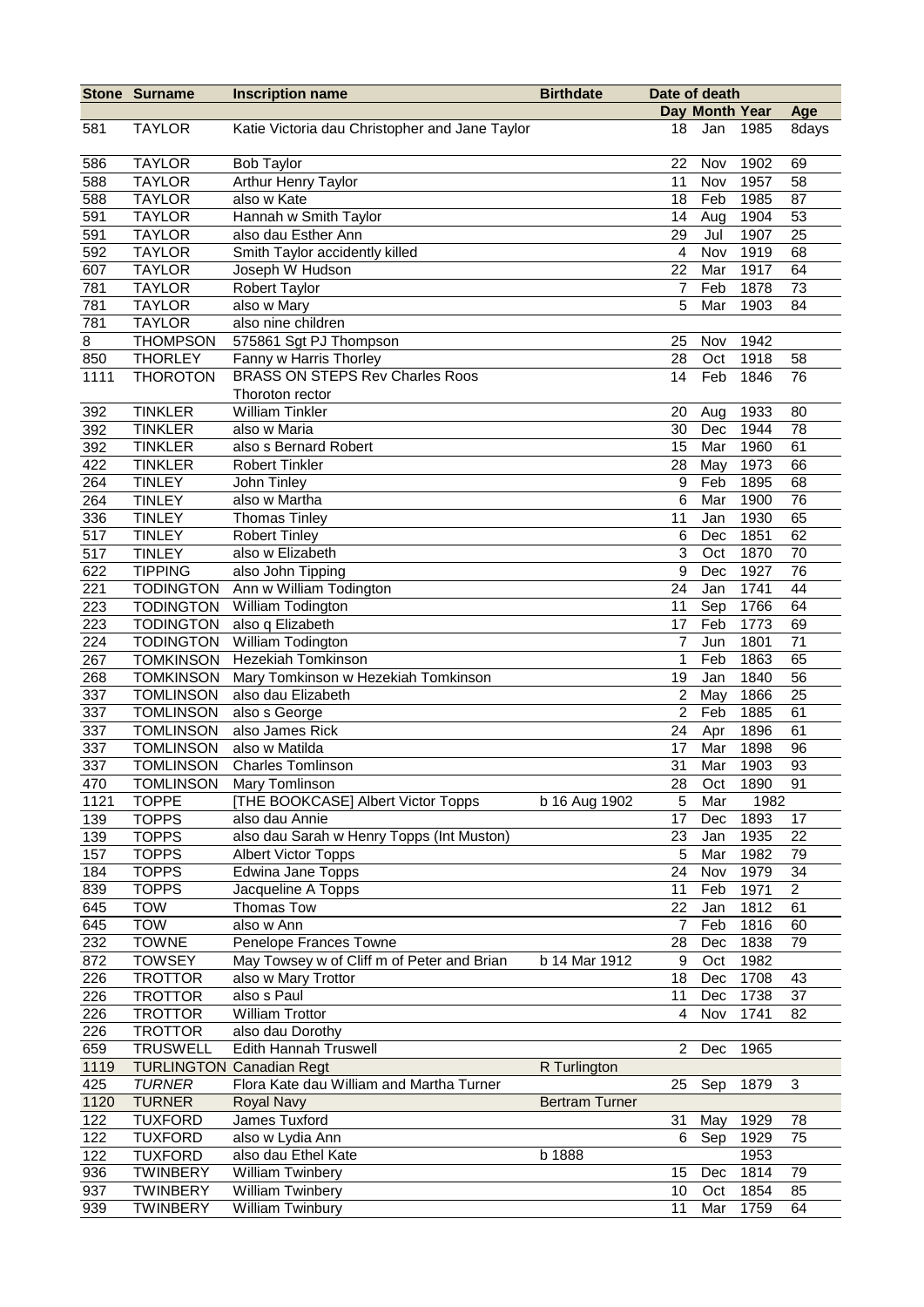|            | <b>Stone Surname</b>                         | <b>Inscription name</b>                                                                | <b>Birthdate</b>     |                | Date of death  |              |     |
|------------|----------------------------------------------|----------------------------------------------------------------------------------------|----------------------|----------------|----------------|--------------|-----|
|            |                                              |                                                                                        |                      |                | Day Month Year |              | Age |
| 940        | <b>TWINBERY</b>                              | Ann w William Twinbery, dau of Francis and<br>Jane Sumner                              |                      |                | 16 May 1779    |              |     |
| 943        | <b>TWINBERY</b>                              | also w Eleanor, late of North Muskham near<br>Newark                                   |                      | 26             | Aug            | 1798         | 61  |
| 943        | <b>TWINBERY</b>                              | John Twinbery father of William and Mary                                               |                      | 20             | Feb            | 1827         | 90  |
| 943        | <b>TWINBERY</b>                              | also Mary Twinbery                                                                     |                      | 15             | Mar            | 1845         | 74  |
| 955        | <b>TWINBERY</b>                              | <b>Thomas Twinbery</b>                                                                 |                      | 25             | Jun            | 1797         | 77  |
| 955        | <b>TWINBERY</b>                              | also w Elizabeth                                                                       |                      | $\overline{2}$ | Sep            | 1799         | 80  |
| 186        | <b>TYLER</b>                                 | Thomas Tyler of Normanton                                                              |                      | 14             | Feb            | 1877         | 80  |
| 186        | <b>TYLER</b>                                 | also w Ann Tyler                                                                       |                      | 16             | Feb            | 1879         | 76  |
| 186        | <b>TYLER</b>                                 | also dau Elizabeth                                                                     |                      |                |                |              | 42  |
| 707        | VARE                                         | Judith Vare                                                                            |                      | 7              | Oct            | 1886         | 62  |
| 713        | VARE                                         | also w Caroline                                                                        |                      | 17             | Map            | 1914         | 79  |
| 713        | <b>VARE</b>                                  | also John Vare of Normanton                                                            |                      | 2              | Aug            | 1920         | 83  |
| 206        | <b>VINCENT</b>                               | <b>Francis Vincent</b>                                                                 |                      | 5              | May            | 1893         | 87  |
| 206        | <b>VINCENT</b>                               | also w Caroline                                                                        |                      | 14             | Mar            | 1898         | 77  |
| 207        | <b>VINCENT</b>                               | Mary Vincent                                                                           |                      | 12             | Mar            | 1949         | 92  |
| 208        | <b>VINCENT</b>                               | Thomas Vincent                                                                         |                      | 28             | Apr            | 1840         | 74  |
| 208        | <b>VINCENT</b>                               | also w Sarah                                                                           |                      | 3              | Jun            | 1846         | 79  |
| 208        | <b>VINCENT</b>                               | also dau Sarah Vincent                                                                 |                      |                | Jun            | 1846         | 50  |
| 208        | <b>VINCENT</b>                               | also Ann Vincent                                                                       |                      | 13             | Jun            | 1872         | 74  |
| 906        | <b>VINCENT</b>                               | Mary w William Vincent                                                                 |                      | 28             | Sep            | 1774         | 50  |
| 907        | <b>VINCENT</b>                               | <b>William Vincent</b>                                                                 |                      | 21             | Mar            | 1780         | 49  |
| 908        | <b>VINCENT</b>                               | <b>Thomas Vincent</b>                                                                  |                      | 13             | Mar            | 1722         | 52  |
| 919        | <b>VINCENT</b>                               | <b>Robert Vincent</b>                                                                  |                      | 6              | Aug            | 1770         | 65  |
| 919        | <b>VINCENT</b>                               | also Mary                                                                              |                      | 7              | Aug            | 1842         | 62  |
| 921        | <b>VINCENT</b>                               | <b>William Vincent</b>                                                                 |                      | 13             | Jan            | 1723         | 55  |
| 922        | <b>VINCENT</b>                               | William s Francis and Elizabeth Vincent                                                |                      | 23             | Mar            | 1784         | 4   |
| 342        | <b>VINCENT</b>                               | Albert Ernest s John Thomas Vincent and Eliza b 29 Jun 1888<br><b>Kirk</b>             |                      | 23             | Jun            | 1902         |     |
| 342        | <b>KIRK</b><br><b>VINCENT</b>                | also Eliza w John Thomas Vincent Kirk                                                  |                      | 25             | Aug            | 1943         | 86  |
| 343        | <b>KIRK</b><br><b>VINCENT</b><br><b>KIRK</b> | Eliza w john Thomas Vincent Kirk                                                       | b 14 Mar 1849        | $\mathbf{1}$   | Feb            | 1908         |     |
| 343        | <b>VINCENT</b>                               | also John Thomas Vincent Kirk                                                          |                      | 27             | Dec            | 1916         | 70  |
| 1105       | <b>KIRK</b><br><b>VINCENT-</b>               | Rev William Vincent Jackson. Twenty-two                                                | b 10 May 1839        | 8              | Jun            | 1919         |     |
| 1108       | <b>JACKSON</b><br><b>VINCENT-</b>            | years rector of this parish<br>Montague John Vincent-Jackson killed in                 |                      | 5              | Feb            | 1916         | 24  |
|            | <b>JACKSON</b>                               | action Lt 11th Batt Sherwood Foresters died at<br>Armentieres France, Only s Rev Canon |                      |                |                |              |     |
|            |                                              | Vincent-Jackson Rector of this parish.                                                 |                      |                |                |              |     |
| 328        | WAKERLEY                                     | Annie Eliza Wakerley<br>Thomas William Walford                                         |                      | 22             | Oct            | 1961         | 87  |
| 180        | WALFORD<br>WALFORD                           | also w Amelia                                                                          | b 1847<br>b 1844     |                |                | 1927<br>1928 |     |
| 180<br>225 | WALFORD                                      | Frank Walford Rector 1918-1943                                                         | b 1875               |                |                | 1943         |     |
| 225        | WALFORD                                      | also w Dorothy Walford                                                                 | b 1882               |                |                | 1944         |     |
| 1115       | WALFORD                                      | Rev Frank Walford rector I9I8-I943                                                     |                      | 25             | Apr            | 1943         |     |
| 1115       | WALFORD                                      | also s Richard Royal Warks Regiment serving                                            |                      | 20             | Oct            | 1943         |     |
|            |                                              | with 2nd/6th Queens Regt at Calvi Veccia,<br>buried at Naples                          |                      |                |                |              |     |
| 1115       | WALFORD                                      | also Dorothy                                                                           |                      | 12             | Feb            | 1944         |     |
| 1120       | <b>WALFORD</b>                               | Royal Air Force                                                                        | Richard E<br>Walford |                |                |              |     |
| 26         | WALKER                                       | Benjamin Walker                                                                        |                      | 5              | Oct            | 1851         | 53  |
| 26         | <b>WALKER</b>                                | also Abigail Walker                                                                    |                      | 20             | Jan            | 1855         | 84  |
| 26         | <b>WALKER</b>                                | also john Wright Walker, also Hannah                                                   |                      |                | in infancy     |              |     |
| 27         | <b>WALKER</b>                                | William Day Walker                                                                     |                      | 24             | Jul            | 1891         | 62  |
| 403        | <b>WALKER</b>                                | Ann Walker                                                                             |                      | 17             | Nov            | 1875         | 84  |
| 861        | WALKER                                       | Henry Walker                                                                           |                      | 29             | Sep            | 1894         | 44  |
| 1104       | WALKER                                       | [THE SECOND WINDOW] Benjamin Walker<br>(erected by Abigail Walker)                     |                      | 5              | Oct            | 1851         | 53  |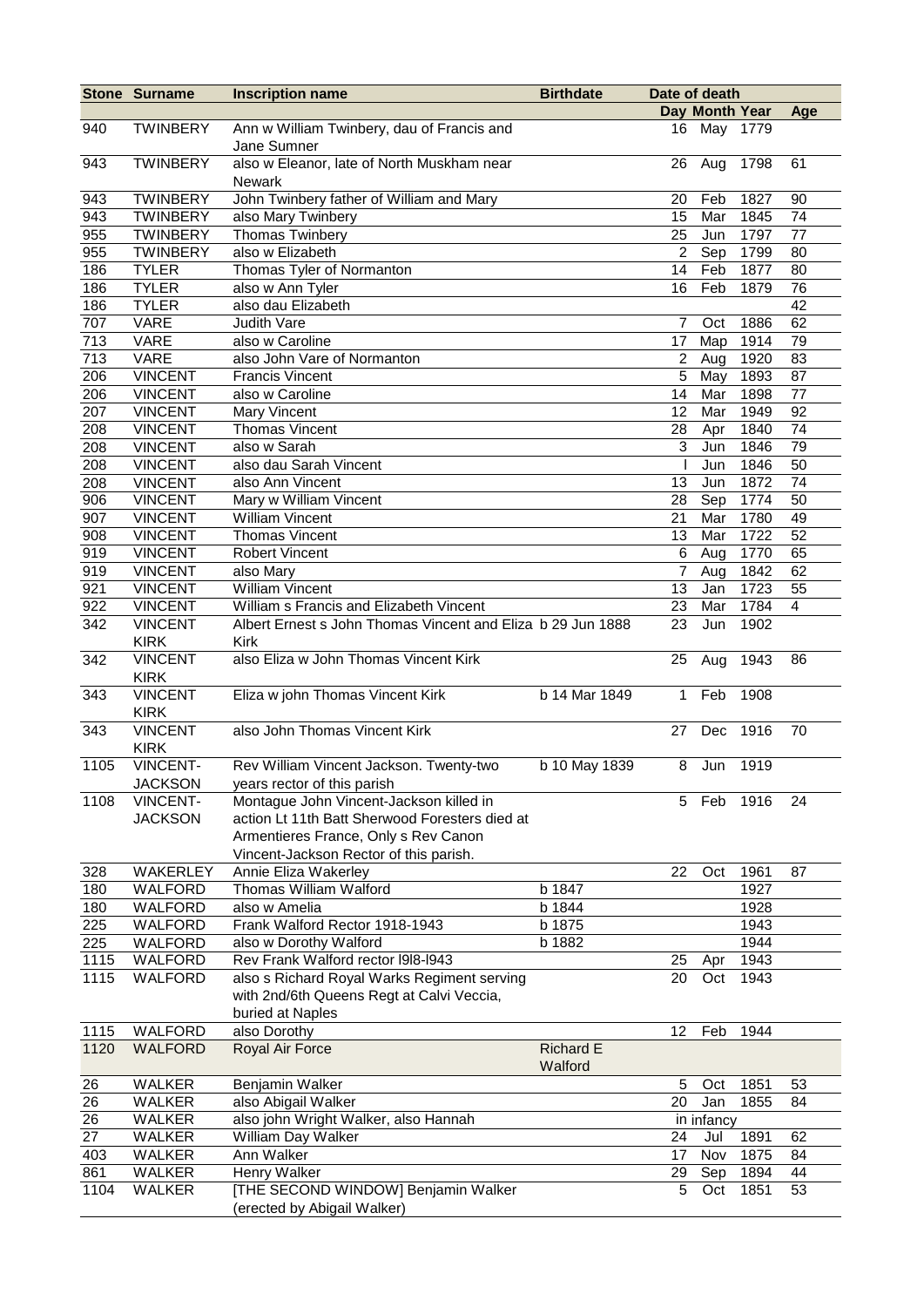|      | <b>Stone Surname</b>    | <b>Inscription name</b>                             | <b>Birthdate</b> | Date of death  |                |      |                |
|------|-------------------------|-----------------------------------------------------|------------------|----------------|----------------|------|----------------|
|      |                         |                                                     |                  |                | Day Month Year |      | Age            |
| 1104 | WALKER                  | also children Benjamin and Abgail Walker            |                  |                |                |      |                |
| 1119 | <b>WALTER</b>           | South Staffs Regiment                               | H Walter         |                |                |      |                |
| 1054 | <b>WANER</b>            | Ann Waner dau John and Elizabeth of                 |                  | 13             | Jul            | 1771 | 47             |
|      |                         | Asleckby in the county of Lincolnshire              |                  |                |                |      |                |
| 48   | <b>WARD</b>             | Martha Ward                                         |                  | 31             | Mar            | 1946 | 64             |
| 51   | WARD                    | Edith Emma dau Arthur and May Ward                  |                  | 5              | Nov            | 1914 | 1              |
| 263  | WARD                    | Matilda Christina w John William Ward               |                  | 30             | Apr            | 1983 | 93             |
| 786  | <b>WARTNABY</b>         | Anne w John Robert Wartnaby                         |                  | 22             | May            | 1917 | 76             |
| 786  | <b>WARTNABY</b>         | also h john Robert late of Melton Mowbray           |                  | 5              | Aug            | 1921 | 77             |
| 134  | WASS                    | Elijah Wass                                         |                  | 8              | Mar            | 1890 | 71             |
| 388  | <b>WATCHORN</b>         | Arthur Wright Watchorn                              |                  | 18             | Aug            | 1958 | 69             |
| 388  | <b>WATCHORN</b>         | also w Eliza Annie                                  |                  | $\overline{7}$ | Aug            | 1973 | 81             |
| 37   | <b>WATTS</b>            | Mary Jane Watts dau William and Mary Watts          |                  | 18             | Jul            | 1841 | 5              |
| 635  | <b>WATTS</b>            | Mary w John Watts Junt                              |                  | 3              | Oct            | 1779 | 47             |
| 636  | <b>WATTS</b>            | Thomas s John and Jane Watts                        |                  | 16             | Mar            | 1780 | 42             |
| 638  | <b>WATTS</b>            | Elizabeth w Richard Watts dau of Thomas and         |                  | 6              | May            | 1793 | 38             |
|      |                         | Ann Cross of Ab Kettleby                            |                  |                |                |      |                |
| 638  | <b>WATTS</b>            | also two sons                                       |                  |                |                |      |                |
| 639  | <b>WATTS</b>            | John s John and Jane Watts                          |                  | 24             | Nov            | 1783 | 48             |
| 640  | <b>WATTS</b>            | <b>Richard Watts</b>                                |                  | 15             | Dec            | 1768 | 47             |
| 640  | <b>WATTS</b>            | also w Elizabeth                                    |                  | 27             | Jan            | 1797 | 70             |
| 641  | <b>WATTS</b>            | John Watts                                          |                  | 28             | Mar            | 1788 | 82             |
| 642  | <b>WATTS</b>            | Jane relict John Watts                              |                  | 1              | Sep            | 1789 | 81             |
| 668  | <b>WATTS</b>            | Thomas s Thomas and Elizabeth Watts                 |                  | 31             | May            | 1823 | $\overline{2}$ |
| 669  | <b>WATTS</b>            | <b>Thomas Watts</b>                                 |                  | 8              | Feb            | 1829 | 43             |
| 669  | <b>WATTS</b>            | also Richard s Thomas and Elizabeth Watts           |                  | 12             | Dec            | 1830 | 6              |
| 670  | <b>WATTS</b>            | Mary Watts                                          |                  | 12             | Mar            | 1822 | 73             |
| 671  | <b>WATTS</b>            | <b>Richard Watts</b>                                |                  | 22             | Nov            | 1828 | 67             |
| 671  | <b>WATTS</b>            | also w Elizabeth                                    |                  | 29             | Jun            | 1839 | 62             |
| 257  | <b>WEBB</b>             | Mary Webb                                           |                  | 8              | Apr            | 1864 | 73             |
| 257  | WEBB                    | also Rev Thomas Webb                                |                  |                | Feb            | 1865 | 73             |
| 600  | WEBB                    | John Webb                                           |                  | $\mathbf{1}$   | Jun            | 1891 | 71             |
| 714  | <b>WEBBER</b>           | Fanny Webber                                        |                  | 28             | May            | 1914 | 75             |
| 397  |                         | WEIGHTMAN John Weightman d Gunthorpe                |                  | 14             | Jan            | 1912 | 20             |
| 397  |                         | WEIGHTMAN also Samuel Weightman                     |                  | 21             | Apr            | 1924 | 72             |
| 397  |                         | WEIGHTMAN also Sarah Ann wid Samuel                 |                  | 25             | Feb            | 1937 | 87             |
| 120  | WELBOURN                | Edward Welbourn                                     |                  | $\,6\,$        | Jun            | 1903 | 71             |
| 120  | <b>WELBOURN</b>         | also Annie Welbourne                                |                  | 8              | Aug            | 1978 | 95             |
| 120  | <b>WELBOURN</b>         | also relict Anne                                    |                  |                |                |      | 92             |
| 261  | <b>WELBOURN</b>         | William Welbourn                                    |                  | 14             | Jan            | 1865 |                |
| 261  | WELBOURN                | also relict Sophia Matilda                          | b 25 Jun 1800    | $\,6\,$        | Mar            | 1867 |                |
| 262  | <b>WELBOURN</b>         | William Edward Adcox Welbourn                       |                  |                |                | 1936 | 79             |
| 262  | <b>WELBOURN</b>         | also Anna Emilie Augusta Welbourn                   |                  |                |                | 1944 | 86             |
| 99   |                         | <b>WELBOURNE Herbert Welbourne</b>                  | b 6 Apr 1887     | 30             | Jan            | 1956 |                |
| 99   | WELBOURNE also w Jessie |                                                     | b 28 Nov 1887    | 15             | May            | 1956 |                |
| 76   | WELLS                   | Ellen Wells                                         |                  | 26             | Jun            | 1985 |                |
| 76   | WELLS                   | also Charles F Wells                                |                  | 3              | Feb            | 1986 |                |
| 191  | <b>WHALEY</b>           | Ellen Whaley                                        |                  | 4              | Sep            | 1912 | 89             |
| 544  | <b>WHEAT</b>            | Emma w John Wheat                                   |                  | 25             | Apr            | 1888 | 79             |
| 544  | <b>WHEAT</b>            | also h John, died Boxmoor, Herts                    |                  | 16             | Mar            | 1899 | 87             |
| 93   | <b>WHILLOCK</b>         | <b>Frederick Daniel Whillock</b>                    |                  | 10             | Aug            | 1938 | 57             |
| 93   | <b>WHILLOCK</b>         | also w Henrietta                                    |                  | 26             | jan            | 1956 | 78             |
| 751  | <b>WHISTANCE</b>        | Emma R Whistance                                    |                  | 10             | Mar            | 1917 |                |
| 89   | <b>WHITE</b>            | Mary White                                          |                  | 27             | Oct            | 1840 | 69             |
| 90   | <b>WHITE</b>            | <b>Robert White</b>                                 |                  | 27             | Jul            | 1874 | 78             |
| 92   | <b>WHITE</b>            | Sarah White                                         |                  | 8              | Jun            | 1884 | 86             |
| 381  | <b>WHITE</b>            | Mary w Thomas May dau John and Elizabeth            |                  | $\overline{7}$ | Oct            | 1861 | 42             |
| 769  | <b>WHITE</b>            | White<br>Louisa w Edward White, dau Richard Everard |                  | 7              | Apr            | 1867 | 29             |
|      |                         | of Great Hale                                       |                  |                |                |      |                |
| 770  | <b>WHITE</b>            | <b>Edward White</b>                                 |                  | 3              | Oct            | 1904 | 72             |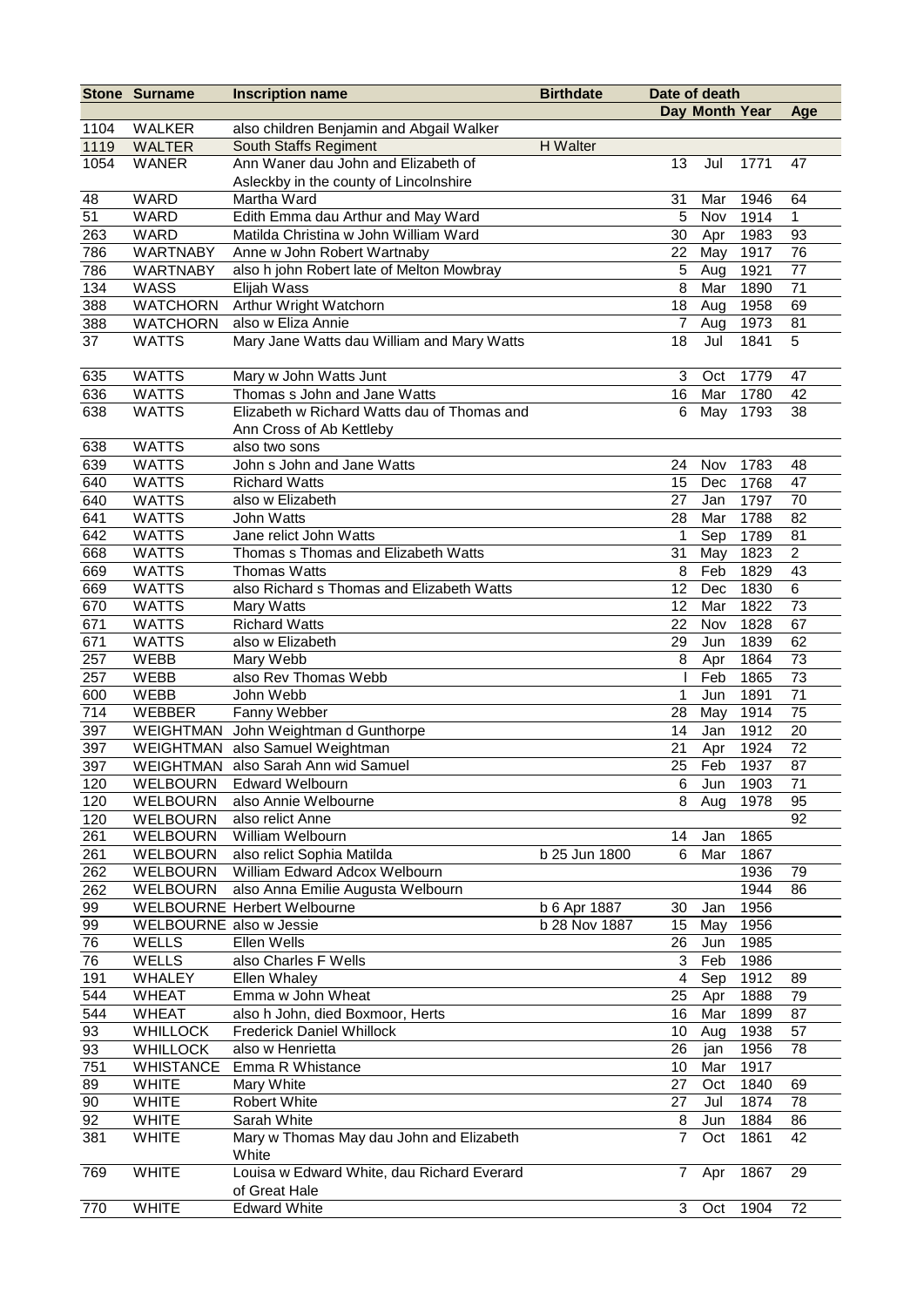|            | <b>Stone Surname</b>                 | <b>Inscription name</b>                                                                   | <b>Birthdate</b> | Date of death           |                |              |                |
|------------|--------------------------------------|-------------------------------------------------------------------------------------------|------------------|-------------------------|----------------|--------------|----------------|
|            |                                      |                                                                                           |                  |                         | Day Month Year |              | Age            |
| 770        | <b>WHITE</b>                         | also w Emma                                                                               |                  | 25                      | Jun            | 1909         | 66             |
| 1106       | <b>WHITE</b>                         | In memoriam of Thomas White D.D.                                                          |                  |                         |                |              |                |
|            |                                      | Bishop of Peterborough I685-I690                                                          |                  |                         |                |              |                |
|            |                                      | Born at Addington, Kent 1628                                                              |                  |                         |                |              |                |
|            |                                      | Rector of All Hallows the Great London 1666                                               |                  |                         |                |              |                |
|            |                                      | Rector of Bottesford 1679-1685                                                            |                  |                         |                |              |                |
|            |                                      | Chaplain to Princess (later Queen) Anne on                                                |                  |                         |                |              |                |
|            |                                      | her marriage to George Prince of Denmark                                                  |                  |                         |                |              |                |
|            |                                      | Archdeacon of Nottingham 1683                                                             |                  |                         |                |              |                |
|            |                                      | On May 4 1688 James II issued the order for                                               |                  |                         |                |              |                |
|            |                                      | all ministers to read, his second "Declaration of                                         |                  |                         |                |              |                |
|            |                                      | indulgence" in their churches.                                                            |                  |                         |                |              |                |
|            |                                      | Bishop White was one of seven bishops who                                                 |                  |                         |                |              |                |
|            |                                      | were committed to the Tower of London for                                                 |                  |                         |                |              |                |
|            |                                      | petitioning against the order, but on June 9th                                            |                  |                         |                |              |                |
|            |                                      | they were aquitted by a court of the Kings                                                |                  |                         |                |              |                |
|            |                                      | Bench.                                                                                    |                  |                         |                |              |                |
|            |                                      | He died the 30th May 1698 and is buried in St                                             |                  |                         |                |              |                |
|            |                                      | Georges Vault in the precinct of St Pauls                                                 |                  |                         |                |              |                |
|            |                                      | Cathedral London.                                                                         |                  |                         |                |              |                |
|            |                                      | In his will gave to the parish of Bott'd £240 for<br>land and that £10 annually should be |                  |                         |                |              |                |
|            |                                      | distributed to twenty poor parishioners above                                             |                  |                         |                |              |                |
|            |                                      | forty                                                                                     |                  |                         |                |              |                |
|            |                                      | years of age who, on 14th Dec, should repeat                                              |                  |                         |                |              |                |
|            |                                      | the Lords Prayer, Apostles Creed, and Ten                                                 |                  |                         |                |              |                |
|            |                                      | Commandments without missing out changing                                                 |                  |                         |                |              |                |
|            |                                      | a word.                                                                                   |                  |                         |                |              |                |
|            |                                      |                                                                                           |                  |                         |                |              |                |
| 91         | <b>WHITE</b>                         | Ann White dau Robert and Sarah White                                                      |                  | 18                      | Aug            | 1840         | 17             |
| 307        | WHITEHEAD                            | Mary Louisa w John Whitehead                                                              |                  | 19                      | Apr            | 1905         | 28             |
| 379        | WHITEHEAD                            | George Whitehead                                                                          |                  | 31                      | Dec            | 1836         | 66             |
| 380        | WHITEHEAD                            | Sarah w Thomas Whitehead                                                                  |                  | 16                      | Jan            | 1832         | 81             |
| 385        | WHITEHEAD                            | Martha dau John and Anne Whitehead                                                        |                  | 13                      | Jun            | 1796         | 17             |
| 387        | WHITEHEAD                            | George Whitehead                                                                          |                  | 20                      | Jan            | 1810         | 85             |
| 1015       | WHITEHEAD                            | Elizabeth w George Whitehead                                                              |                  | 12                      | Aug            | 1839         | 34             |
| 1016       | <b>WHITEHEAD</b>                     | Thomas eld s Thomas and Elizabeth                                                         |                  | 5                       | Nov            | 1871         | 36             |
|            |                                      | Whitehead                                                                                 |                  |                         |                |              |                |
| 274        | <b>WHITMORE</b>                      | Henry Isaac Whitmore                                                                      |                  | 5                       | Jul            | 1943         | 68             |
| 274        | <b>WHITMORE</b>                      | also Florence                                                                             |                  | 17                      | Jan            | 1962         | 80             |
| 615        | <b>WILKINSON</b>                     | Alfred Robert Wilkinson                                                                   |                  | $\boldsymbol{9}$        | Nov            | 1946         | 80             |
| 615        | <b>WILKINSON</b>                     | also Ada Annie                                                                            |                  | 20<br>10                | Apr            | 1976         | 87             |
| 616<br>617 | <b>WILKINSON</b><br><b>WILKINSON</b> | Jane (Jean) Wilkinson<br>William Wilkinson                                                |                  | 25                      | Jan<br>May     | 1982<br>1881 | 63<br>55       |
| 825        | WILLIAM                              | Betsy W William                                                                           |                  | 19                      | Apr            | 1928         | 67             |
| 825        | WILLIAM                              | also William                                                                              |                  | 20                      | Jun            | 1945         | 86             |
| 85         | <b>WILSON</b>                        | Jane dau William and Mary Wilson                                                          |                  | $\overline{7}$          | May            | 1871         | 32             |
| 85         | <b>WILSON</b>                        | also Eliza Wilson                                                                         |                  | $\mathbf{1}$            | Apr            | 1921         | 63             |
| 142        | <b>WILSON</b>                        | also s John Wilson                                                                        |                  | 29                      | Aug            | 1825         | 5              |
| 142        | <b>WILSON</b>                        | also s George Wilson                                                                      |                  | 21                      | Sep            | 1826         | 8mths          |
| 142        | <b>WILSON</b>                        | also dau Rebecca Wilson w John Tinley                                                     |                  | 15                      | Aug            | 1850         | 27             |
| 142        | <b>WILSON</b>                        | John Wilson                                                                               |                  | 13                      | Jan            | 1858         | 71             |
| 142        | <b>WILSON</b>                        | also w Mary Wilson                                                                        |                  | 27                      | Feb            | 1877         | 88             |
| 264        | <b>WILSON</b>                        | also Dorothy dau George and Mary Wilson                                                   |                  | 18                      | Dec            | 1825         | 20             |
| 264        | <b>WILSON</b>                        | also Jane ditto                                                                           |                  | 17                      | Oct            | 1834         | 20             |
| 264        | <b>WILSON</b>                        | also George Wilson                                                                        |                  | 13                      | Jan            | 1839         | 60             |
| 293        | <b>WILSON</b>                        | also Hannah Wilson                                                                        |                  | 20                      | Jan            | 1878         | 90             |
| 720        | <b>WILSON</b>                        | Geoffrey David Wilson                                                                     |                  | 26                      | Jun            | 1960         | $\overline{7}$ |
| 190        | <b>WINN</b>                          | George Henry Winn                                                                         |                  | Ш                       | Apr            | 1928         | 72             |
| 190        | <b>WINN</b>                          | also w Sarah Elizabeth                                                                    |                  | 3                       | May            | 1950         | 91             |
| 192        | <b>WINN</b>                          | John Winn                                                                                 |                  | 1                       | Oct            | 1934         | 76             |
| 192        | <b>WINN</b>                          | also sis Harriet Winn                                                                     |                  | $\overline{\mathbf{4}}$ | Jan            | 1940         | 78             |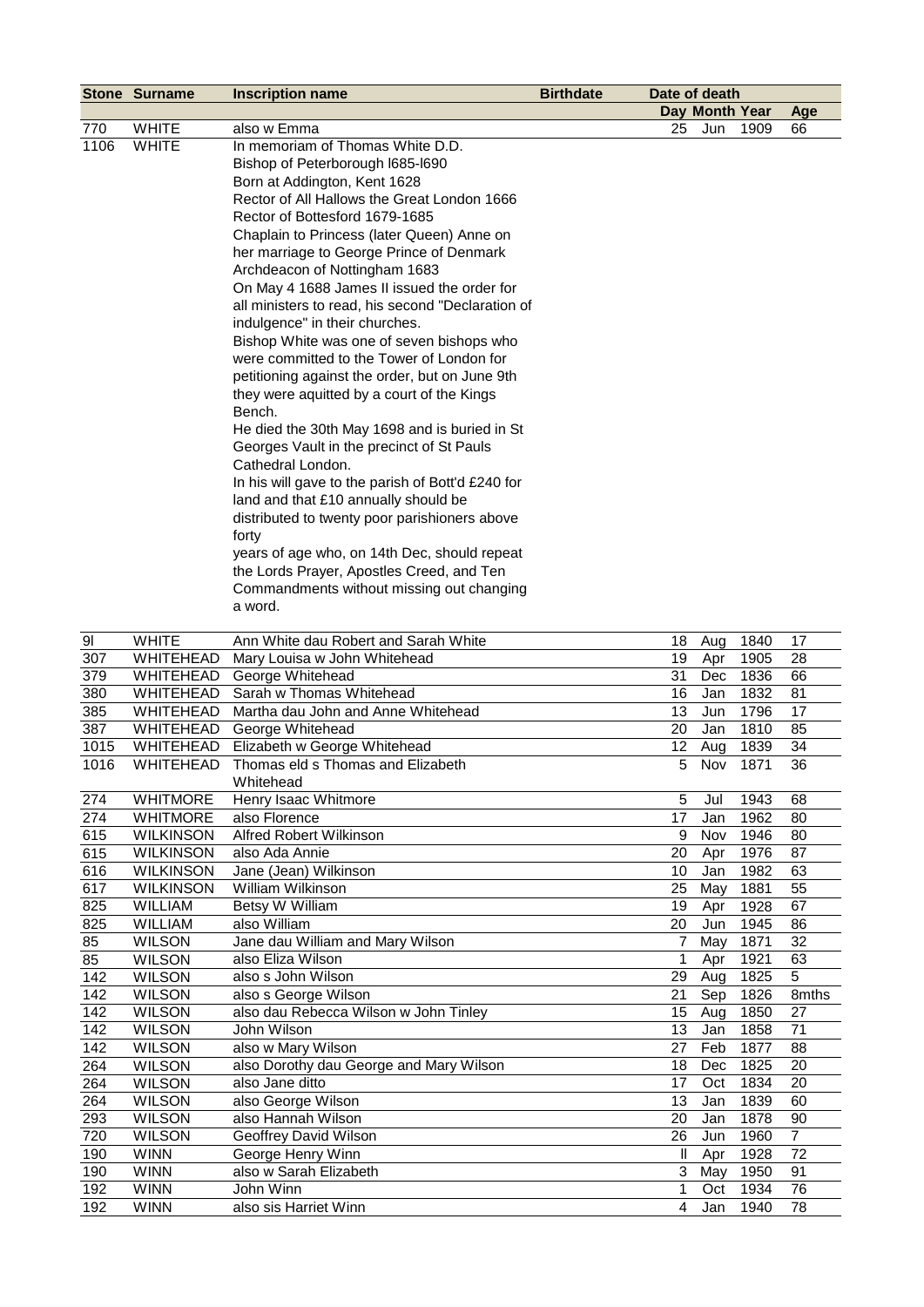|            | <b>Stone Surname</b>           | <b>Inscription name</b>                                                                                | <b>Birthdate</b> | Date of death       |                   |              |                                |
|------------|--------------------------------|--------------------------------------------------------------------------------------------------------|------------------|---------------------|-------------------|--------------|--------------------------------|
|            |                                |                                                                                                        |                  |                     | Day Month Year    |              | Age                            |
| 193        | <b>WINN</b>                    | Samuel Whaley Winn                                                                                     |                  | 31                  | Mar               | 1932         | 66                             |
| 193        | <b>WINN</b>                    | also w Florence Annie                                                                                  |                  | 26                  | Jan               | 1941         | 75                             |
| 248        | <b>WINN</b>                    | Ann Winn dau John and Frances Winn                                                                     |                  | $\overline{2}$      | Feb               | 1861         | 3                              |
| 248        | <b>WINN</b>                    | also sis Frances Mary                                                                                  |                  | 3                   | Nov               | 1869         | 5mth                           |
| 248        | <b>WINN</b>                    | also bro Robert Taylor Winn                                                                            |                  | 14                  | Sep               | 1879         | 12                             |
| 249        | <b>WINN</b>                    | Ellen Whaley Winn d at Osborne House isle of b 23 Jan 1859                                             |                  | 7                   | Jan               | 1894         |                                |
|            |                                | Wight                                                                                                  |                  |                     |                   |              |                                |
| 250        | <b>WINN</b>                    | John Winn                                                                                              |                  | 30                  | Aug               | 1906         | 75                             |
| 250        | <b>WINN</b>                    | also w Frances Mary Winn                                                                               |                  | 1                   | Mar               | 1914         | 84                             |
| 251        | <b>WINN</b>                    | <b>Robert Winn</b>                                                                                     |                  | 24                  | Aug               | 1873         | 39                             |
| 251        | <b>WINN</b>                    | also former w Elizabeth Mary James                                                                     |                  | 4                   | Jul               | 1907         | 71                             |
| 252        | <b>WINN</b>                    | Daniel s George and Hannah Winn                                                                        |                  | 24                  | Mar               | 1842         | 6                              |
| 253        | <b>WINN</b>                    | also R T W                                                                                             |                  |                     |                   | 1879         |                                |
| 253        | <b>WINN</b>                    | A W                                                                                                    |                  |                     |                   | 1881         |                                |
| 253        | <b>WINN</b>                    | also E T W                                                                                             |                  |                     |                   | ?            |                                |
| 254        | <b>WINN</b>                    | G W                                                                                                    |                  |                     |                   | 1866         |                                |
| 254        | <b>WINN</b>                    | also H W                                                                                               |                  |                     |                   | 1880         |                                |
| 773        | <b>WINN</b>                    | Henry Winn                                                                                             |                  | 31                  | Dec               | 1841         | 72                             |
| 773        | <b>WINN</b>                    | also w Ann                                                                                             |                  | 27                  | Jan               | 1847         | 75                             |
| 774        | <b>WINN</b>                    | John s Robert and Harriot Lilly                                                                        |                  | 18                  | Jun               | 1833         | 9mth                           |
| 229        | <b>WINTER</b>                  | also w Elizabeth                                                                                       |                  | 31                  | Dec               | 1767         | 66                             |
| 229        | <b>WINTER</b>                  | <b>Richard Winter</b>                                                                                  |                  | 9                   | Feb               | 1777         | 78                             |
| 49         | <b>WOOD</b>                    | also s Tom William                                                                                     |                  |                     | May               | 1888         | 30                             |
| 49         | <b>WOOD</b>                    | Elizabeth Wood                                                                                         |                  | 5                   | Aug               | 1895         | 73                             |
| 50         | <b>WOOD</b>                    | Thomas Wood                                                                                            |                  | 15                  | Feb               | 1825         | 55                             |
| 280        | <b>WOOD</b>                    | also h James Wood                                                                                      |                  | 20                  | Apr               | 1834         | 71                             |
| 280        | <b>WOOD</b>                    | Elizabeth w James Wood                                                                                 |                  | 19                  | Dec               | 1839         | 68                             |
| 281        | <b>WOOD</b>                    | John s James and Elizabeth Wood                                                                        |                  | 23                  | Oct               | 1833         | 41                             |
| 292        | <b>WRIGHT</b>                  | Elizabeth dau Matthew and Elizabeth Wright                                                             |                  | 14                  | Jan               | 1793         | 16                             |
| 296        | <b>WRIGHT</b>                  | Mary Wright                                                                                            |                  | 29                  | Aug               | 1867         | 71                             |
| 297        | <b>WRIGHT</b>                  | also William Warren Wright d in Malta                                                                  |                  | 8                   | Dec               | 1842         | 37                             |
| 297        | <b>WRIGHT</b><br><b>WRIGHT</b> | Elizabeth Wright '                                                                                     |                  | 30                  | Jan               | 1846         | 55                             |
| 298        |                                | John Wright                                                                                            |                  | 29                  | Dec               | 1835         | 74                             |
| 298        | <b>WRIGHT</b>                  | also relict Mary                                                                                       |                  | 30<br>14            | Aug               | 1844         | 77                             |
| 299<br>299 | <b>WRIGHT</b><br><b>WRIGHT</b> | Ann Wright dau John and Mary Wright<br>also sis Harriet                                                |                  |                     | Oct               | 1821         | 28                             |
| 453        | <b>WRIGHT</b>                  |                                                                                                        |                  |                     |                   |              |                                |
|            |                                | Thomas Bentley Wright                                                                                  |                  | 23                  | Apr<br>5 Feb 1940 | 1916         | 61<br>85                       |
| 453        | <b>WRIGHT</b>                  | also w Mary Annie                                                                                      | b 25 Jun 1863    |                     |                   |              |                                |
| 454        | <b>WRIGHT</b><br><b>WRIGHT</b> | Frank Marsh Wright<br>also w Mary Ann Rebecca                                                          |                  | 23<br>23            | Aug               | 1895<br>1906 | 73                             |
| 455        |                                |                                                                                                        |                  | 15                  | Jan<br>Feb        | 1907         | 84                             |
| 455<br>511 | <b>WRIGHT</b>                  | James Wright, surgeon<br>John s John Wright                                                            |                  | 9                   |                   |              |                                |
|            | <b>WRIGHT</b>                  | Mary Wright w John                                                                                     |                  | 13                  | Dec<br>Mar        | 1782<br>1752 | 20<br>75                       |
| 680        | <b>WRIGHT</b><br><b>WRIGHT</b> |                                                                                                        |                  |                     |                   | 1728         |                                |
| 683<br>686 | <b>WRIGHT</b>                  | John s John Wright<br>Thomas s John Wright                                                             |                  | 9<br>$\overline{c}$ | Dec<br>Dec        | 1728         | 20<br>$\overline{\mathcal{C}}$ |
| 699        |                                | Eva L M Wright                                                                                         | b 11 May 1906    | 24                  | Mar               | 1974         |                                |
| 1104       | <b>WRIGHT</b><br><b>WRIGHT</b> | also John Wright and Hannah Walker                                                                     |                  |                     |                   |              |                                |
|            | WALKER                         |                                                                                                        |                  |                     |                   |              |                                |
|            | <b>YOUNG</b>                   |                                                                                                        |                  | $\overline{2}$      | Nov               | 1943         |                                |
| 205<br>126 |                                | Kathleen C Young<br><b>CANNOT DECIPHER</b>                                                             |                  |                     |                   |              |                                |
| 212        |                                |                                                                                                        |                  |                     |                   |              |                                |
| 214        |                                | <b>CANNOT DECIPHER</b><br><b>CANNOT DECIPHER</b>                                                       |                  |                     |                   |              |                                |
|            |                                |                                                                                                        |                  |                     |                   |              |                                |
| 214<br>217 |                                | Stones 200-2l4 are situated south-west of the church in area B (See diagram)<br><b>CANNOT DECIPHER</b> |                  |                     |                   |              |                                |
| 383        |                                | <b>CANNOT DECIPHER</b>                                                                                 |                  |                     |                   |              |                                |
|            |                                |                                                                                                        |                  |                     |                   |              |                                |
| 435        |                                | <b>IVY-CLAD CANNOT DECIPHER</b>                                                                        |                  |                     |                   |              |                                |
| 436        |                                | <b>IVY-CLAD CANNOT DECIPHER</b>                                                                        |                  |                     |                   |              |                                |
| 437        |                                | <b>IVY-CLAD CANNOT DECIPHER</b>                                                                        |                  |                     |                   |              |                                |
| 487        |                                | Dearest Mother                                                                                         |                  |                     |                   |              |                                |
| 489        |                                | <b>CANNOT DECIPHER</b>                                                                                 |                  |                     |                   |              |                                |
| 490        |                                | <b>CANNOT DECIPHER</b>                                                                                 |                  |                     |                   |              |                                |
| 495        |                                | <b>CANNOT DECIPHER</b>                                                                                 |                  |                     |                   |              |                                |